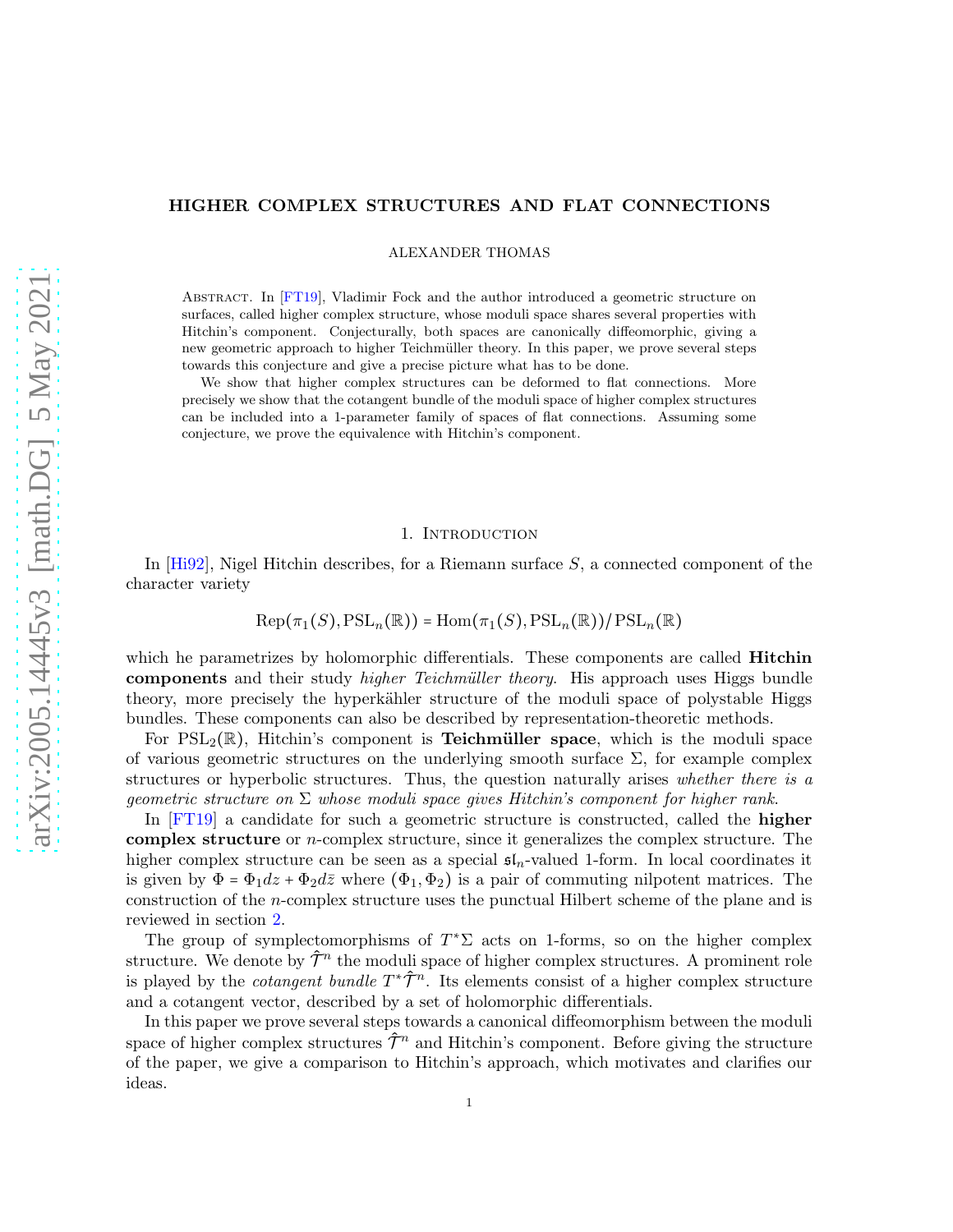

<span id="page-1-0"></span>FIGURE 1.1. Twistor space for Higgs bundles and  $T^*\hat{\mathcal{T}}^n$ 

1.1. Comparison to Hitchin's approach. Hitchin's approach to construct components in the character variety is to use the hyperkähler structure of the moduli space of Higgs bundles  $\mathcal{M}_H$ . One starts from a Riemann surface S, i.e. a smooth surface  $\Sigma$  equipped with a fixed complex structure. Then one considers **Higgs bundles** on  $S$ , i.e. pairs of a holomorphic bundle V and a holomorphic  $End(V)$ -valued 1-form  $\Phi$ , the **Higgs field**. We summarize this approach in one picture: the twistor space of  $\mathcal{M}_H$ , which encodes all Kähler structures at once.

To a hyperkähler manifold M one associates the **twistor space**  $X_M = \mathbb{C}P^1 \times M$  endowed with the complex structure at the point  $(\lambda, m)$  given by  $I_{\lambda,m} = (I_0, I_\lambda)$  where  $I_0$  is the standard structure of  $\mathbb{C}P^1$  and  $I_\lambda$  is the complex structure of M associated to  $\lambda \in \mathbb{C}P^1$ . The projection  $X_M \to \mathbb{C}P^1$  is holomorphic and a holomorphic section is called a **twistor line**. With some extra data, it is possible to reconstruct the hyperkähler manifold  $M$  as the space of all real twistor lines. This is a result of  $[HKLR]$  (theorem 3.3).

On the left hand side of figure [1.1](#page-1-0) we draw the twistor space of the moduli space of Higgs bundles  $\mathcal{M}_H$ . In one complex structure, say at  $\lambda = \infty$ , we have the moduli space of Higgs bundles  $\mathcal{M}_H$  (with its complex structure coming from the one of S). For  $\lambda = 0$ , we see the conjugated complex structure. In all other  $\lambda$ , we see the complex structure of the character variety Rep $(\pi_1(\Sigma), G^{\mathbb{C}})$ , which can be seen as hamiltonian reduction of the space of all connections  $\mathcal A$  by all the gauge transformations  $\mathcal G$  (Atiyah-Bott reduction for unitary gauge). Going from  $\lambda = 0$  to  $\lambda = 1$  is the non-abelian Hodge correspondence. Finally, there is the Hitchin fibration going from  $\mathcal{M}_H$  to a space of holomorphic differentials. This fibration admits a section whose monodromy, via the non-abelian Hodge correspondence, is in the split real form. In this paper, we always consider the case  $G = \text{PSL}_n(\mathbb{C})$ , for which we get flat  $PSL_n(\mathbb{R})$ -connections.

In our approach, we start from a smooth surface  $\Sigma$  which we equip with a higher complex structure (which can vary). This structure is locally given by a 1-form  $\Phi = \Phi_1 dz + \Phi_2 d\bar{z}$ where  $(\Phi_1, \Phi_2)$  is a pair of commuting nilpotent matrices. The role of  $\mathcal{M}_H$  is played by a neighborhood U of the zero-section of the cotangent bundle  $T^* \hat{\mathcal{T}}^n$  to the moduli space of higher complex structures. Conjecturally, this neighborhood  $U$  carries a hyperkähler structure (see discussion around Conjecture [2.6\)](#page-6-0).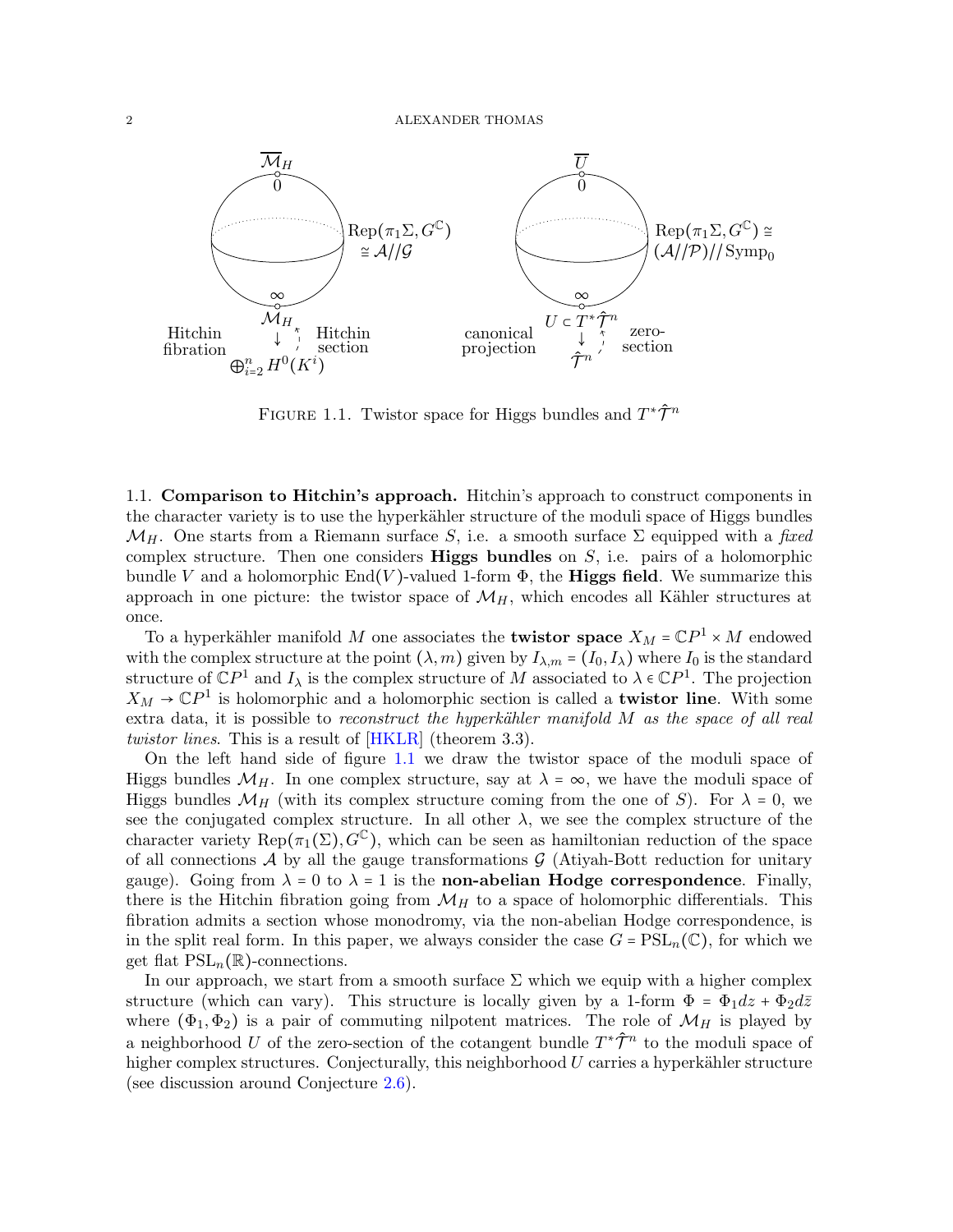On the right-hand side of figure [1.1,](#page-1-0) we draw the conjectural twistor space of  $T^*\hat{\mathcal{T}}^n$ . In complex structure at  $\lambda = \infty$ , we see the cotangent bundle  $T^*\hat{\mathcal{T}}^n$ . At the opposite point  $\lambda = 0$  we see the conjugated complex structure. In all other complex structures, we see an open dense subset of the character variety  $\text{Rep}(\pi_1(\Sigma), G^{\mathbb{C}})$ , this time obtained as a double reduction of the space of connections  $A$ , by some parabolic subgroup  $P$  of all gauges, and then by higher diffeomorphisms  $\text{Symp}_0$  (details in section [3\)](#page-8-0). The analog of the Hitchin fibration is simply the projection map  $T^*\hat{\mathcal{T}}^n \to \hat{\mathcal{T}}^n$  and the analog of the Hitchin section is the zerosection  $\hat{\mathcal{T}}^n \subset T^* \hat{\mathcal{T}}^n$ . A flat connection associated to a point of the zero-section  $\hat{\mathcal{T}}^n \subset T^* \hat{\mathcal{T}}^n$ has monodromy in the split real form, using the reality constraint in the twistor space. For  $G^{\mathbb{C}} = \text{PSL}_2(\mathbb{C})$ , the situation is well understood thanks to the work of Trautwein [\[Tr19\]](#page-31-2).

We stress again that most of the right-hand side is conjectural. In this paper we

- describe the space  $\mathcal{A}/\mathcal{P}$  of connections, called "parabolic", and an infinitesimal action whose moment map gives the curvature,
- include this space into a family of flat h-connections  $(h = \lambda^{-1})$ ,
- show that at the limit  $\lambda \to \infty$  we get  $T^* \hat{\mathcal{T}}^n$ ,
- give partial results for the existence of twistor lines, i.e. a canonical deformation of  $T^* \hat{\mathcal{T}}^n$  to flat connections,
- prove the diffeomorphism between  $\hat{\mathcal{T}}^n$  and Hitchin's component assuming the existence and uniqueness of twistor lines.

1.2. Summary and structure. In section [2,](#page-3-0) we review the construction of the higher complex structure. In particular, we describe the cotangent bundle  $T^*\hat{\mathcal{T}}^n$  in subsection [2.2.](#page-4-0) Then we give some new aspects: we describe a bundle induced by the *n*-complex structure in  $2.3$ and the conjugated structure in [2.4.](#page-7-0)

In Section [3](#page-8-0) we construct and analyze the space of parabolic connections  $A/\sqrt{P}$ . It allows an infinitesimal action whose moment map is the curvature (see Theorem [3.4\)](#page-12-0). We generalize this reduction for h-connections in Section [4,](#page-13-0) such that in the limit when  $h$  goes to zero we get  $T^{\ast}\hat{\mathcal{T}}^{n}$  (see Theorem [4.5\)](#page-18-0).

In Section [5](#page-19-0) we impose a reality constraint on our space of h-connections and investigate the link to Hitchin's component. We first put the connections we look at in some standard form in [5.2.](#page-20-0) We then give partial results and ideas of the existence of a canonical deformation of  $T^*\hat{\mathcal{T}}^n$ to flat connections in [5.5.](#page-23-0) Finally under the assumption that this canonical deformation exists and is unique, we prove that our moduli space  $\hat{\mathcal{T}}^n$  is diffeomorphic to Hitchin's component in Theorem [5.10.](#page-26-0)

We include three appendices: in the first appendix  $A$  we give some facts about the punctual Hilbert scheme of the plane. In appendix [B](#page-28-0) and [C](#page-29-0) we prove two technical points.

**Notations.** Throughout the paper,  $\Sigma$  denotes a smooth closed surface of genus  $g \geq 2$ . A complex local coordinate system on  $\Sigma$  is denoted by  $(z, \bar{z})$  and its conjugate coordinates on  $T^{*\mathbb{C}}\Sigma$  by p and  $\bar{p}$ . The canonical bundle is  $K = T^{*(1,0)}\Sigma$ . The space of sections of a bundle B is denoted by  $\Gamma(B)$ . The hamiltonian reduction (or symplectic reduction, or Marsden-Weinstein quotient) of a symplectic manifold X by a group G is denoted by  $X/\sqrt{G}$  where the reduction is over the zero-coadjoint orbit. The equivalence class of some element  $a$  is denoted by  $[a]$ .

Acknowledgments. I warmly thank Vladimir Fock for all the ideas and discussions he shared with me. This paper is part of my PhD thesis accomplished at the University of Strasbourg.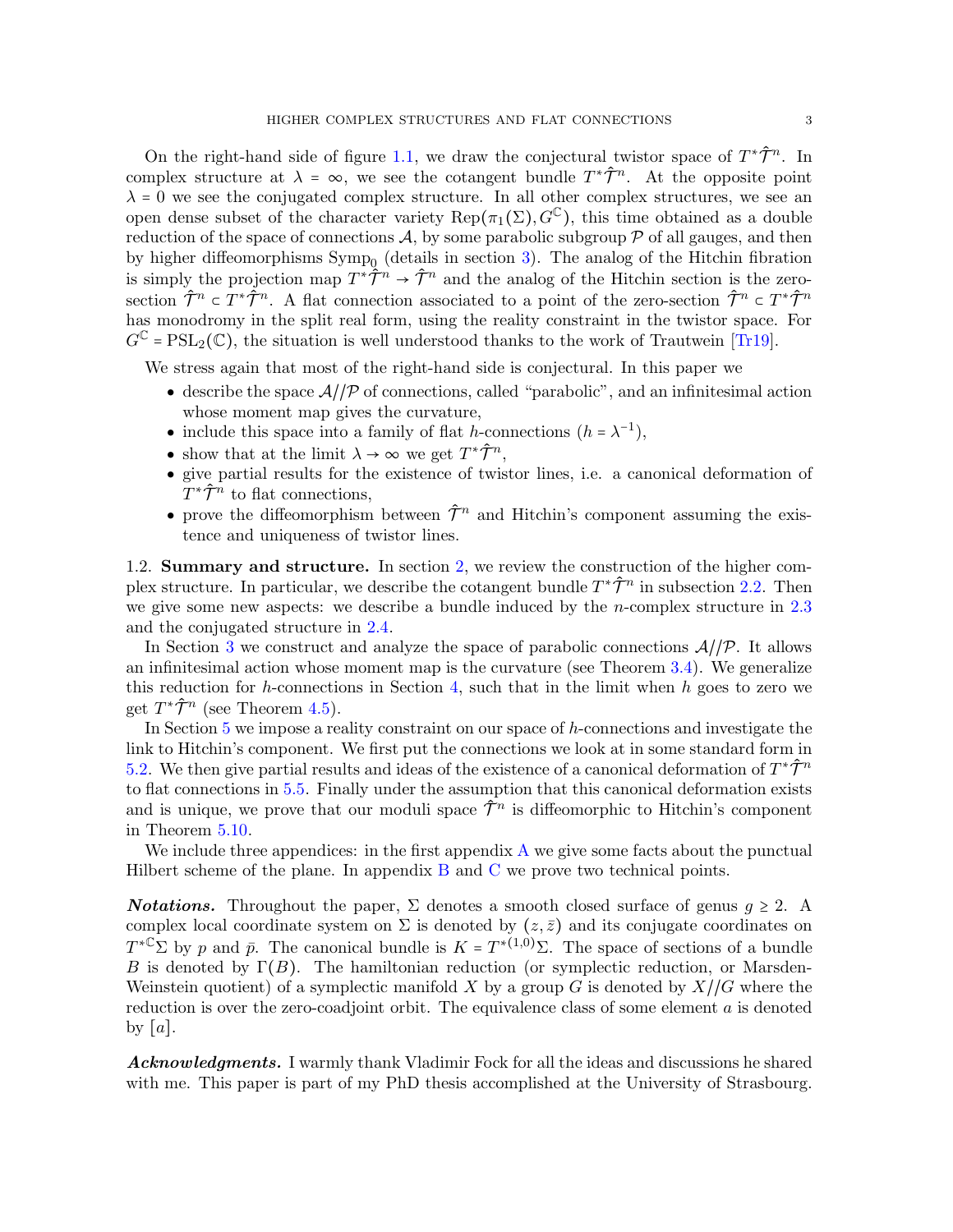#### 2. Higher complex structures

<span id="page-3-0"></span>The goal of this section is twofold: first we give a summary of [\[FT19\]](#page-30-0), in particular the construction of higher complex structures, their moduli space and the cotangent bundle to its moduli space. The main ingredient for the higher complex structure is the punctual Hilbert scheme of the plane (see also Appendix  $\bf{A}$ ). Second, we describe a bundle with several extra structures induced by the higher complex structure. This bundle is crucial in the sequel.

2.1. Higher complex structures. A complex structure on a surface is characterized by the Beltrami differential  $\mu \in \Gamma(K^{-1} \otimes \overline{K})$  where K is the canonical bundle. It determines the notion of a local holomorphic function f by the condition  $(\bar{\partial} - \mu \partial) f = 0$ . The Beltrami differential determines a linear direction in  $\overline{T}^{\mathbb{C}}\Sigma$ , the direction generated by the vector  $\overline{\partial}$  –  $\mu\partial$ . Since  $\bar{\partial}$ − $\mu\partial$  and  $\partial$ − $\bar{\mu}\bar{\partial}$  have to be linearly independent, we get the condition  $\mu\bar{\mu} \neq 1$ . Replacing the tangent bundle  $T\Sigma$  by the cotangent bundle  $T^*\Sigma$ , we can say that the complex structure is entirely encoded in a section of  $\mathbb{P}(T^{*\mathbb{C}}\Sigma)$ .

The idea of higher complex structures is to replace the linear direction by a polynomial direction, or more precisely a *n*-jet of a curve inside  $T^{*\mathbb{C}}\Sigma$ . To get a precise definition, we use the **punctual Hilbert scheme** of the plane, denoted by  $\text{Hilb}^n(\mathbb{C}^2)$  which is defined by

Hilb<sup>n</sup>(
$$
\mathbb{C}^2
$$
) = {*I* ideal of  $\mathbb{C}[x, y]$  | dim  $\mathbb{C}[x, y]/I = n$  }.

A generic point in  $\text{Hilb}^n(\mathbb{C}^2)$  is an ideal whose algebraic variety is a collection of n distinct points in  $\mathbb{C}^2$ . A generic ideal can be written as

$$
\{-x^{n}+t_{1}x^{n-1}+\ldots+t_{n},-y+\mu_{1}+\mu_{2}x+\ldots+\mu_{n}x^{n-1}\}.
$$

Moving around in  $\text{Hilb}^n(\mathbb{C}^2)$  corresponds to a movement of n particles in  $\mathbb{C}^2$ . But whenever k particles collide the Hilbert scheme retains an extra information: the  $(k-1)$ -jet of the curve along which the points entered into collision. The **zero-fiber**, denoted by  $\text{Hilb}_{0}^{n}(\mathbb{C}^{2})$ , consists of those ideals whose support is the origin. A generic point in  $\text{Hilb}_0^n(\mathbb{C}^2)$  is of the form

$$
\langle x^n, -y + \mu_2 x + \mu_3 x^2 + \dots + \mu_n x^{n-1} \rangle
$$

which can be interpreted as a  $(n-1)$ -jet of a curve at the origin (see appendix [A](#page-26-1) for details). We can now give the definition of the higher complex structure:

**Definition 2.1** (Def.2 in [\[FT19\]](#page-30-0)). A higher complex structure of order n on a surface  $\Sigma$ , in short n-complex structure, is a section I of  $\mathrm{Hilb}_0^n(T^{*C} \Sigma)$  such that at each point  $z \in \Sigma$ we have  $I(z) + \overline{I}(z) = \langle p, \overline{p} \rangle$ , the maximal ideal supported at the origin of  $T_z^{\ast}{}^{\mathbb{C}}\Sigma$ .

Notice that we apply the punctual Hilbert scheme pointwise, giving a Hilbert scheme bundle over Σ. The condition on  $I + \overline{I}$  ensures that I is a generic ideal, so locally it can be written as

(2.1) 
$$
I(z,\bar{z}) = \langle p^n, -\bar{p} + \mu_2(z,\bar{z})p + \mu_3(z,\bar{z})p^2... + \mu_n(z,\bar{z})p^{n-1} \rangle.
$$

The coefficients  $\mu_k$  are called **higher Beltrami differentials**. A direct computation gives  $\mu_k \in \Gamma(K^{1-k} \otimes \overline{K})$ . The coefficient  $\mu_2$  is the usual Beltrami differential. In particular for  $n = 2$ we get the usual complex structure.

The punctual Hilbert scheme admits an equivalent description as a space of pairs of commuting operators. To an ideal I of  $\mathbb{C}[x, y]$  of codimension n, one can associate the multiplication operators by x and by y in the quotient  $\mathbb{C}[x,y]/I$ , denoted by  $M_x$  and  $M_y$ . This gives a pair of commuting operators. Conversely, to two commuting operators  $(A, B)$  we can associate the ideal  $I(A, B) = \{P \in \mathbb{C}[x, y] \mid P(A, B) = 0\}$ . For details see [A.2](#page-27-0) in the appendix. The zero-fiber  $\text{Hilb}_{0}^{n}(\mathbb{C}^{2})$  corresponds to nilpotent commuting operators.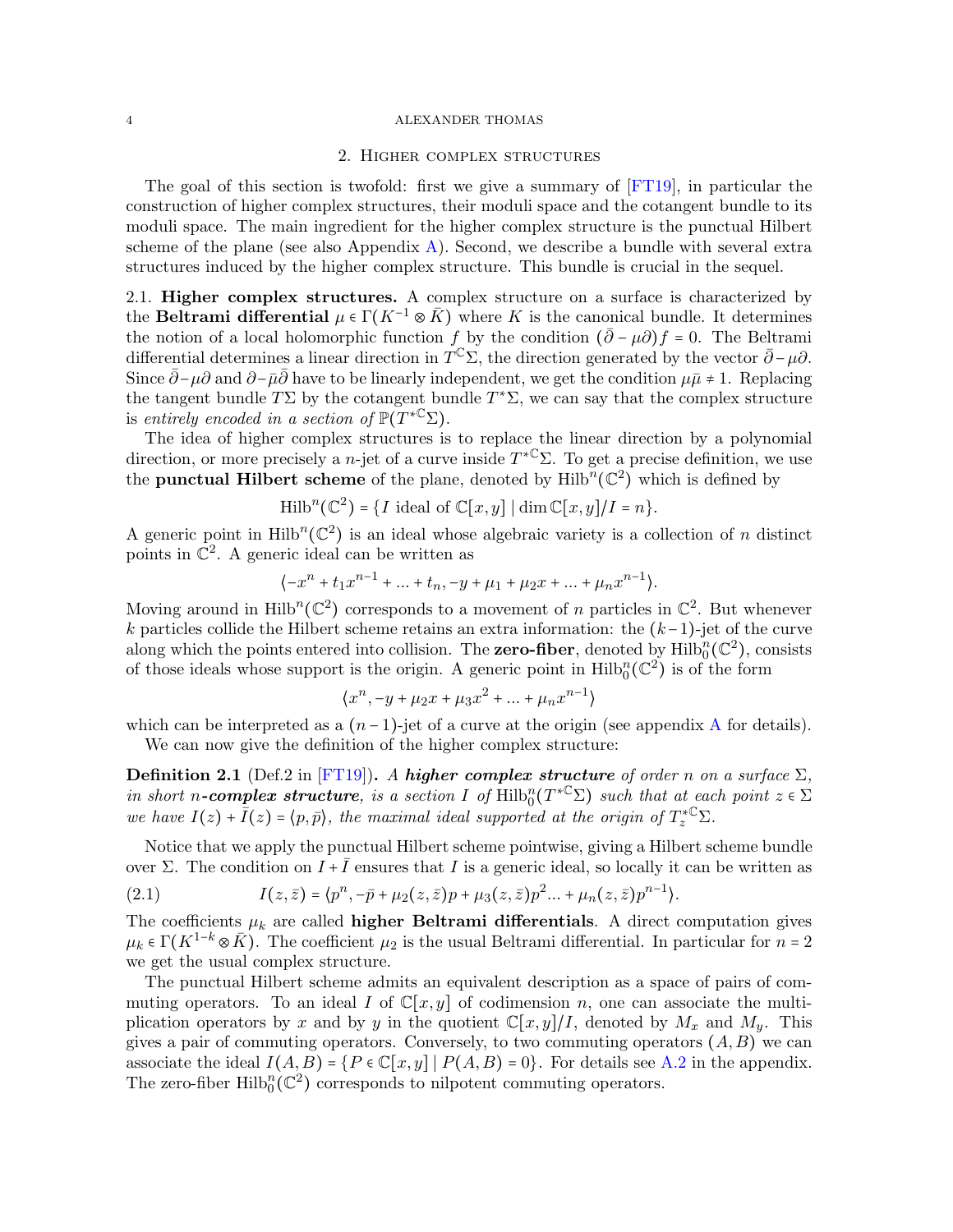From this point of view, a higher complex structure is a *gauge class of special matrix-valued* 1-forms locally of the form  $\Phi_1 dz + \Phi_2 d\overline{z}$  where  $(\Phi_1, \Phi_2)$  is a pair of commuting nilpotent matrices with  $\Phi_1$  principal nilpotent (which means of maximal rank  $n-1$ ).

To define a finite-dimensional moduli space of higher complex structures, we have to define some equivalence relation. It turns out that the good notion is the following:

**Definition 2.2** (Def.3 in [\[FT19\]](#page-30-0)). A higher diffeomorphism of a surface  $\Sigma$  is a hamiltonian diffeomorphism of  $T^*\Sigma$  preserving the zero-section  $\Sigma \subset T^*\Sigma$  setwise. The group of higher diffeomorphisms is denoted by  $\text{Symp}_0(T^*\Sigma)$ .

Symplectomorphisms act on  $T^{*C} \Sigma$ , so also on 1-forms. This is roughly how higher diffeomorphisms act on the *n*-complex structure, considered as the limit of an *n*-tuple of 1-forms.

We then consider higher complex structures modulo higher diffeomorphisms, i.e. two structures are equivalent if one can be obtained by the other by applying a higher diffeomorphism. Locally, all n-complex structures are equivalent:

**Theorem 2.3** (Theorem 1 in  $[FT19]$ ). The *n*-complex structure can be locally trivialized, i.e. there is a higher diffeomorphism which sends the structure to  $(\mu_2(z,\bar{z}),...,\mu_n(z,\bar{z})) = (0,...,0)$ for all small  $z \in \mathbb{C}$ .

We define the **moduli space of higher complex structures**, denoted by  $\hat{\mathcal{T}}^n$ , as the space of n-complex structures modulo higher diffeomorphisms. The main properties are given in the following theorem:

<span id="page-4-1"></span>**Theorem 2.4** (Theorem 2 in [\[FT19\]](#page-30-0)). For a surface  $\Sigma$  of genus  $g \geq 2$  the moduli space  $\hat{\mathcal{T}}^n$ is a contractible manifold of complex dimension  $(n^2-1)(g-1)$ . Its cotangent space at any point  $\mu = (\mu_2, ..., \mu_n)$  is given by

$$
T_\mu^* \hat{\mathcal{T}}^n = \bigoplus_{m=2}^n H^0(\Sigma, K^m).
$$

In addition, there is a forgetful map  $\hat{\mathcal{T}}^n \to \hat{\mathcal{T}}^{n-1}$  and a copy of Teichmüller space  $\mathcal{T}^2 \to \hat{\mathcal{T}}^n$ .

The forgetful map in coordinates is just given by forgetting the last Beltrami differential  $\mu_n$ . The copy of Teichmüller space is given by  $\mu_3 = ... = \mu_n = 0$  (this relation is unchanged under higher diffeomorphisms).

We notice the similarity to Hitchin's component, especially the contractibility, the dimension and the copy of Teichmüller space inside. At the end of the paper in section  $5$  we indicate how to link  $\hat{\mathcal{T}}^n$  to Hitchin's component. Assuming a strong conjecture (an analog of the nonabelian Hodge correspondence in our setting), we prove that  $\hat{\mathcal{T}}^n$  is canonically diffeomorphic to Hitchin's component in theorem [5.10.](#page-26-0)

<span id="page-4-0"></span>2.2. Cotangent bundle of higher complex structures. The main object to link higher complex structures to character varieties is the total cotangent bundle  $T^*\hat{\mathcal{T}}^n$  which we describe here in detail.

The punctual Hilbert scheme inherits a complex symplectic structure from  $\mathbb{C}^2$ . It can be described as follows: to an ideal  $I \in Hilb<sup>n</sup>(\mathbb{C}^2)$ , associate the two multiplication operators  $M_x$ and  $M_y$ . The symplectic structure  $\omega$  is given by

$$
\omega = \operatorname{tr} dM_x \wedge dM_y.
$$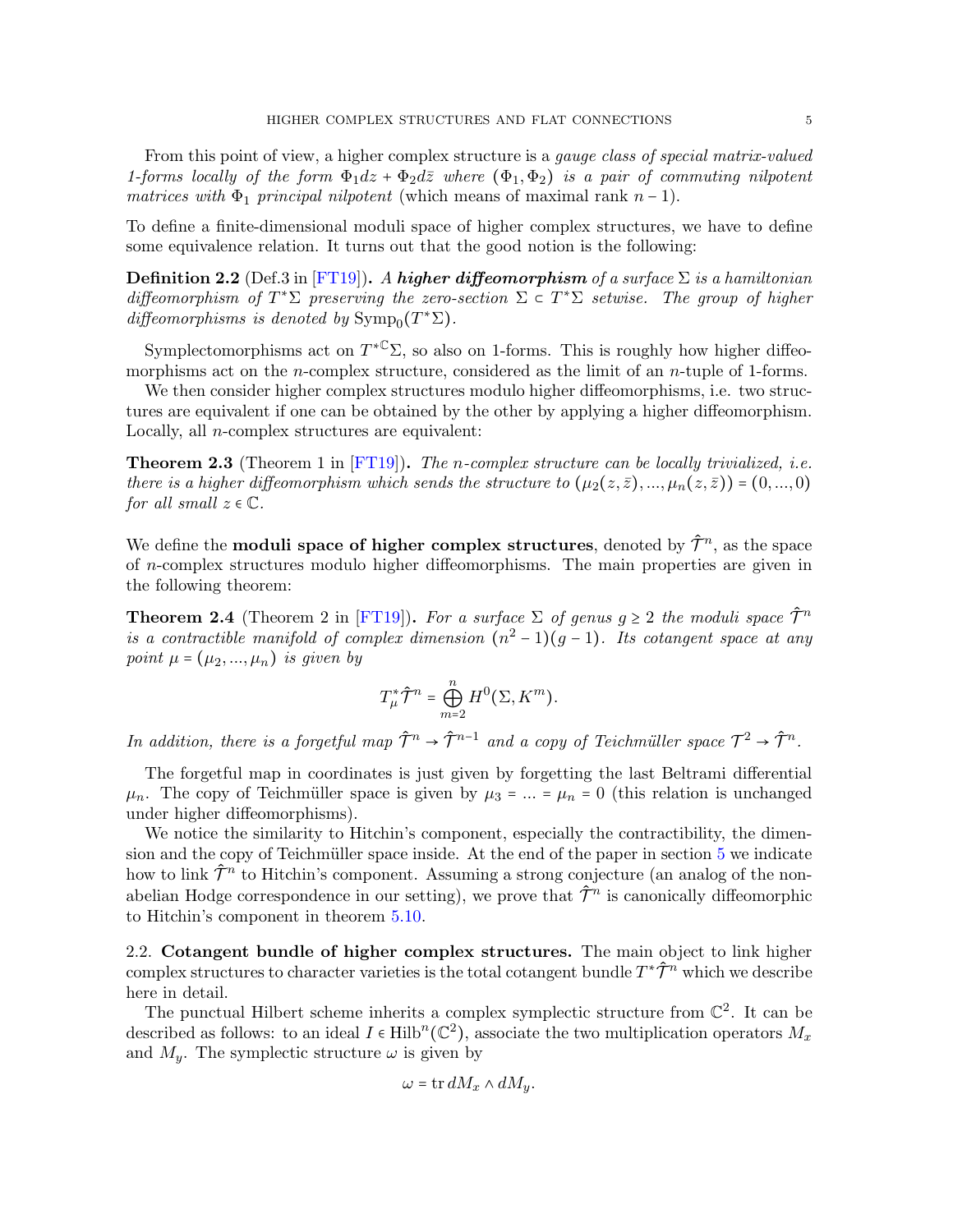The zero-fiber is an isotropic subspace of dimension  $n-1$ . The dimension of Hilb<sup>n</sup>( $\mathbb{C}^2$ ) being 2n, the zero-fiber cannot be Lagrangian. The subspace  $\mathrm{Hilb}_{red}^n(\mathbb{C}^2)$ , called **reduced Hilbert** scheme, consisting of those ideals  $I$  whose support has barycenter the origin (generically  $n$ points with barycenter equal to the origin), is a symplectic submanifold of  $\text{Hilb}^n(\mathbb{C}^2)$  and the zero-fiber is Lagrangian inside the reduced Hilbert scheme. Hence its cotangent bundle is isomorphic to its normal bundle (using the symplectic form):

$$
T^*\operatorname{Hilb}_0^n(\mathbb{C}^2) \cong T^{normal} \operatorname{Hilb}_0^n(\mathbb{C}^2) \approx \operatorname{Hilb}_{red}^n(\mathbb{C}^2).
$$

Near the zero-section, to the first order, the normal bundle can be identified with the whole space, here the reduced Hilbert scheme.

There is a general fact stating that the cotangent bundle to a quotient space  $X/G$  (where X is a manifold and G a Lie group) is a hamiltonian reduction:  $T^*(X/G) \cong T^*X/\mathcal{G}$ . Using this we can compute

$$
T^*\hat{\mathcal{T}}^n = T^* \left( \Gamma(\text{Hilb}_0^n(T^{*C} \Sigma)) / \text{Symp}_0(T^* \Sigma) \right)
$$
  
\n
$$
= \Gamma(T^* \text{Hilb}_0^n(T^{*C} \Sigma)) / / \text{Symp}_0(T^* \Sigma)
$$
  
\n
$$
= \Gamma(T^{normal} \text{Hilb}_0^n(T^{*C} \Sigma)) / / \text{Symp}_0(T^* \Sigma)
$$
  
\n
$$
= \Gamma(\text{Hilb}_{red}^n(T^{*C} \Sigma)) / / \text{Symp}_0(T^* \Sigma) \qquad \text{mod } t^2.
$$

<span id="page-5-0"></span>We see that  $T^*\hat{\mathcal{T}}^n$  is obtained by a hamiltonian reduction of  $\mathrm{Hilb}_{red}^n(T^{*\mathbb{C}}\Sigma)$ . An element of the latter Hilbert scheme bundle is an ideal

<span id="page-5-1"></span>(2.3) 
$$
I = \langle p^{n} - t_{2}p^{n-2} - ... - t_{n}, -\bar{p} + \mu_{1} + \mu_{2}p + ... + \mu_{n}p^{n-1}\rangle.
$$

The coefficient  $\mu_1$  is an explicit function of the other variables. So the  $2n-2$  variables  $(t_k, \mu_k)_{2 \leq k \leq n}$  form a coordinate system. The fact that the normal bundle is only the total space near the zero-section is expressed by "modulo  $t^{2}$ ", meaning that all quadratic or higher terms in the  $t_k$  have to be dropped.

To compute the moment map, we have to understand with more detail the action of higher diffeomorphisms on the Hilbert scheme bundle. The ideal I has two generators which we put into the form  $p^{n}-P(p)$  and  $-\bar{p}+Q(p)$  where  $P(p) = t_{2}p^{n-2} + ... + t_{n}$  and  $Q(p) = \mu_{2}p + ... + \mu_{n}p^{n-1}$ . A higher diffeomorphism generated by some Hamiltonian  $H$  acts on  $I$  by changing the two polynomials. Their infinitesimal variations  $\delta P$  and  $\delta Q$  are given by

(2.4) 
$$
\delta P = \{H, p^n - P(p)\} \mod I
$$

$$
\delta Q = \{H, -\bar{p} + Q(p)\} \mod I.
$$

**Remark 1.** One can easily show that only the class  $H$  mod  $I$  acts, i.e.  $H_1$  and  $H_2$  with  $H_1 = H_2 \mod I$  have the same action.

Using these variation formulas, one can compute the moment map which gives:

<span id="page-5-2"></span>**Theorem 2.5** (Theorem 3 in  $[FT19]$ ). The cotangent bundle to the moduli space of n-complex structures is given by

$$
T^*\hat{\mathcal{T}}^n = \left\{ (\mu_2, ..., \mu_n, t_2, ..., t_n) \mid \mu_k \in \Gamma(K^{1-k} \otimes \bar{K}), t_k \in \Gamma(K^k) \text{ and } \forall k \right\}
$$
  

$$
(-\bar{\partial} + \mu_2 \partial + k \partial \mu_2) t_k + \sum_{l=1}^{n-k} ((l+k)\partial \mu_{l+2} + (l+1)\mu_{l+2} \partial) t_{k+l} = 0 \right\} / \text{Symp}_0(T^*\Sigma)
$$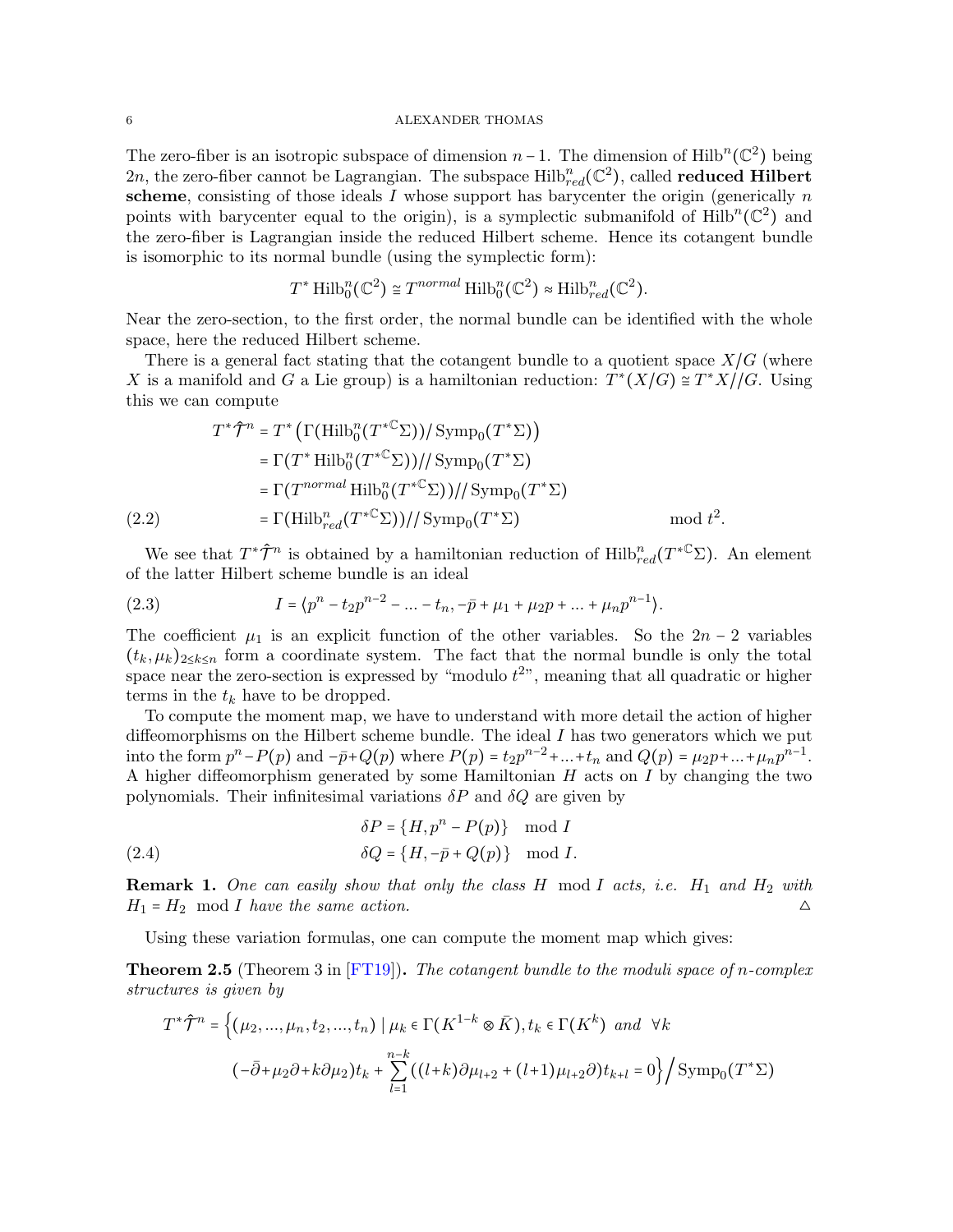We call the condition coming from the moment map **condition**  $(C)$ . It is a *generalized* holomorphicity condition: for  $\mu_k = 0$  for all k, we simply get  $\bar{\partial} t_k = 0$ .

The punctual Hilbert scheme  $\text{Hilb}^n(\mathbb{C}^2)$  inherits a hyperkähler structure from  $\mathbb{C}^2$  (see [\[Na99\]](#page-31-3)). This should induce a hyperkähler structure on  $T^*\hat{\mathcal{T}}^n$ :

<span id="page-6-0"></span>**Conjecture 2.6.** The cotangent bundle  $T^*\hat{\mathcal{T}}^n$  admits a hyperkähler structure near the zerosection.

There are three good reasons to believe in the conjecture:

- Construction by hyperkähler quotient: Equation [2.2](#page-5-0) points towards a possible hyperk¨ahler reduction. Indeed under some mild conditions a complex symplectic reduction  $X/\!\!/ G^{\mathbb{C}}$  is isomorphic to a hyperkähler quotient  $X/\!\!/ G^{\mathbb{R}}$ . In our case X =  $\Gamma(\mathrm{Hilb}_{red}^n(T^*\mathbb{C}\Sigma))$  is hyperkähler, since  $\mathrm{Hilb}_{red}^n(\mathbb{C}^2)$  is. So it is plausible that  $T^*\hat{\mathcal{T}}^n$ can be obtained as HK quotient of  $\Gamma(\mathrm{Hilb}_{red}^n(\widetilde{T}^{*{\mathbb C}}\Sigma))$  by the real group  $\mathrm{Symp}_0(T^*\Sigma)$ , so it gets a hyperkähler structure itself. Notice that the complexified Lie algebra of Symp<sub>0</sub>( $T^*\Sigma$ ), i.e. the space of smooth complex-valued functions on  $T^*\Sigma$ , has the same action on  $X$  as the real Lie algebra since one can prove that a Hamiltonian  $H$ acts the same as  $H \mod I$ .
- Feix-Kaledin structure: If Hitchin's component and our moduli space  $\hat{\mathcal{T}}^n$  are diffeomorphic, Hitchin's component gets a complex structure. With its Goldman symplectic structure, there is good hope to get a Kähler structure. A general result of Feix and Kaledin (see [\[Fe01\]](#page-30-1) and [\[Ka97\]](#page-31-4)) asserts that for a Kähler manifold X, there is a neighborhood of the zero-section in  $T^*X$  which admits a hyperkähler structure.
- Construction by twistor approach: The 1-parameter deformation of  $T^*\hat{\mathcal{T}}^n$  described in this paper is a good candidate to be the twistor space of  $T^* \hat{\mathcal{T}}^n$  (see figure [1.1\)](#page-1-0).

<span id="page-6-1"></span>2.3. Induced bundle. To any section I of the Hilbert scheme bundle  $\mathrm{Hilb}^n(T^{*}\mathbb{C}\Sigma)$ , we can canonically associate a vector bundle V' of rank n over  $\Sigma$  whose fiber over a point z is  $\mathbb{C}[p,\bar{p}]/I(z)$ . We can also describe V' by a global construction: consider  $\mathcal{C} \coloneqq \mathcal{C}_{pf}(\bar{T}^{*\mathbb{C}}\Sigma)$  the space of functions on  $T^{*C} \Sigma$  which are polynomial in each fiber. The bundle V' is the quotient of  $C$  by  $I$ .

By the matrix viewpoint of the punctual Hilbert scheme, we get  $\Phi \in \Gamma(\text{End}(V') \otimes T^{*C} \Sigma)$ , i.e. a  $\mathfrak{gl}_n$ -valued 1-form  $\Phi = \Phi_1 + \Phi_2$  which acts on  $V'$  (locally  $\Phi_1$  by multiplication by  $p, \Phi_2$ by multiplication by  $\bar{p}$ ).

We restrict now attention to the case where I is a higher complex structure, i.e.  $(\Phi_1, \Phi_2)$  is a pair of nilpotent commuting matrices. From the local structure of higher complex structures, we know that

$$
I = \langle p^n, -\bar{p} + \mu_2 p + \mu_3 p^2 + \dots + \mu_n p^{n-1} \rangle.
$$

Hence, we see that there is a section s of V' such that  $B = (s, \Phi_1s, ..., \Phi_1^{n-1}s)$  is a basis of the fibers. It is sufficient to take for s any element of C whose restriction on  $\Sigma$  is non-vanishing. Locally the basis can be written  $(s, ps, ..., p^{n-1}s)$ . Under a coordinate change  $z \mapsto w(z)$ , this basis transforms in a diagonal way since  $p^k \mapsto (\frac{dw}{dz})^k p^k$ , so we get that V' is topologically the bundle  $\mathcal{O} \oplus K^{-1} \oplus K^{-2} \oplus ... \oplus K^{-(n-1)}$ , where  $\mathcal{O}$  denotes the trivial line bundle. To get a vector bundle of degree 0, we fix a square root of the canonical bundle  $K^{1/2}$  and we define

$$
V \coloneqq V' \otimes K^{(n-1)/2} = K^{(n-1)/2} \oplus K^{(n-3)/2} \oplus \ldots \oplus K^{-(n-1)/2}.
$$

We still have a basis of the form  $B = (s, ps, ..., p^{n-1}s)$ , but s is now a section of  $K^{(n-1)/2}$ .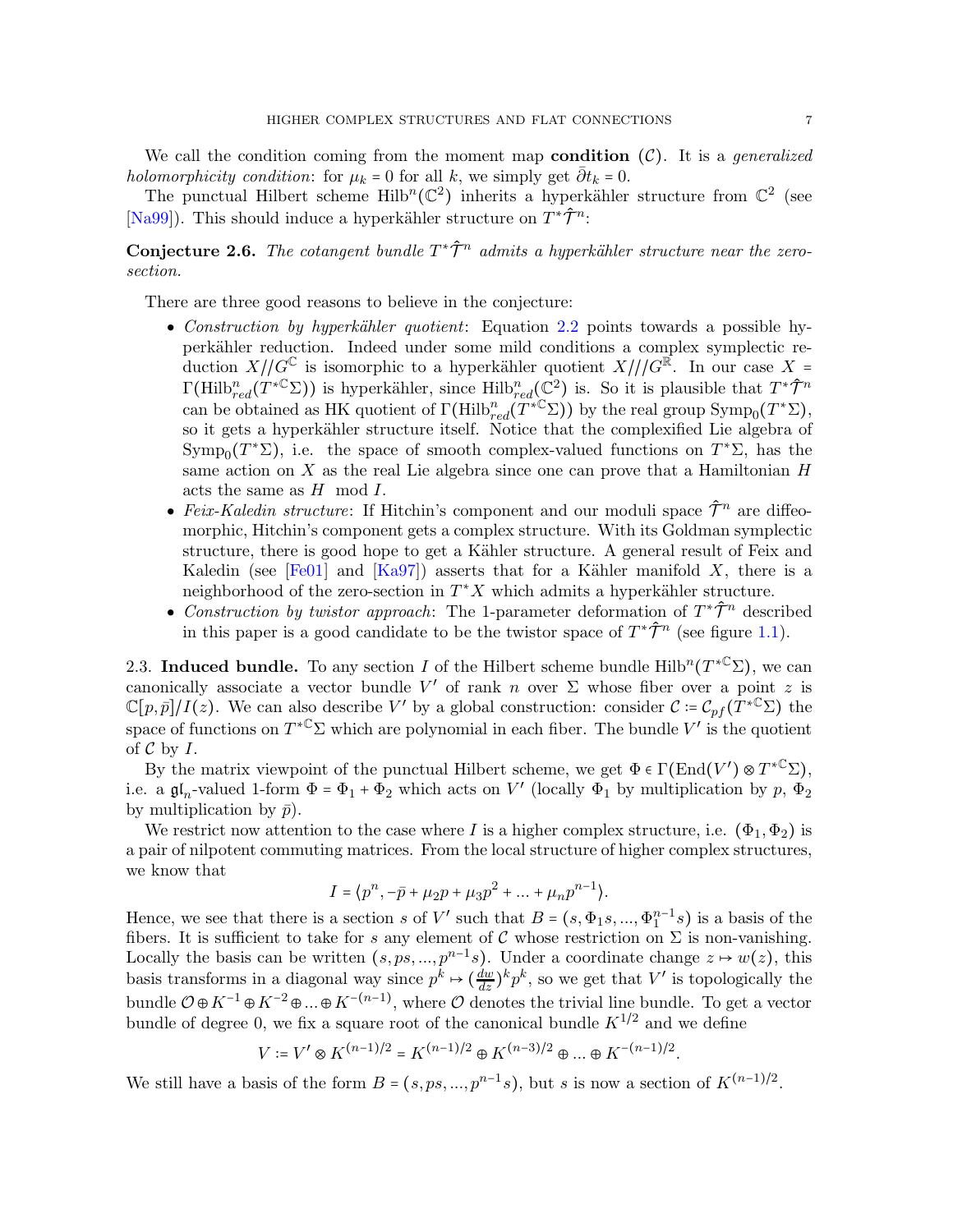The 1-form  $\Phi$  also acts on V. There, we can write  $\Phi_1$  globally as the principal nilpotent matrix with 1's under the main diagonal and  $\Phi_2$  is given by the higher Beltrami differentials:

$$
\Phi_1 = \begin{pmatrix} 1 & & & \\ 1 & & & \\ & 1 & & \\ & & \ddots & \\ & & & 1 \end{pmatrix} \text{ and } \Phi_2 = \begin{pmatrix} \mu_2 & & & \\ \mu_3 & \mu_2 & & \\ \vdots & \ddots & \ddots & \\ \mu_n & \cdots & \mu_3 & \mu_2 \end{pmatrix}.
$$

Here 1 has to be interpreted as the canonical section of

$$
\mathrm{Hom}(K^{(n-i)/2},K^{(n-i-2)/2}\otimes K)\cong \mathcal{O}.
$$

There is an extra structure on V coming from the higher complex structure: a filtration, i.e. a complete flag in each fiber. Put  $I_k = I + \langle p, \bar{p} \rangle^k$ , so we have  $I_0 = \mathbb{C}[p, \bar{p}] \supset I_1 \supset ... \supset I_n = I$ . Define

$$
F_{n-k} = \ker(\mathbb{C}[p,\bar{p}]/I(z,\bar{z}) \to \mathbb{C}[p,\bar{p}]/I_k).
$$

Then, the  $F_k$  form an increasing complete flag with dim  $F_k = k$ . In the local basis B, we have  $F_k = \text{Span}(p^{n-k}s, ..., p^{n-1}s).$ 

Proposition 2.7. The filtration on V induced by a higher complex structure is preserved under higher diffeomorphisms.

Proof. First, higher diffeomorphisms act on higher complex structures, so on all induced objects from them. In particular they act on  $V$  and the filtration. Preserving the filtration is a local property, so we can work in the basis  $B = (s, ps, ..., p^{n-1}s)$ . Further take a Hamiltonian H generating a higher diffeomorphism. An element  $p<sup>k</sup>s$  changes by

$$
\{H,p^ks\}=p^k\{H,s\}+kp^{k-1}(\partial H)s.
$$

Since H has no constant terms, we get only terms with factor  $p<sup>l</sup>$  with  $l \geq k$ . So the action of  $\text{Symp}_0$  on V is lower triangular, the flag structure is preserved.

From the filtration in V, we get a line subbundle  $L^*$  in the dual bundle  $V^*$  defined by

$$
L^* = (F_n/F_{n-1})^* \cong \text{Ann}(F_{n-1})
$$

where Ann $(F_{n-1})$  is the annihilator of  $F_{n-1}$ . In local coordinates,  $L^*$  is generated by  $s^*$ , the first element of the basis dual to B. This induced line subbundle will play an important role in the sequel.

The link between higher complex structures and character varieties relies on the idea to deform the 1-form  $\Phi$  to a flat connection.

<span id="page-7-0"></span>2.4. Conjugated higher complex structures. There is a natural notion of conjugated space to  $T^*\tilde{\mathcal{T}}^n$  using the natural complex conjugation on the complexified cotangent bundle  $T^{*C}\Sigma$ . We associate to an ideal  $I \in \text{Hilb}_{red}^n(T^{*\mathbb{C}}\Sigma)$  the ideal  $\overline{I}$  and then take Symp<sub>0</sub>-equivalence classes.

In coordinates, we start from

$$
I = \langle p^{n} - t_{2} p^{n-2} - \dots - t_{n}, -\bar{p} + \mu_{1} + \mu_{2} p + \dots + \mu_{n} p^{n-1} \rangle.
$$

To get the conjugated structure, we have to express  $\bar{I}$  in the same form as I, i.e. as

$$
\bar{I} = \langle \bar{p}^n - \bar{t}_2 \bar{p}^{n-2} - \dots - \bar{t}_n, -p + \bar{\mu}_1 + \bar{\mu}_2 \bar{p} + \dots + \bar{\mu}_n \bar{p}^{n-1} \rangle
$$
  
=  $\langle p^n - ztp^{n-2} - \dots - n, -p + p + \mu + p + \dots + p + p^{n-1} \rangle$ .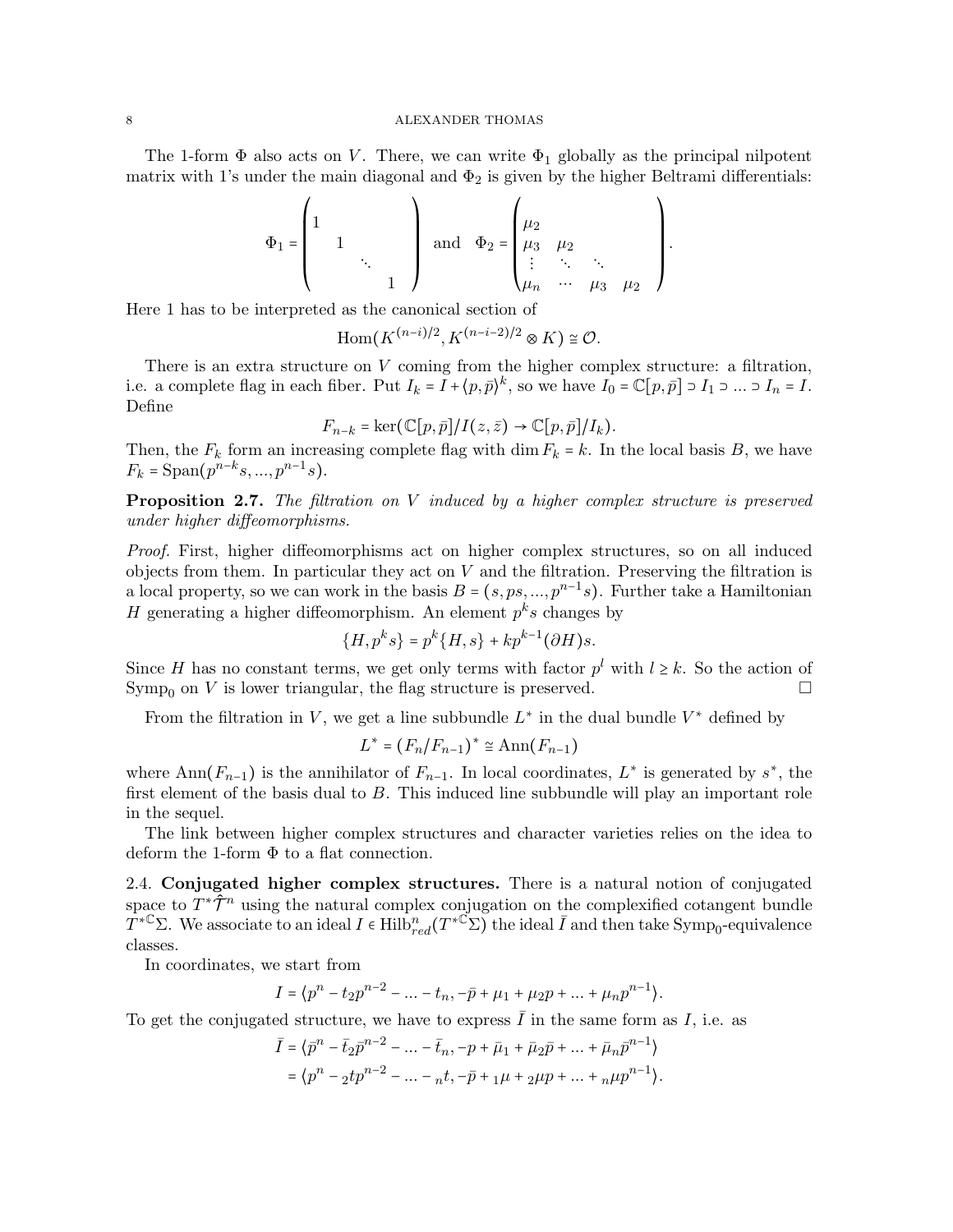where  $(_{k}t,_{k}\mu)$  are the parameters of the conjugate to  $T^{\ast}\hat{\mathcal{T}}^{n}$ . It is possible to explicitly express the conjugated coordinates  $(kt, k\mu)$ <sub>k</sub> in terms of  $(t_k, \mu_k)_k$ . For example one gets  $2\mu = \frac{1}{\bar{u}^2}$  $\frac{1}{\bar{\mu}_2}$  and  $nt = \bar{\mu}_2^n \bar{t}_n.$ 

#### 3. Parabolic connections and reduction

<span id="page-8-0"></span>In this section, we describe the generic fiber of the twistor space of  $T^*\hat{\mathcal{T}}^n$  from figure [1.1](#page-1-0) which is a space of flat connections.

The idea about the deformation of  $T^*\hat{\mathcal{T}}^n$  is to replace the polynomial functions on  $T^*\Sigma$ by differential operators. The higher complex structure is given by two polynomials (the generators of I), so in the deformation one gets a pair of differential operators.

The space of pairs of differential operators can be obtained by a reduction of all connections by some specific parabolic gauge. This procedure was first introduced by Bilal, Fock and Kogan in [\[BFK91\]](#page-30-2). In that paper, the authors also describe some ideas for generalized complex and projective structures. Our higher complex structures are the mathematically rigorous version of their ideas. Our treatment of the parabolic reduction is independent of their paper and follows some other notation. The question about how to impose the commutativity condition on the differential operators remained open in their paper. We show the existence of an infinitesimal action admitting a moment map, whose vanishing implies this commutativity, i.e. flatness of the associated connection.

3.1. Atiyah-Bott reduction. Before going to the parabolic reduction, we recall the classical reduction of connections by gauge transforms, developed by Atiyah and Bott in their famous paper [\[AB83\]](#page-30-3).

Let  $\Sigma$  be a surface and G be a semisimple Lie group with Lie algebra g. Let E be a trivial G-bundle over  $\Sigma$ . Denote by A the space of all g-connections on E. It is an affine space modeled over the vector space of  $\mathfrak{g}\text{-valued }1\text{-forms }\Omega^1(\Sigma,\mathfrak{g})$ . Further, denote by  $\mathcal G$  the space of all gauge transforms, i.e. bundle automorphisms. We can identify the gauge group with G-valued functions:  $G = \Omega^0(\Sigma, G)$ .

On the space of all connections  $A$ , there is a natural symplectic structure given by

$$
\hat{\omega} = \int_{\Sigma} \text{tr } \delta A \wedge \delta A
$$

where tr denotes the Killing form on  $\mathfrak g$  (the trace for matrix Lie algebras). Since A is an affine space, its tangent space at every point is canonically isomorphic to  $\Omega^1(\Sigma, \mathfrak{g})$ . So given  $A \in \mathcal{A}$  and  $A_1, A_2 \in T_A \mathcal{A} \cong \Omega^1(\Sigma, \mathfrak{g})$ , we have  $\hat{\omega}_A(A_1, A_2) = \int_{\Sigma} \text{tr } A_1 \wedge A_2$ . Note that  $\hat{\omega}$  is constant (independent of A) so  $d\hat{\omega} = 0$ . Further, the 2-form  $\hat{\omega}$  is clearly antisymmetric and non-degenerate (since the Killing form is). Remark finally that this construction only works on a surface.

We can now state the famous theorem of Atiyah-Bott (see end of chapter 9 in [\[AB83\]](#page-30-3) for unitary case, see section 1.8 in Goldman's paper  $[G084]$  for the general case): the action of gauge transforms on the space of connections is hamiltonian and the moment map is the *curvature.* Thus, the hamiltonian reduction  $A/\mathcal{G}$  is the moduli space of flat connections.

Let us explain the moment map with more detail: the moment map m is a map from  $\mathcal A$  to Lie( $\mathcal{G})^*$ . The Lie algebra Lie( $\mathcal{G})$  is equal to  $\Omega^0(\Sigma, \mathfrak{g})$ , so its dual is isomorphic to  $\Omega^2(\Sigma, \mathfrak{g})$  via the pairing  $\int_{\Sigma}$ tr. On the other hand, given a connection A, its curvature  $F(A)$  is a g-valued 2-form, i.e. an element of  $\Omega^2(\Sigma, \mathfrak{g})$ . Hence, the map m is well-defined.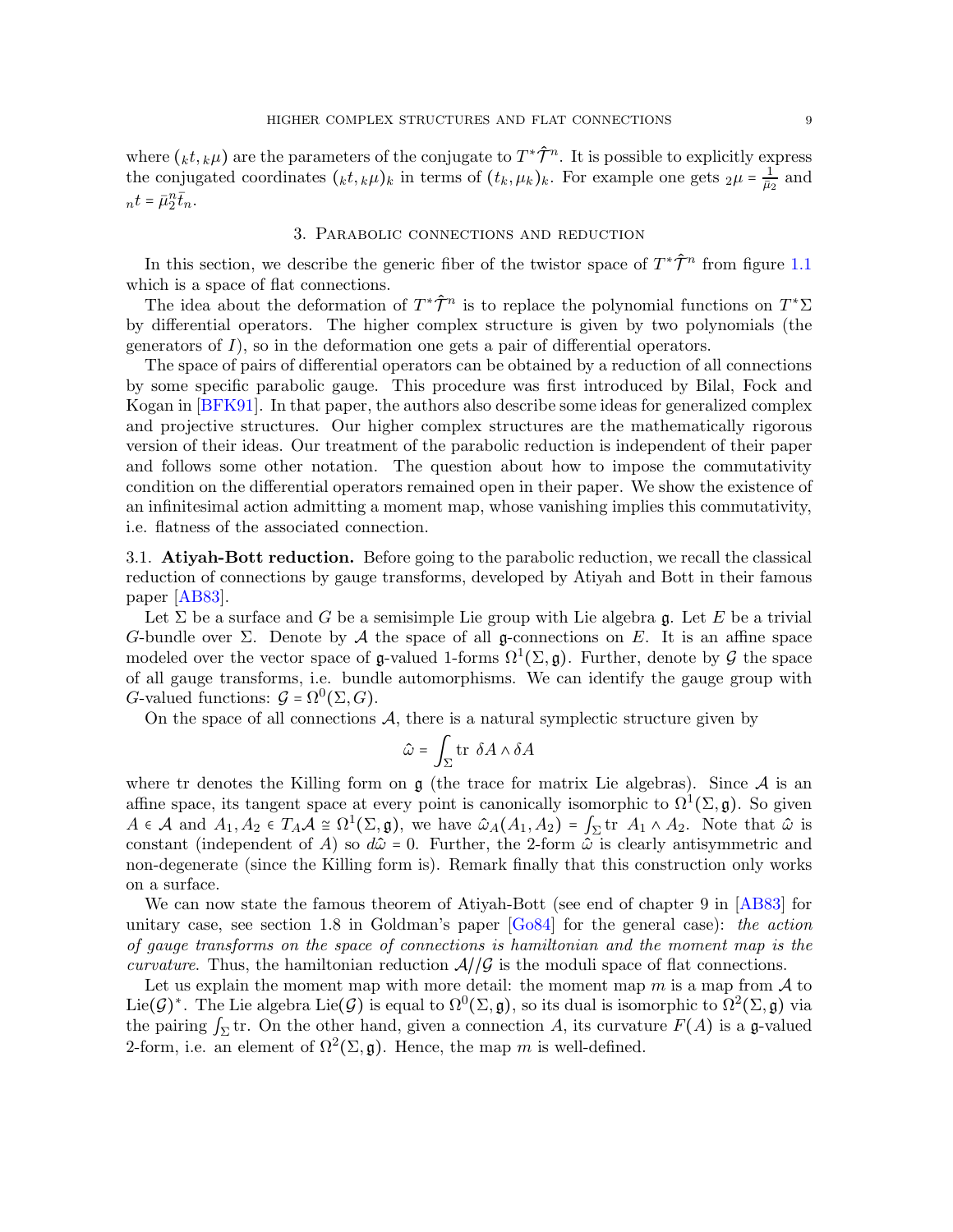# <span id="page-9-1"></span>3.2. Parabolic reduction.

3.2.1. Setting and coordinates. Consider a hermitian vector bundle  $V$  of degree 0 over a surface  $\Sigma$  equipped with a fixed line subbundle  $L^*$  in the dual bundle  $V^*$ . Using the hermitian structure on V, we can identify  $L^*$  to some line subbundle L in V. Fix a reference complex structure giving local coordinates  $(z, \bar{z})$  on  $\Sigma$ . We want to mimic the Atiyah–Bott reduction for  $G = SL_n(\mathbb{C})$  on V with the extra constraint of preserving L.

Thus, we consider the subgroup  $\mathcal{P} \subset \mathcal{G}$ , consisting in those gauges preserving L. We can write these as function from  $\Sigma$  to the space of matrices of the form

$$
\begin{pmatrix} * & \cdots & * & * \\ \vdots & & \vdots & \vdots \\ * & \cdots & * & * \\ 0 & \cdots & 0 & * \end{pmatrix}
$$

i.e. preserving the last direction in the dual space. We want to compute and analyze the hamiltonian reduction  $A/\mathcal{P}$ , which we call space of parabolic connections.

Since  $\mathcal{P} \subset \mathcal{G}$ , we know by the Atiyah–Bott theorem that the action of  $\mathcal{P}$  on the space of connections A is hamiltonian with moment map  $m : A \mapsto i^*F(A)$  where  $i : \mathcal{P} \hookrightarrow \mathcal{G}$  is the inclusion and  $i^* : \text{Lie}(\mathcal{G})^* \to \text{Lie}(\mathcal{P})^*$  the induced surjection on the dual Lie algebras. Since  $G = SL_n(\mathbb{C})$ , the map i<sup>\*</sup> is explicitly given by forgetting the first  $n-1$  entries in the last column. This means that  $m^{-1}(\{0\})$  is the space of all  $A \in \mathcal{A}$  such that the curvature  $F(A)$  is of rank 1. More precisely,  $F(A)$  is of the form

$$
\begin{pmatrix} 0 & \cdots & 0 & \xi_n \\ \vdots & & \vdots & \vdots \\ \vdots & & \vdots & \xi_2 \\ 0 & \cdots & 0 & 0 \end{pmatrix}.
$$

To get coordinates on the hamiltonian reduction  $\mathcal{A}/\mathcal{P}$ , take a connection  $A \in \mathcal{A}$  and decompose it into its holomorphic and anti-holomorphic parts:  $A = A_1 + A_2$ . As a covariant derivative, we set  $\nabla = \partial + A_1$  and  $\overline{\nabla} = \overline{\partial} + A_2$ . For a generic connection A, via the parabolic gauge, it is possible to reduce  $A_1$  to a companion matrix

(3.1) 
$$
A_1 \sim \begin{pmatrix} 1 & \hat{t}_n \\ 1 & \vdots \\ 1 & 0 \end{pmatrix} dz.
$$

The existence of such a gauge is proven in the Appendix [B.](#page-28-0) The precise condition on A is the following: we need the existence of a basis of the form  $(s, \nabla s, \nabla^2 s, ..., \nabla^{n-1} s)$  where s is some section. This is equivalent to the Griffiths transversality condition which in our setting says that the bundle V admits a filtration  $\mathcal F$  such that

<span id="page-9-0"></span>
$$
\nabla: \mathcal{F}_i/\mathcal{F}_{i-1} \to \mathcal{F}_{i+1}/\mathcal{F}_i \otimes K
$$

is well-defined and an isomorphism for all i.

**Remark 2.** If all the objects  $(V, \hat{t}_k$  and the section s) are chosen to be holomorphic, we recover the notion of an oper.

Reducing  $A_1$  to the form above means choosing a basis of the form  $B = (s, \nabla s, \nabla^2 s, ..., \nabla^{n-1} s)$ . This takes all the gauge freedom. A connection in  $\mathcal{A}/\mathcal{P}$  verifies  $[\nabla,\overline{\nabla}]\nabla^i s = 0$  for  $i =$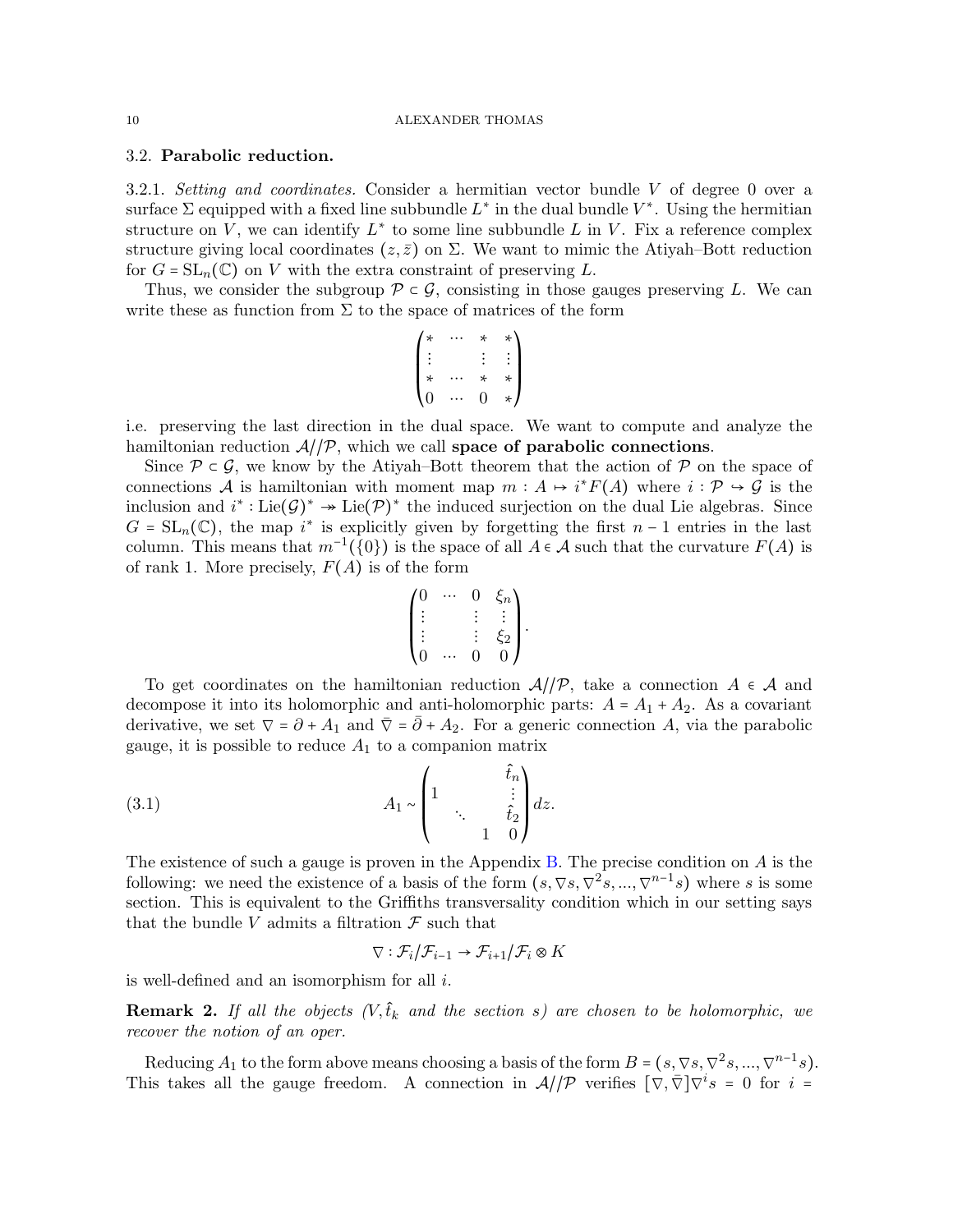$0, 1, ..., n-2$  since  $[\nabla, \overline{\nabla}] = F(A)$  is the curvature which is concentrated on the last column. It follows that  $\bar{\nabla}\nabla^i s = \nabla^i \bar{\nabla} s$  for all  $i = 1, ..., n - 1$ . Thus, the connection is fully described by  $\nabla^n s$  and  $\overline{\nabla}s$ . We can write these expressions in the basis B:

<span id="page-10-1"></span>(3.2) 
$$
\nabla^n s = \hat{t}_n s + \hat{t}_{n-1} \nabla s + \dots + \hat{t}_2 \nabla^{n-2} s = \hat{P}(\nabla) s
$$

<span id="page-10-0"></span>(3.3) 
$$
\overline{\nabla}s = \hat{\mu}_1s + \hat{\mu}_2 \nabla s + \dots + \hat{\mu}_n \nabla^{n-1}s = \hat{Q}(\nabla)s.
$$

Notice that  $\hat{t}_1 = 0$  since tr  $A_1 = 0$ .

The second part  $A_2$  is uniquely determined by its first column given by equation [\(3.3\)](#page-10-0). Since  $\overline{\nabla} \nabla^i s = \nabla^i \overline{\nabla} s$  for  $i = 1, ..., n - 1$ , the *i*-th column of  $A_2$  is given by applying  $(i-1)$  times  $\nabla$  to the first column. We get a 1-form of the following type:

<span id="page-10-2"></span>(3.4) 
$$
A_2 \sim \begin{pmatrix} \hat{\mu}_1 & \partial \hat{\mu}_1 + \hat{\mu}_n \hat{t}_n & \cdots \\ \hat{\mu}_2 & \hat{\mu}_1 + \partial \hat{\mu}_2 + \hat{\mu}_n \hat{t}_{n-1} & \cdots \\ \vdots & \vdots & \vdots \\ \hat{\mu}_{n-1} & \hat{\mu}_{n-2} + \partial \hat{\mu}_{n-1} + \hat{\mu}_n \hat{t}_2 & \cdots \\ \hat{\mu}_n & \hat{\mu}_{n-1} + \partial \hat{\mu}_n & \cdots \end{pmatrix} d\bar{z}.
$$

Remark 3. Notice the similarity between Equations [\(3.2\)](#page-10-1) and [\(3.3\)](#page-10-0), and the ideal from Equation [\(2.3\)](#page-5-1). If we formally replace  $\nabla$  by p and s by 1, we get precisely the generators of the ideal from Equation  $(2.3)$ .

The functions  $(\hat{\mu}_2, ..., \hat{\mu}_n, \hat{t}_2, ..., \hat{t}_n)$  completely parameterize  $\mathcal{A}/\mathcal{P}$  since it is possible to express  $\hat{\mu}_1$  in terms of these using that the second matrix is traceless. We call an element of  $A/\mathcal{P}$  a **parabolic connection**. We consider  $A/\mathcal{P}$  as a subspace of A by using the representative  $A_1 + A_2$  with  $A_1$  of the form  $(3.1)$  and  $A_2$  like in  $(3.4)$ .

Remark 4. The existence of a filtration on V satisfying Griffiths transversality condition depends on the complex structure on  $\Sigma$ . So  $(\hat{\mu}_2,...,\hat{\mu}_n,\hat{t}_2,...,\hat{t}_n)$  are local coordinates on  $\mathcal{A}/\mathcal{P}$ depending on the complex structure. By varying the complex structure on  $\Sigma$ , we cover all parabolic connections.

The curvature of a parabolic connection is concentrated on the last column:  $[\nabla, \overline{\nabla}] \nabla^{n-1} s =$  $\xi_n s + \xi_{n-1} \nabla s + ... + \xi_2 \nabla^{n-2} s$ . The following proposition allows to compute the parabolic curvature easily.

<span id="page-10-3"></span>**Proposition 3.1** (Parabolic curvature).  $[\nabla^n, \overline{\nabla}]s = \sum_{k=2}^n \xi_k \nabla^{n-k}s$ .

*Proof.* Since the first  $n-1$  columns of the curvature  $F(A)$  are 0, we have  $[\nabla, \overline{\nabla}]\nabla^i s = 0$  for  $i = 0, 1, ..., n-2$ . Using Leibniz's rule and induction on k, we can prove that  $[\nabla^k, \overline{\nabla}]s = 0$  for  $k = 1, ..., n-1$ . Indeed, it is true for  $k = 1$  and we have  $\left[\nabla^{k+1}, \overline{\nabla}\right]s = \nabla\left[\nabla^k, \overline{\nabla}\right]s + \left[\nabla, \overline{\nabla}\right]\nabla^k s = 0$ whenever  $k \leq n-2$ .

Therefore, we get

$$
\big[\,\nabla^n, \bar{\nabla}\,\big]s = \nabla\big[\,\nabla^{n-1}, \bar{\nabla}\,\big]s + \big[\,\nabla, \bar{\nabla}\,\big]\nabla^{n-1}s = \big[\,\nabla, \bar{\nabla}\,\big]\nabla^{n-1}s = \sum_{k=2}^n \xi_k \nabla^{n-k}s
$$

by the last column of the curvature.

Inside the non-commutative ring of differential operators, we define the left-ideal  $\hat{I} = \langle \nabla^n \hat{P}, -\bar{\nabla} + \hat{Q}$  where  $\hat{P}$  and  $\hat{Q}$  are defined in equations [\(3.2\)](#page-10-1) and [\(3.3\)](#page-10-0) respectively. We can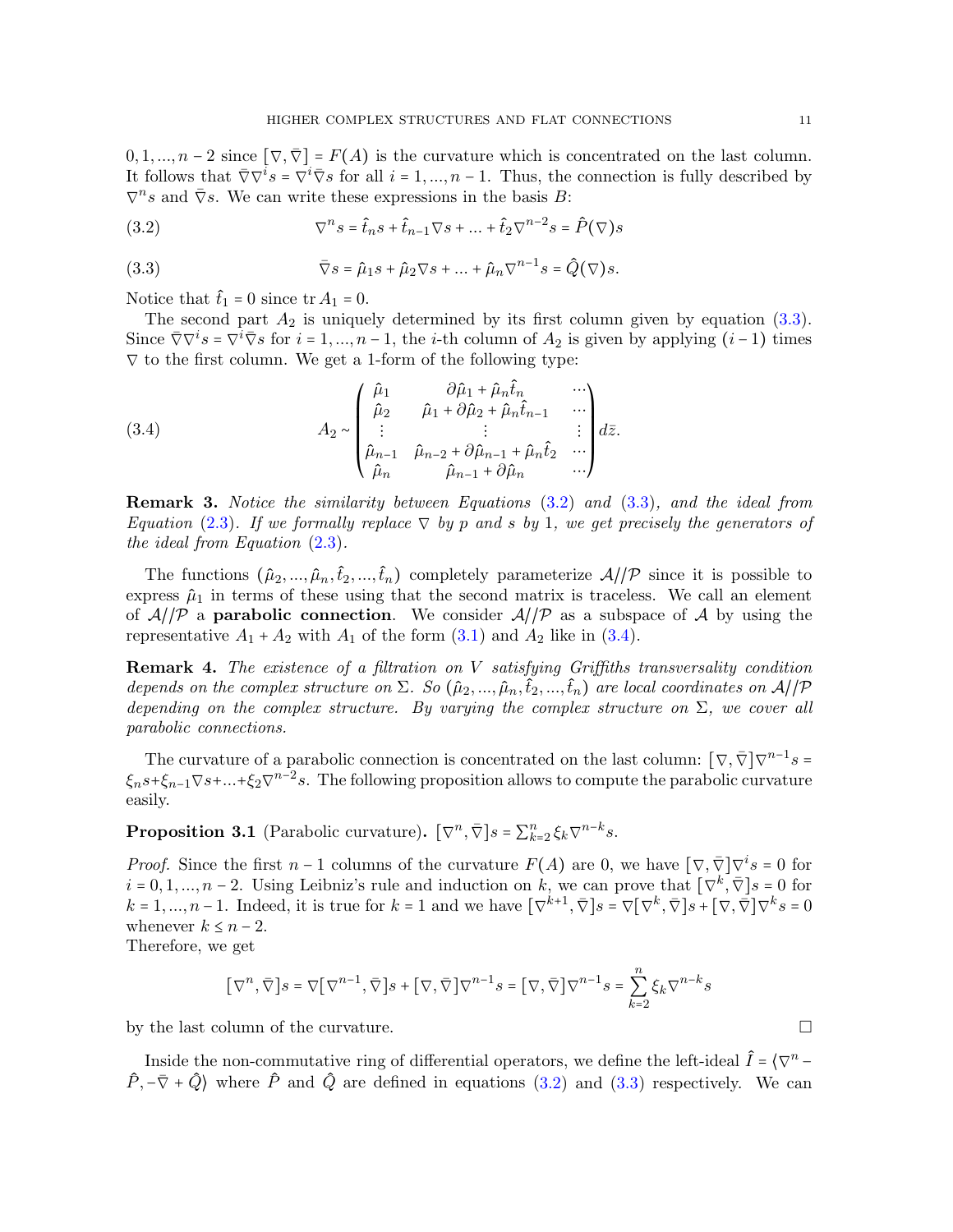express the previous proposition as

$$
\left[\nabla^n,\bar{\nabla}\right] = \sum_{k=2}^n \xi_k \nabla^{n-k} \mod \hat{I}.
$$

Notice finally that the  $\hat{\mu}_k$  and  $\hat{t}_k$  are not tensors on  $\Sigma$  (their transformation rules under a coordinate change  $z \mapsto w(z)$  is quite complicated). We will see in the following Section [4](#page-13-0) that if we introduce a parameter  $\lambda$ , we get tensors at the semiclassical limit.

3.2.2. Example  $n = 2$ . Consider a parabolic  $SL(2, \mathbb{C})$ -connection  $A = A_1 + A_2$ , decomposed into the (1,0) and (0,1)-part. The first matrix  $A_1$  is a companion matrix of the form  $\begin{pmatrix} 0 & \hat{t}_2 \\ 1 & 0 \end{pmatrix}$ .

Let us compute the transformed matrix  $A_2$ . It is the image of the operator  $\overline{\nabla}$  in a basis  $(s,\nabla s)$ . Put  $\overline{\nabla}s = \hat{\mu}_1s + \hat{\mu}_2\nabla s$ . The second column can be computed using  $\overline{\nabla}\nabla s = \nabla\overline{\nabla}s$  $\left[\nabla,\overline{\nabla}\right]s = \nabla\overline{\nabla}s$  and  $\overline{\nabla^2s} = \hat{t}_2s$ . Since the trace of the matrix is zero, we get  $\hat{\mu}_1 = -\frac{1}{2}$  $\frac{1}{2}\partial \hat{\mu}_2$ . Hence

$$
A_2 = \begin{pmatrix} -\frac{1}{2}\partial \hat{\mu}_2 & -\frac{1}{2}\partial^2 \hat{\mu}_2 + \hat{t}_2 \hat{\mu}_2 \\ \hat{\mu}_2 & \frac{1}{2}\partial \hat{\mu}_2 \end{pmatrix}.
$$

The curvature is of the form  $\begin{pmatrix} 0 & \xi_2 \\ 0 & 0 \end{pmatrix}$  where

$$
\xi_2 = (\bar{\partial} - \hat{\mu}_2 \partial - 2\partial \hat{\mu}_2) \hat{t}_2 + \frac{1}{2} \partial^3 \hat{\mu}_2.
$$

Suppose that the curvature  $\xi_2$  is 0. We can then look for flat sections  $\Psi = (\psi_1, \psi_2)$ . The first condition  $(\partial + A_1)\Psi = 0$  gives  $\psi_1 = -\partial \psi_2$  and

$$
(\partial^2 - \hat{t}_2)\psi_2 = 0.
$$

The second condition  $(\bar{\partial} + A_2)\Psi = 0$  only gives one extra condition:

$$
(\bar{\partial} - \hat{\mu}_2 \partial + \frac{1}{2} \partial \hat{\mu}_2) \psi_2 = 0.
$$

For  $\hat{\mu}_2 = 0$  this just means that  $\psi_2$  is holomorphic and we get an ordinary differential equation  $(\frac{\partial^2}{\partial t^2} - \hat{t}_2)\psi_2 = 0$ . For  $\hat{\mu}_2 \neq 0$ , the second condition is still a holomorphicity condition, but with respect to another complex structure.

For general n, a flat section  $\Psi = (\psi_k)_{1 \leq k \leq n}$  is of the form  $\psi_{n-k} = \partial^k \psi_n$  and there are two equations on  $\psi_n$ . The first equation comes from the last column in  $A_1$ , so directly generalizes to  $(\partial^n - \hat{t}_1 \partial^{n-1} - ... - \hat{t}_n)\psi_n = 0$ . The generalized holomorphicity condition comes from the last row in  $A_2$ :

<span id="page-11-1"></span>(3.5) 
$$
(-\bar{\partial} + \hat{\alpha}_{nn} + \hat{\alpha}_{n,n-1}\partial + ... + \hat{\alpha}_{n,1}\partial^{n-1})\psi_n = 0
$$

where  $\hat{\alpha}_{ij}$  denote the entries of  $A_2$  which have an explicit but complicated expression in terms of the  $\hat{\mu}_k$  and  $\hat{t}_k$ .

<span id="page-11-0"></span>3.3. Infinitesimal action and flat connections. To go from parabolic connections to flat connections, we would like to apply a second hamiltonian reduction. We define an infinitesimal action on  $\mathcal{A}/\mathcal{P}$ , coming from changing the line subbundle  $L^*$ , and show that it allows a moment map whose zero-set consists of flat connections. We conjecture that the infinitesimal action can be integrated to an action of the group of higher diffeomorphisms.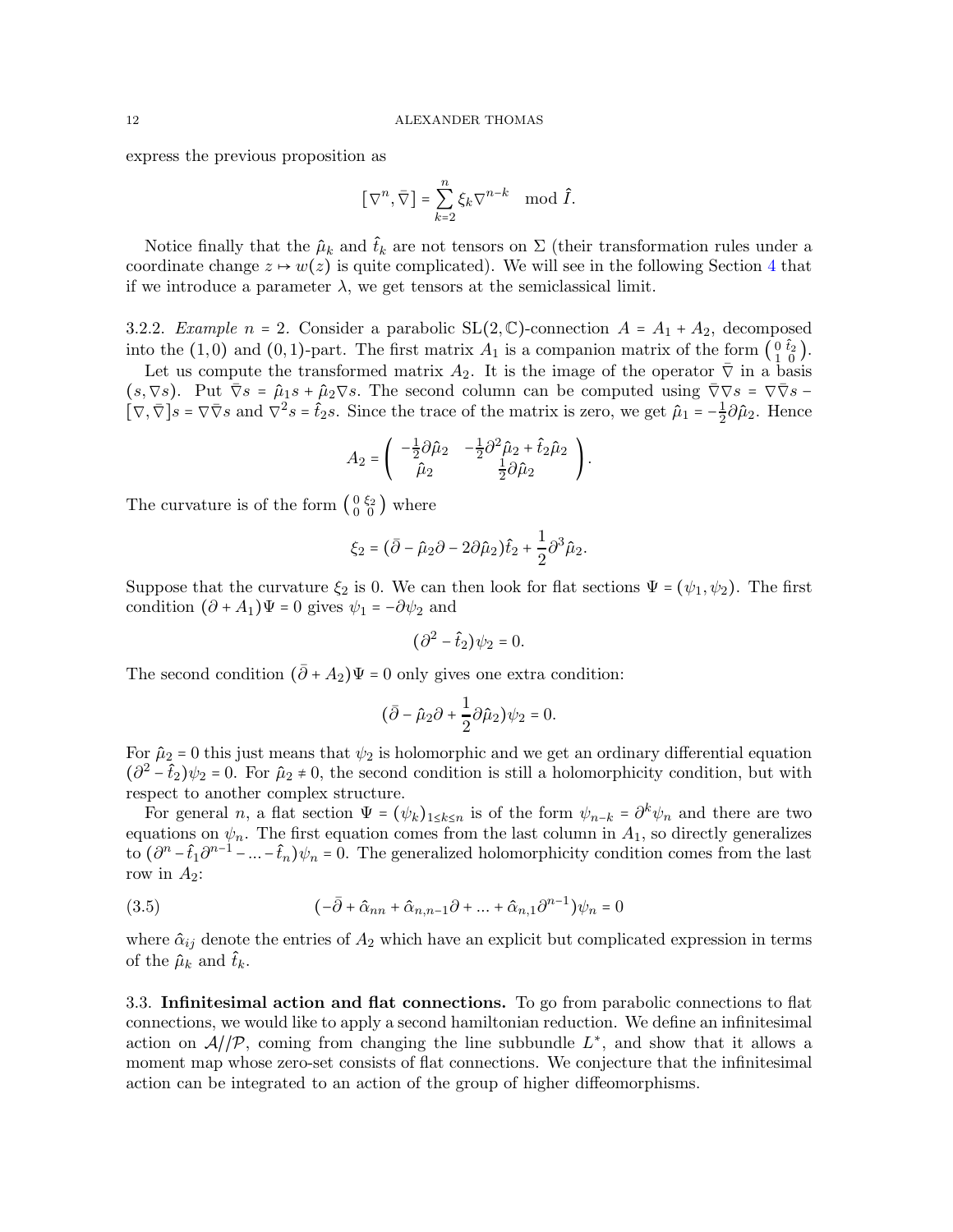3.3.1. Infinitesimal action. Recall that the description in coordinates of the space of parabolic connections relies on a basis B of the form  $(s, \nabla s, ..., \nabla^{n-1}s)$ . Using this basis, we have seen in [2.3](#page-6-1) that the line subbundle  $L^*$  is generated by the dual to s. So varying  $L^*$  is equivalent to varying s. A variation  $\delta s$  of the section s can be expressed in basis B:

$$
\delta s = v_1 s + v_2 \nabla s + \dots + v_n \nabla^{n-1} s = \hat{H} s
$$

where  $\hat{H} = v_1 + v_2 \nabla + ... + v_n \nabla^{n-1}$  is a differential operator of degree  $n-1$ . It generates an infinitesimal action on the whole basis  $B$ , and thus on the space of parabolic connections.

Let us describe how to compute the matrix  $X$  describing the infinitesimal base change induced by  $\delta s$ . Write the base change as

$$
(s,\nabla s,...,\nabla^{n-1}s) \mapsto (s,\nabla s,...,\nabla^{n-1}s) + \varepsilon (\delta s,\nabla \delta s,...,\nabla^{n-1}\delta s).
$$

So the first column of X is just given by  $X_s = \delta s = v_1 s + v_2 \nabla s + ... + v_n \nabla^{n-1} s$ . The second is given by  $X\nabla s = \nabla \delta s = \nabla (v_1s + v_2 \nabla s + ... + v_n \nabla^{n-1}s)$ . We notice that the construction of this matrix X is exactly the same as for the matrix  $A_2$  (see equation [\(3.4\)](#page-10-2)) with the only difference that the variables in  $A_2$  are called  $\hat{\mu}_k$  instead of  $v_k$ . Since both matrices are traceless, even the terms  $v_1$  and  $\hat{\mu}_1$  coincide.

**Proposition 3.2.** The matrix X of the gauge coming from a variation of s is given by

$$
X = A_2 \mid_{\hat{\mu}_k \mapsto v_k}.
$$

Notice that if X is a parabolic gauge, i.e. the  $(n-1)$  first entries of the last column are zero, then  $v_k = 0 \forall k$ , so  $X = 0$ .

Let us compute the action on our coordinates  $(\hat{t}_k, \hat{\mu}_k)$ . The coordinates  $\hat{t}_k$  are given by the relation  $\nabla^n s = \hat{P} s$  where  $\hat{P} = \hat{t}_2 \nabla^{n-2} + ... + \hat{t}_n$ . Similarly, the coordinates  $\hat{\mu}_k$  are given by  $\bar{\nabla}s = \hat{Q}s$  where  $\hat{Q} = \hat{\mu}_1 + \hat{\mu}_2 \nabla \dots + \hat{\mu}_n \nabla^{n-1}$ .

<span id="page-12-1"></span>**Proposition 3.3.** The infinitesimal action induces the variations  $\delta \hat{P}$  and  $\delta \hat{Q}$  given by

$$
\delta \hat{P} = [\hat{H}, -\nabla^n + \hat{P}] \mod \hat{I}
$$

$$
\delta \hat{Q} = [\hat{H}, -\bar{\nabla} + \hat{Q}] \mod \hat{I}
$$

where  $\hat{I} = \langle \nabla^n - \hat{P}, -\overline{\nabla} + \hat{Q} \rangle$  is a left-ideal of differential operators.

*Proof.* The proposition follows directly from the oberservation that the variation  $\delta \hat{P}$  satisfies

$$
\nabla^{n}(s+\varepsilon \hat{H}s) = (\hat{P}+\varepsilon \delta \hat{P})(s+\varepsilon \hat{H}s).
$$

The same applies to the variation of  $\delta \hat{Q}$ .

3.3.2. Moment map. The infinitesimal action on the space of parabolic connections allows a moment map. This is not surprising since we can see  $\mathcal{A}/\mathcal{P}$  as a subset of  $\mathcal{A}$  and the gauge action on  $A$  is hamiltonian. The moment map is nothing else than the parabolic curvature:

<span id="page-12-0"></span>**Theorem 3.4.** The infinitesimal action on the space of parabolic connections  $A/\mathcal{P}$  is hamiltonian with moment map

$$
m(\hat{t}_i, \hat{\mu}_j). (v_2, ..., v_n) = \int_{\Sigma} \sum_{i=1}^n x_{n, n+1-i} \xi_i
$$

where  $x_{i,j}$  are the matrix elements of the gauge X and  $\xi_i$  is the parabolic curvature of the parabolic connection described by  $(\hat{t}_i, \hat{\mu}_i)_{2 \leq i \leq n}$ .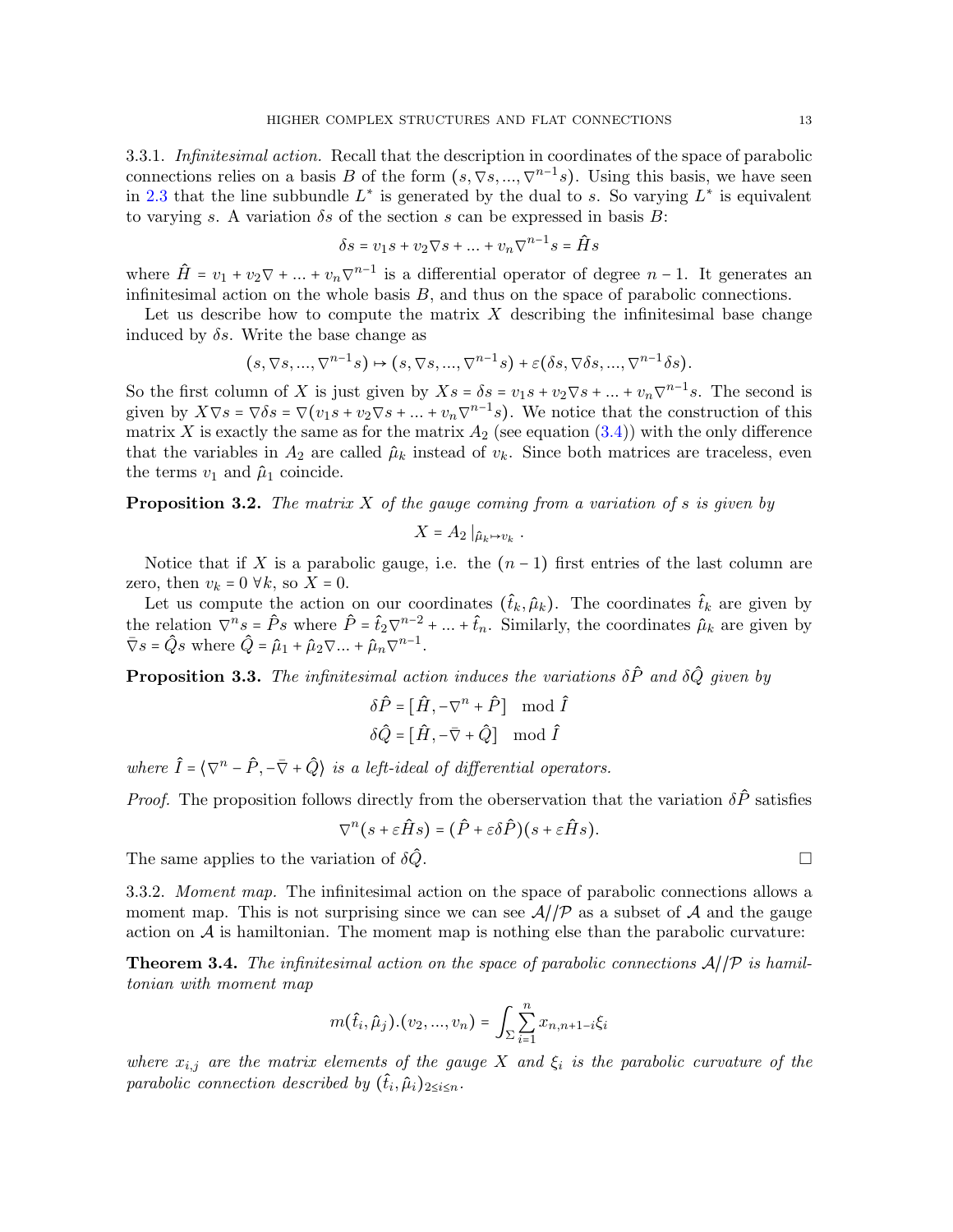Some explanation for the moment map is necessary: m should be a map from  $A/\mathcal{P}$  to the dual of the Lie algebra of the acting group. In our case, we only have an infinitesimal action, but we know that this action is by special gauge transformations  $X$  parametrized by  $(v_2, ..., v_n)$ . So the image of m is some subset of the dual Lie algebra of the group of all gauge transformations. So we are in the setting of Atiyah–Bott.

Proof. Our computation is analogous to the Atiyah–Bott reduction. An infinitesimal gauge transform given by X affects  $A_1$  and  $A_2$  by

$$
\chi(A_1) = [X, A_1] - \partial X
$$

$$
\chi(A_2) = [X, A_2] - \overline{\partial}X
$$

The symplectic form on  $\mathcal{A}/\mathcal{P}$  is the restriction of the one on  $\mathcal{A}$ , so we can compute

$$
\iota_X \omega_{\mathcal{A}/\mathcal{P}} = \int \operatorname{tr} (\chi(A_1) \delta A_2 - \chi(A_2) \delta A_1)
$$
  
\n
$$
= \int \operatorname{tr} ([X, A_1] - \partial X) \delta A_2 - ([X, A_2] - \bar{\partial} X) \delta A_1
$$
  
\n
$$
= \int \operatorname{tr} ([A_1, \delta A_2] + \delta \partial A_2 - [A_2, \delta A_1] - \delta \bar{\partial} A_1) X
$$
  
\n
$$
= \int \operatorname{tr} \delta (\partial A_2 - \bar{\partial} A_1 + [A_1, A_2]) X
$$
  
\n
$$
= \delta \int \operatorname{tr} F(A) X
$$
  
\n
$$
= \delta \int \sum_{i=1}^n x_{n, n+1-i} \xi_i.
$$

Therefore

$$
m = \int_{\Sigma} \sum_{i=1}^{n} x_{n,n+1-i} \xi_i.
$$

 $\Box$ 

As a consequence, the vanishing of the moment map implies flatness of the parabolic connection.

Conjecture 3.5. The infinitesimal action on the space of parabolic connections can be integrated to an action of the group of higher diffeomorphisms, or a deformation of this group. The double hamiltonian reduction  $(\mathcal{A}/\mathcal{P})/|\operatorname{Symp}_0$  is an open dense subset of the character variety.

#### 4. Parabolic reduction of h-connections

<span id="page-13-0"></span>In this section, we study the parabolic reduction on h-connections to get very close to the twistor space description from Figure [1.1.](#page-1-0) The main idea is the following: a point in  $T^*\hat{\mathcal{T}}^n$  is a Symp<sub>0</sub>-equivalence class of ideals of the form

$$
I = \langle -p^{n} + t_{2}p^{n-2} + \dots + t_{n}, -\bar{p} + \mu_{1} + \mu_{2}p + \dots + \mu_{n}p^{n-1} \rangle.
$$

Replace the polynomials by h-connections using the rule  $p \mapsto \nabla = h\partial + A_1(h)$  and  $\bar{p} \mapsto \bar{\nabla} =$  $h\overline{\partial}$  +  $A_2(h)$  where h is a formal parameter. This corresponds to the deformation of a higher complex structure  $\Phi$  to  $\Phi + hd + hA + h^2\Psi = h(d + \lambda\Phi + A + \lambda^{-1}\Psi)$  where  $\lambda = h^{-1}$ .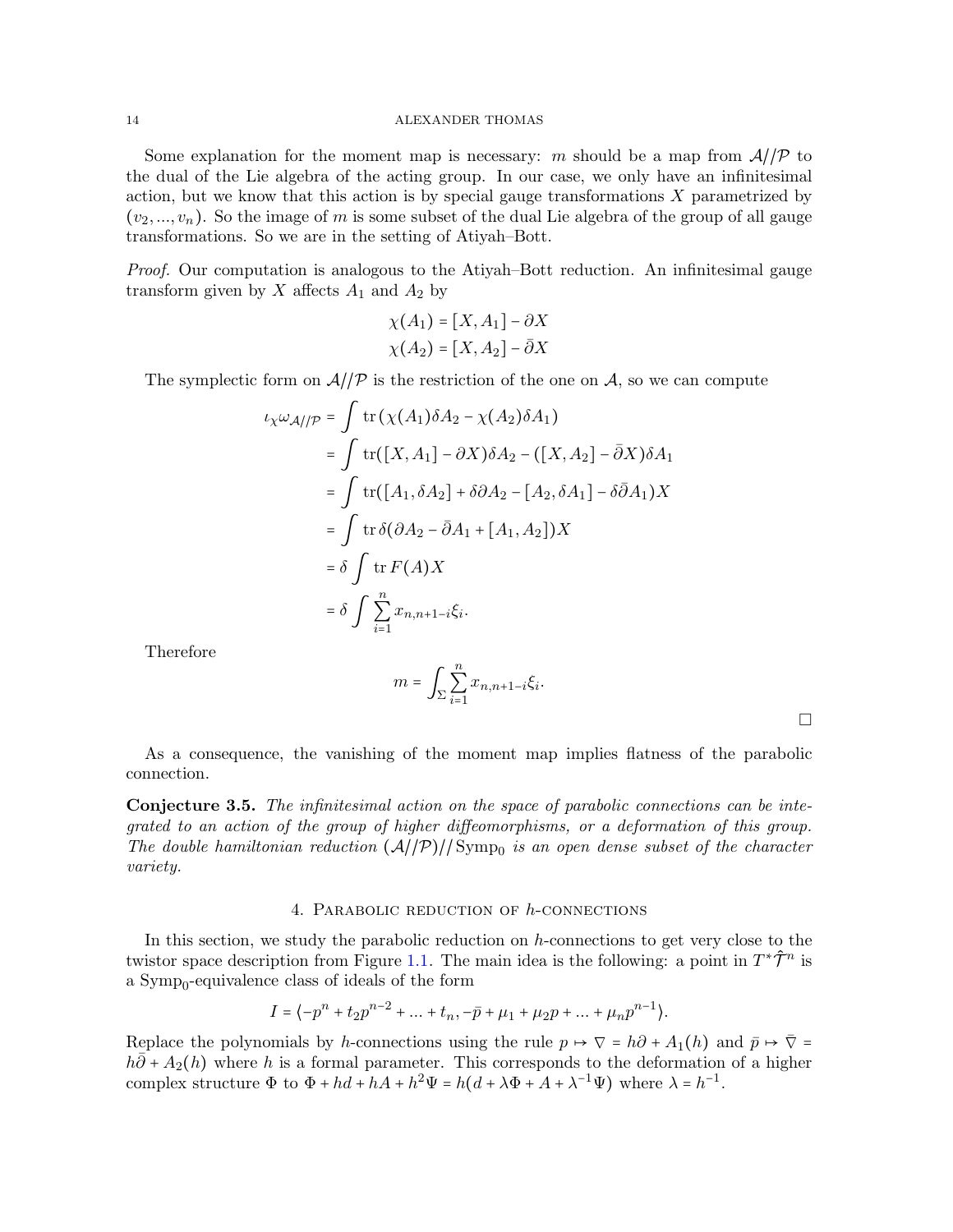For  $h \neq 0$  we divide the connection by h to get a usual connection with parameter  $\lambda$ . For  $\lambda \in \mathbb{C}^*$  fixed, we get the same space as described in the previous Section [3,](#page-8-0) i.e. the space of flat parabolic connections. For  $\lambda \to \infty$  we get the cotangent bundle  $T^*\hat{\mathcal{T}}^n$ .

<span id="page-14-2"></span>4.1. **Parametrization.** Consider a surface  $\Sigma$  with a reference complex structure. We consider two higher complex structures I and I' on  $\Sigma$ . From [2.3,](#page-6-1) the higher complex structure I induces a bundle V and a line subbundle  $L^*$  in  $V^*$ . We also get a bundle W from I'. Choose an isomorphism  $\chi$  between V and W and a hermitian structure on V. The hermitian structure allows to identify  $L^*$  to some line subbundle L in V. We consider connections on V of the form

$$
C(\lambda)=\lambda\Phi+A+\lambda^{-1}\Psi
$$

where  $\Phi$  and  $\Psi$  are induced from the higher complex structures I and I', and A is some generic connection on V. We define  $C_1(\lambda) = \lambda \Phi_1 + A_1 + \lambda^{-1} \Psi_2$  and  $C_2(\lambda) = \lambda \Phi_2 + A_2 + \lambda^{-1} \Psi_1$ , i.e. the (1,0)-part and (0,1)-part of  $C(\lambda)$ . We also define  $\nabla = \partial + C_1(\lambda)$  and  $\overline{\nabla} = \overline{\partial} + C_2(\lambda)$ .

As for the case without parameter, assuming Griffiths transversality, there is a parabolic gauge which transforms  $C(\lambda)$  to

<span id="page-14-4"></span>(4.1) 
$$
\begin{pmatrix} 1 & \frac{\hat{t}_n(\lambda)}{\vdots} \\ 1 & \frac{\hat{t}_2(\lambda)}{1} \end{pmatrix} dz + \begin{pmatrix} \hat{\mu}_1(\lambda) \\ \hat{\mu}_2(\lambda) & \hat{\alpha}_{ij}(\lambda) \\ \vdots \\ \hat{\mu}_n(\lambda) \end{pmatrix} dz
$$

where  $\hat{\alpha}_{ij}(\lambda)$  and  $\hat{\mu}_1(\lambda)$  are explicit functions of the other variables. Thus, the space is parametrized by  $(t_i(\lambda), \hat{\mu}_i(\lambda))_{i=2,\ldots,n}$ .

This representative comes from a basis of the form  $(s, \nabla s, ..., \nabla^{n-1}s)$  for some section s. We then get our coordinates by

<span id="page-14-0"></span>(4.2) 
$$
\nabla^n s = \hat{t}_n(\lambda)s + \hat{t}_{n-1}(\lambda)\nabla s + \dots + \hat{t}_2(\lambda)\nabla^{n-2}s
$$

(4.3) 
$$
\overline{\nabla}s = \hat{\mu}_1(\lambda)s + \hat{\mu}_2(\lambda)\nabla s + ... + \hat{\mu}_n(\lambda)\nabla^{n-1}s.
$$

You can compute the  $\hat{\alpha}_{ij}(\lambda)$  using  $\bar{\nabla}\nabla^k s = \nabla^k \bar{\nabla} s$  for  $k \leq n-1$  which holds since the curvature  $[\nabla, \overline{\nabla}]$  is concentrated in the last column.

<span id="page-14-3"></span>**Example 4.1.** Take  $n = 2$  and consider  $\Phi_1 = \begin{pmatrix} 0 & 0 \\ b_1 & 0 \end{pmatrix}$ ,  $A_1 = \begin{pmatrix} a_0 & a_1 \\ a_2 & -a_0 \end{pmatrix}$ ,  $\Phi_2 = \mu_2 \Phi_1$ . We consider the special case where  $C(\lambda)$  satisfies a reality constraint giving  $A_2 = -A_1^{\dagger}$  and  $\Psi = \Phi^{\dagger}$ . So we have

<span id="page-14-1"></span>
$$
C_1(\lambda)=\begin{pmatrix}a_0&a_1+\lambda^{-1}\bar{\mu}_2\bar{b}_1\\a_2+\lambda b_1&-a_0\end{pmatrix}, C_2(\lambda)=\begin{pmatrix}-\bar{a}_0&-\bar{a}_2+\lambda^{-1}\bar{b}_1\\-\bar{a}_1+\lambda\mu_2b_1&\bar{a}_0\end{pmatrix}.
$$

We look for  $P = \begin{pmatrix} p_1 & p_2 \\ 0 & 1/p_1 \end{pmatrix}$  such that

$$
PC_1(\lambda)P^{-1} + P\partial P^{-1} = \begin{pmatrix} 0 & \hat{t}_2(\lambda) \\ 1 & 0 \end{pmatrix}.
$$

Multiplying by P from the right, one can solve the system. One finds  $p_1 = (\lambda b_1 + a_2)^{1/2}$  and  $p_2 = -\frac{a_0}{n_1}$  $\frac{a_0}{p_1} + \frac{\partial p_1}{p_1^2}$  $\frac{p_{11}}{p_1^2}$ . Hence

$$
\hat{t}_2(\lambda) = \lambda a_1 b_1 + constant term + \lambda^{-1} \bar{\mu}_2 a_2 \bar{b}_1.
$$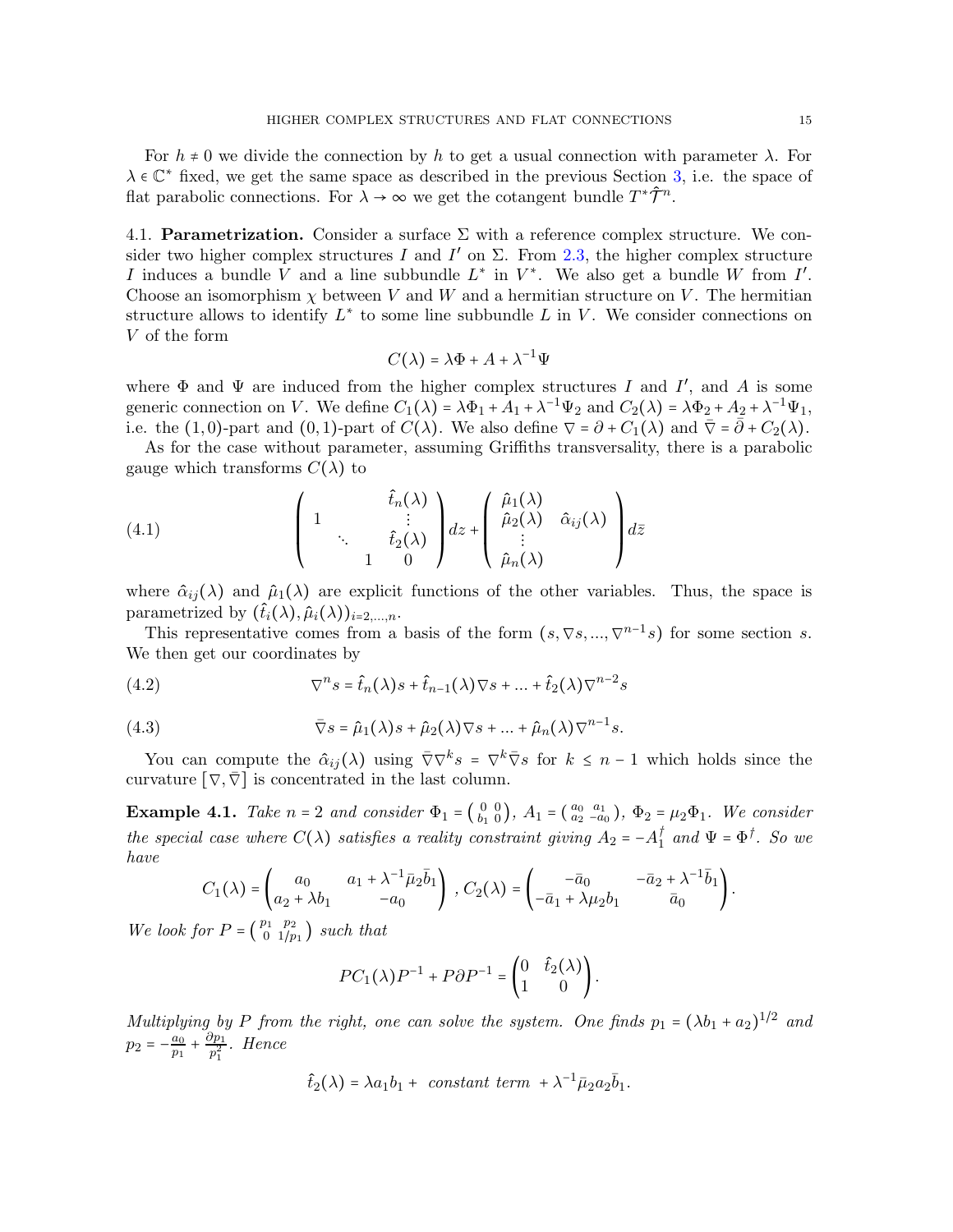Transforming  $C_2(\lambda)$  with P we get

$$
\hat{\mu}_2(\lambda) = \frac{-\bar{a}_1 + \lambda \mu_2 b_1}{\lambda b_1 + a_2}.
$$

Assume in addition that  $C(\lambda)$  is flat. Then we have  $a_2 = -\bar{\mu}_2 \bar{a}_1$ , so we can study the behavior of  $\hat{\mu}_2(\lambda)$  near  $\infty$  and 0. For  $\lambda \to \infty$ , we can develop the rational expression of  $\hat{\mu}_2(\lambda)$ to get

$$
\hat{\mu}_2(\lambda) = \mu_2 + (\mu_2 \bar{\mu}_2 - 1) \sum_{k=1}^{\infty} \frac{\bar{\mu}_2^{k-1} \bar{a}_1^k}{b_1^k} \lambda^{-k}.
$$

For  $\lambda \rightarrow 0$ , we get

$$
\hat{\mu}_2(\lambda) = \frac{1}{\bar{\mu}_2} + (1 - \mu_2 \bar{\mu}_2) \sum_{k=1}^{\infty} \frac{b_1^k}{\bar{\mu}_2^{k+1} \bar{a}_1^k} \lambda^k.
$$

Notice that we get  $_2\mu = 1/\bar{\mu}_2$  as leading term (see Section [2.4\)](#page-7-0).

The example shows several phenomena which are true in general:

<span id="page-15-0"></span>**Proposition 4.2.** The  $\hat{\mu}_k(\lambda)$  are rational functions in  $\lambda$ . The highest term in  $\lambda$  when  $\lambda \to \infty$ is  $\lambda^{2-k}\mu_k$  where  $\mu_k$  is the higher Beltrami differential from the n-complex structure.

The  $\hat{t}_k(\lambda)$  are also rational functions in  $\lambda$ . For  $\lambda \to \infty$ , the highest term is given by  $\lambda^{k-1} t_k$ where

$$
t_k=\operatorname{tr} A_1 \Phi_1^{k-1}.
$$

We will see later that  $(\mu_k, t_k)$  is a point of the cotangent bundle  $T^*\hat{\mathcal{T}}^n$ , which justifies the notation. For  $\lambda \to 0$ , we get the same properties for coordinates coming from  $\Psi$ . In Section [5](#page-19-0) we will impose a reality constraint so that these coordinates become a conjugated higher complex structure with cotangent vector.

*Proof.* The whole point is to analyze equations  $(4.2)$  and  $(4.3)$  in detail. Let us start with

$$
\overline{\nabla}s = \hat{\mu}_1(\lambda)s + \hat{\mu}_2(\lambda)\nabla s + \dots + \hat{\mu}_n(\lambda)\nabla^{n-1}s.
$$

Since  $\bar{\nabla}s = (\bar{\partial} + \lambda \Phi_2 + A_2 + \lambda^{-1} \Psi_1)s$  the highest  $\lambda$ -term is  $\lambda \Phi_2 s = \lambda \mu_2 \Phi_1 s + ... + \lambda \mu_n \Phi_1^{n-1} s$ . On the other side, the highest term of  $\nabla^k s$  is  $\lambda^k \Phi_1^k s$  for  $0 \le k \le n-1$ . For generic s the set  $(s, \Phi_1s, ..., \Phi_1^{n-1}s)$  is a basis. Hence, we can compare the highest terms and deduce that for  $\lambda \rightarrow \infty$ :

 $\hat{\mu}_k(\lambda) = \lambda^{2-k} \mu_k + \text{ lower terms.}$ 

In any case, we can decompose  $\nabla^k s$  and  $\bar{\nabla}s$  in the basis  $(s, \Phi_1s, ..., \Phi_1^{n-1}s)$  and notice that the defining equations for  $\hat{\mu}_k$  is a quotient of two polynomials in  $\lambda$ , i.e.  $\hat{\mu}_k$  is a rational function in  $\lambda$ . The same decomposition gives that  $\hat{t}_k$  is a rational function in  $\lambda$ .

The last thing is to study the asymptotic behavior of  $\hat{t}_k$ . For that, we have to study

$$
\nabla^n s = \hat{t}_n(\lambda)s + \hat{t}_{n-1}(\lambda)\nabla s + \dots + \hat{t}_2(\lambda)\nabla^{n-2}s.
$$

The highest term of  $\nabla^n s$  is not  $\lambda^n \Phi_1^n$  since  $\Phi_1^n = 0$ . The next term is given by

$$
\lambda^{n-1}\sum_{l=0}^{n-1}\Phi_1^l\circ\left(\partial+A_1\right)\circ\Phi_1^{n-1-l}s
$$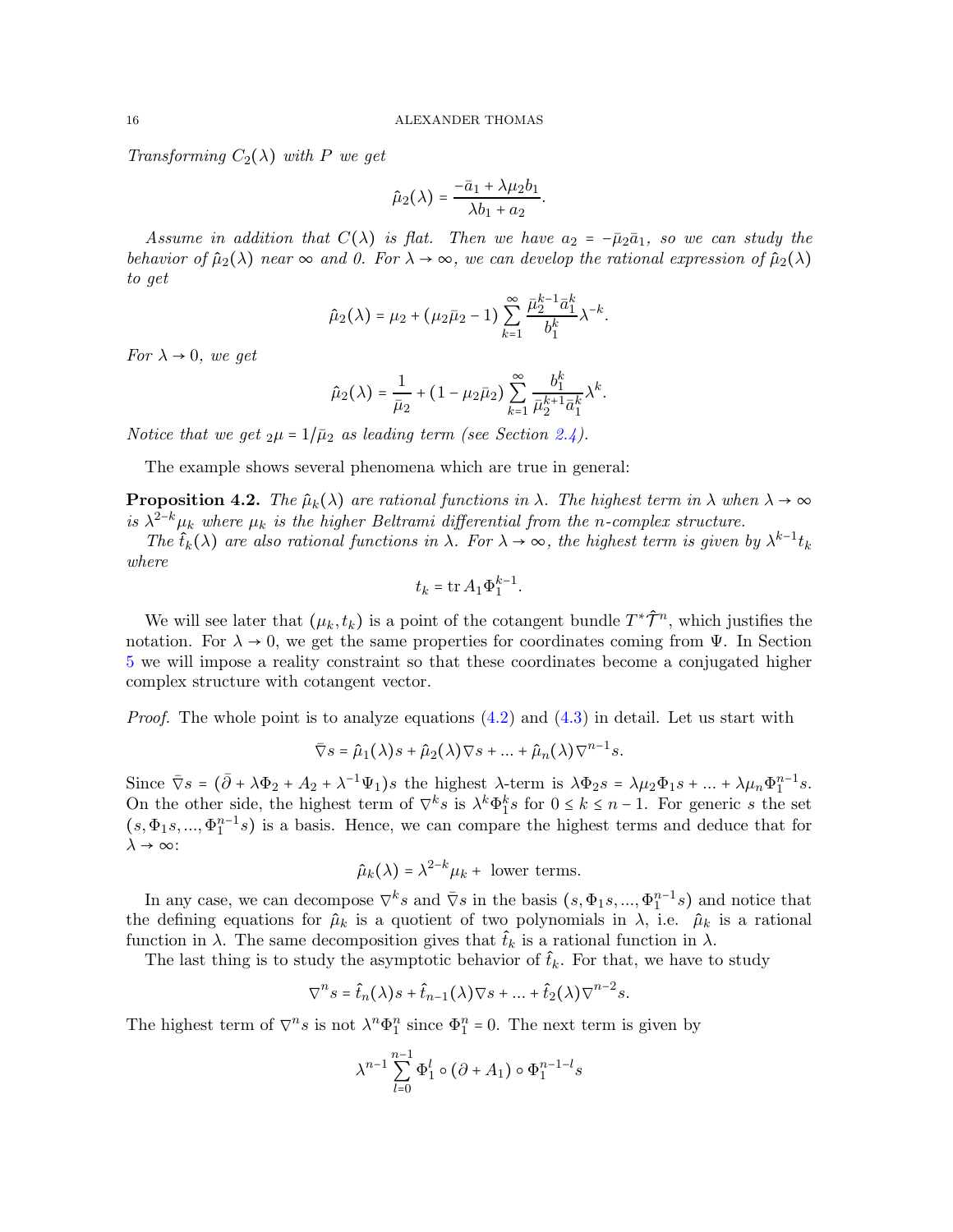where  $\circ$  denotes the composition of differential operators. On the other side, the highest terms are given by  $\hat{t}_k \lambda^{n-k} \Phi_1^{n-k} s$ . When  $\lambda$  goes to infinity, we compare coefficients in the basis  $(s, \Phi_1s, ..., \Phi_1^{n-1}s)$  as before. Using Dirac's "bra-ket" notation, we get

$$
\lambda^{n-k}\hat{t}_k = \lambda^{n-1} \langle \Phi_1^{n-k} s | \sum_{l=0}^{n-1} \Phi_1^l \circ (\partial + A_1) \circ \Phi_1^{n-1-l} | s \rangle
$$
  
=  $\lambda^{n-1} \sum_{l=0}^{n-k} \langle \Phi_1^{n-k-l} s | (\partial + A_1) \circ \Phi_1^{n-1-l} | s \rangle$   
=  $\lambda^{n-1} \sum_{l=0}^{n-k} \langle \Phi_1^{n-k-l} s | (\partial + A_1) \circ \Phi_1^{k-1} | \Phi_1^{n-k-l} s \rangle$   
=  $\lambda^{n-1} \text{tr}(\partial + A_1) \circ \Phi_1^{k-1}$   
=  $\lambda^{n-1} \text{tr} A_1 \Phi_1^{k-1}$ .

In the last line, we used that  $\text{tr}\,\partial \circ \Phi_1^{k-1} = 0$  since  $\Phi_1$  is strictly lower triangular which is preserved under derivation. This precisely gives the expression for  $t_k$  as stated in the proposition.  $\Box$ 

At the end of Subsection [3.2.1](#page-9-1) we have noticed that  $\hat{t}_k$  and  $\hat{\mu}_k$  do not transform as tensors. We now show that the highest terms,  $t_k$  and  $\mu_k$ , are tensors. Recall that  $K = T^{*(1,0)}\Sigma$  is the canonical bundle and that  $\Gamma(.)$  denotes the space of sections.

<span id="page-16-0"></span>**Proposition 4.3.** We have  $t_i \in \Gamma(K^i)$  and  $\mu_i \in \Gamma(K^{1-i} \otimes \overline{K})$ .

*Proof.* Consider a holomorphic coordinate change  $z \mapsto w(z)$ . We compute how  $\mu_i(z)$  and  $t_i(z)$  change.

For  $\mu_i$ , notice that  $\Phi_1 dz \mapsto \Phi_1 \frac{dz}{dw} dw$ , so using

$$
\Phi_2 d\bar{z} = \mu_2(z)\Phi_1 dz + \dots + \mu_n \Phi_1^{n-1} dz^{n-1}
$$

we easily get  $\mu_i(z) = \frac{d\bar{z}/d\bar{w}}{(dz/dw)^i}$  $\frac{az/aw}{(dz/dw)^{i-1}}\mu_i(w).$ 

For  $t_i$ , we use  $t_i = \text{tr}(\Phi_1^{i-1}A_1)$  where  $\Phi_1$  and  $A_1$  are both (1,0)-forms, thus  $t_i$  is a (*i*,0)-form, i.e. a section of  $K^i$ . . In the contract of the contract of the contract of the contract of the contract of the contract of the contract of

4.2. Infinitesimal action and higher diffeomorphisms. In [3.3](#page-11-0) we have described an infinitesimal action on the space of parabolic connections  $A/\mathcal{P}$ . The same action exists on the space of parabolic h-connections  $\mathcal{A}(h)/\mathcal{P}$ . In particular, the moment map computed in Theorem [3.4](#page-12-0) stays the same.

Here we analyze the infinitesimal action on  $\mathcal{A}(h)/\mathcal{P}$ , in particular what it does on the highest terms  $\mu_k$  and  $t_k$ . We will see that on the highest terms, the action can be integrated to an action of higher diffeomorphisms on higher complex structures. There are two steps: a local analysis and a global analysis.

4.2.1. Local analysis. We prove that the infinitesimal action on the highest terms  $\mu_k$  of the parabolic reduction is precisely the infinitesimal action of higher diffeomorphisms on the ncomplex structure. So we can integrate this action to the group of higher diffeomorphisms.

Take a change of section  $\delta s = \hat{v}_1 s + \hat{v}_2 \nabla s + ... + \hat{v}_n \nabla^{n-1} s = \hat{H} s$ . We have previously seen in Proposition [3.3](#page-12-1) that the change of coordinates  $\delta \hat{\mu}_k$  can be computed by

$$
\delta \hat{Q} = [\hat{H}, \hat{Q}] \mod \hat{I}
$$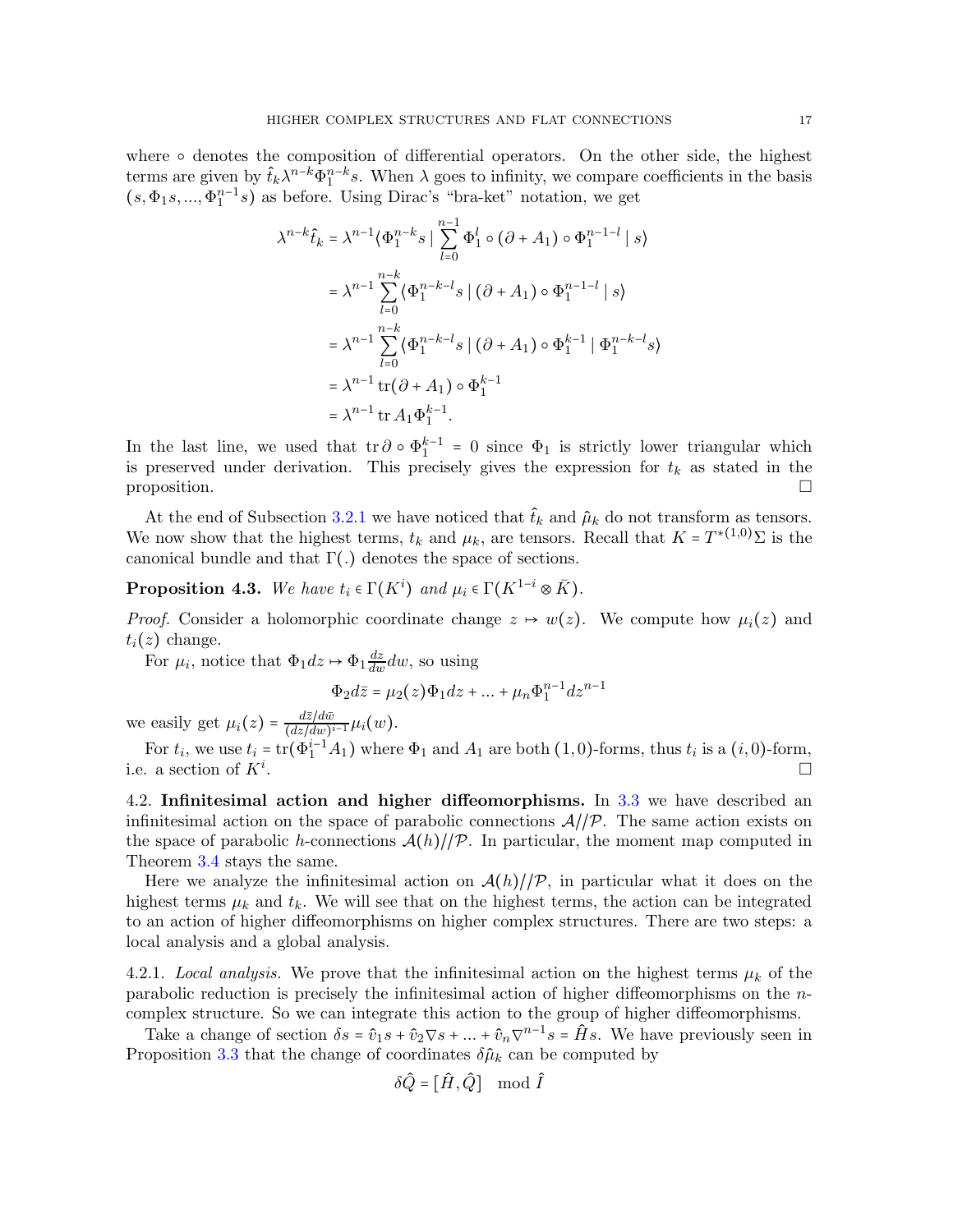where  $\hat{I} = \langle -\nabla^n + \hat{t}_2 \nabla^{n-2} + ... + \hat{t}_n, -\overline{\nabla} + \hat{\mu}_1 + \hat{\mu}_2 \nabla + ... + \hat{\mu}_n \nabla^{n-1} \rangle$  is a left-ideal in the space of differential operators.

Since we have a parameter  $\lambda$  in our setting, the variations  $\hat{v}_k$  also depend on  $\lambda$ . More precisely, for  $k \ge 2$  we have that  $\hat{v}_k(\lambda)$  is a rational function in  $\lambda$  with highest term  $\lambda^{2-k}v_k$ when  $\lambda \to \infty$ . Notice that  $\hat{v}_1$  is not a free parameter, but depends on the others. It assures that the trace of the gauge transform is zero. One can compute that  $\hat{v}_1$  has highest term of degree 0.

We can now state:

**Theorem 4.4.** The infinitesimal action on the highest terms  $\mu_k$  of the coordinates  $\hat{\mu}_k(\lambda)$ of the space of parabolic connections with parameter is the same as the infinitesimal action of higher diffeomorphisms on the n-complex structure. Therefore, it can be integrated to an action of  $\text{Symp}_0(T^*\Sigma)$ .

The reason for the theorem to be true is roughly speaking that the Poisson bracket is the semi-classical limit of commutators of differential operators. The strategy of the proof is the following: we prove the theorem first for  $\mu_2$ , and then for  $\mu_k$  ( $k > 2$ ) supposing  $\mu_2 = ... =$  $\mu_{k-1}$  = 0 which simplifies the computations. From [\[FT19,](#page-30-0) Proposition 3], we know that the infinitesimal action of a Hamiltonian  $H = v_2p + ... + v_np^{n-1}$  on the higher Beltrami differentials is given by

$$
\delta \mu_2 = \big(\bar{\partial} - \mu_2 \partial + \partial \mu_2\big)v_2
$$

for  $\mu_2$  and for  $\mu_k$ , supposing  $\mu_2 = ... = \mu_{k-1} = 0$ , we simply have

$$
\delta \mu_k = \bar{\partial} v_k.
$$

*Proof.* First, we compute the variation of  $\mu_2$  using Proposition [3.3](#page-12-1) (we omit mod  $\hat{I}$ ):

$$
\delta \hat{\mu}_1 + \delta \hat{\mu}_2 \nabla + \dots + \delta \hat{\mu}_n \nabla^{n-1} = [\hat{v}_1 + \hat{v}_2 \nabla + \dots + \hat{v}_n \nabla^{n-1}, -\overline{\nabla} + \hat{\mu}_1 + \hat{\mu}_2 \nabla + \dots + \hat{\mu}_n \nabla^{n-1}].
$$

Since the highest  $\lambda$ -term of  $\hat{\mu}_2$  is of degree 0, we are interested in the part of degree 0 of the coefficient of  $\nabla$  in  $\left[\hat{v}_1 + \hat{v}_2 \nabla + \dots + \hat{v}_n \nabla^{n-1}, -\overline{\nabla} + \hat{\mu}_1 + \hat{\mu}_2 \nabla + \dots + \hat{\mu}_n \nabla^{n-1}\right] \mod \hat{I}$ .

We first look on contributions coming from  $\left[\hat{v}_k\nabla^{k-1},\hat{\mu}_l\nabla^{l-1}\right]$  for  $k,l\geq 2$ : If  $k+l-3 < n$  then we do not reduce modulo  $\hat{I}$ , so the highest term in  $\lambda$  is of degree  $4 - (k + l)$ . Since we have  $k, l \geq 2$ , the highest term comes from  $k = l = 2$ , which gives  $v_2 \partial \mu_2 - \mu_2 \partial v_2$ . If  $k + l - 3 \geq n$ , we can have terms with  $\nabla^m$  with  $n \leq m \leq k+l-3$ . So we have to use  $\hat{I}$  to reduce it. This reduction gives  $\nabla^m = c(\lambda)\nabla$  + other terms, and the highest term of  $c(\lambda)$  is of degree  $m - 2 \leq k + l - 5$ . Hence, the highest term for  $\left[\hat{v}_k \nabla^{k-1}, \hat{\mu}_l \nabla^{l-1}\right]$  is  $4 - (k+l) + k + l - 5 = -1$ .

The contributions from  $\hat{\mu}_1$  and  $\hat{v}_1$  also have degree at most -1. There is one more contribution in degree 0 coming from  $[\hat{v}_2 \nabla, -\overline{\nabla}]$ , which gives  $\overline{\partial} v_2$ . Therefore, we have

$$
\delta\mu_2 = (\bar{\partial} - \mu_2\partial + \partial\mu_2)v_2.
$$

Now, suppose  $\mu_2 = ... = \mu_{k-1} = 0$  and compute the variation  $\delta \mu_k$  under an action generated by  $\hat{v}_k \nabla^{k-1} + ... + \hat{v}_n \nabla^{n-1}$ . From (again we omit mod  $\hat{I}$ )

$$
\delta \hat{\mu}_k\nabla^{k-1}+\ldots+\delta \hat{\mu}_n\nabla^{n-1}=\big[\hat{v}_k\nabla^{k-1}+\ldots+\hat{v}_n\nabla^{n-1},-\bar{\nabla}+\hat{\mu}_1+\hat{\mu}_2\nabla+\ldots+\hat{\mu}_n\nabla^{n-1}\big]
$$

we can analyze as above the contribution to the term of degree  $2-k$  of the coefficient of  $\nabla^{k-1}$ . Since  $\hat{v}_l$  is of degree at most 2 − l and  $\hat{\mu}_l$  of degree at most 1 − l for l < k (since we suppose that  $\mu_l = 0$ ), we can see that  $\left[\hat{v}_l \nabla^{l-1}, \hat{\mu}_m \nabla^{m-1}\right]$  cannot contribute to the highest degree. The only contribution comes from the term with  $-\bar{\nabla}$ . Thus,

$$
\delta \mu_k = \bar{\partial} v_k.
$$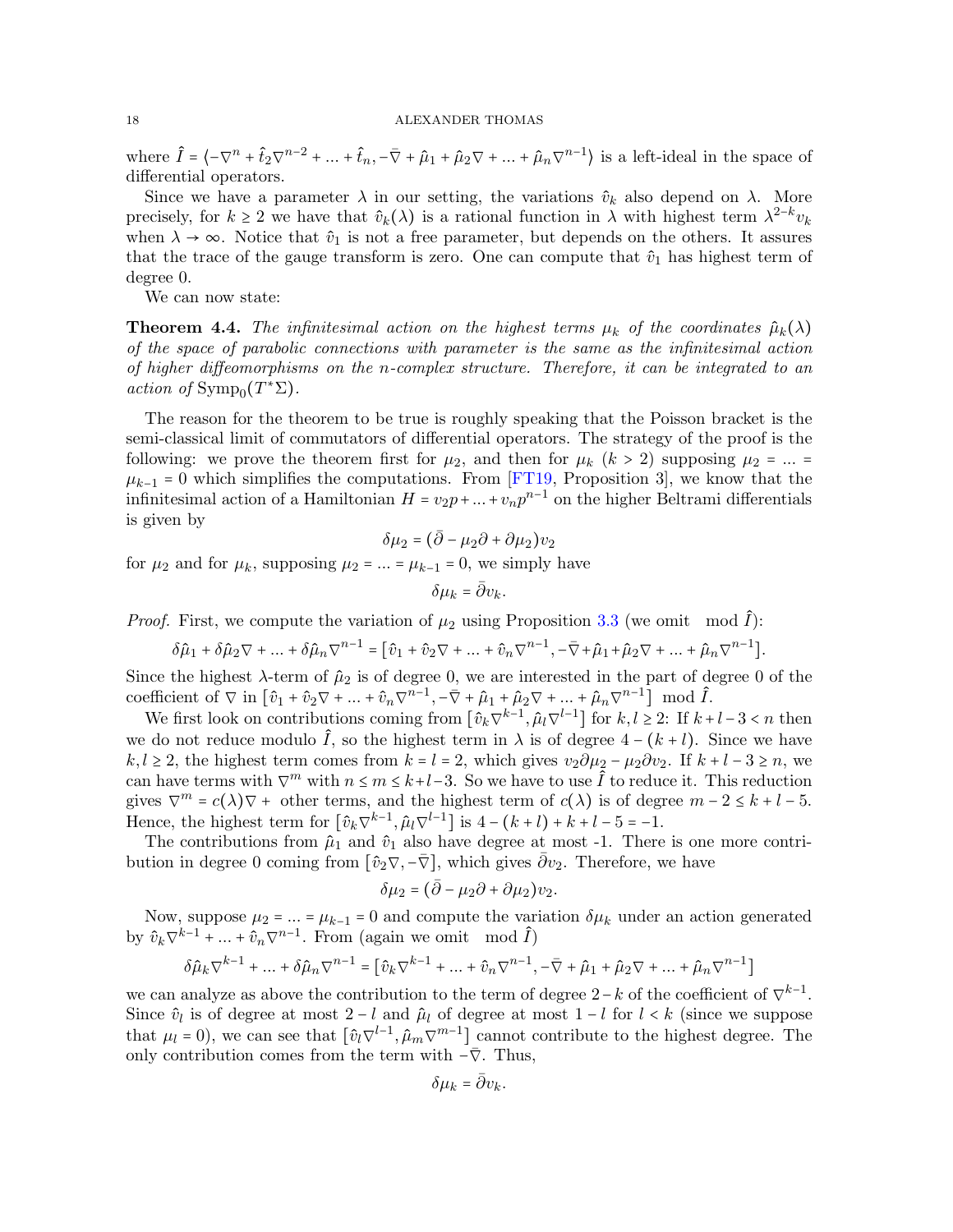This concludes the proof since the action of higher diffeomorphisms on the n-complex structure has the same expression.

**Remark 5.** We see that a term  $\hat{v}_k \nabla^{k-1}$  can influence  $\hat{\mu}_i$  with  $i < k$  (unlike the case higher complex structures where  $H$  acts like  $H$  mod  $I$ ), but it does not influence the highest term  $\mu_i$ . In the same vein, a term  $\hat{v}_k \nabla^{k-1}$  with  $k > n$  acts on parabolic connections, but not on the highest terms.

4.2.2. Global analysis. We show that the highest term in  $\lambda$  in the zero-curvature condition relates  $(\mu_k, t_k)$  to the cotangent bundle  $T^* \hat{\mathcal{T}}^n$ .

We know that the moment map of the hamiltonian action of  $\text{Symp}_0(T^*\Sigma)$  on  $\mathcal{A}/\mathcal{P}$  is given by  $\xi_k = 0$ , i.e. the remaining curvature of a parabolic connection has to vanish. For connections with parameter  $\lambda$ , this gives  $\xi_k(\lambda) = 0$ .

<span id="page-18-0"></span>**Theorem 4.5.** The highest term in  $\lambda$  of  $\xi_k(\lambda) = 0$  gives the condition (C) of the cotangent bundle  $T^* \hat{\mathcal{T}}^n$  (see theorem [2.5\)](#page-5-2).

The proof strategy is to reduce the analysis of the highest term in the parabolic curvature to the expression  $\xi_k^{\sigma}$  mod  $\hat{t}^2$  mod  $\hat{\partial}^2$ . The following lemma shows that we then get condition  $(C).$ 

<span id="page-18-1"></span>**Lemma 4.6.** The parabolic curvature modulo  $\hat{t}^2$  and  $\partial^2$  gives condition (C) on  $T^*\hat{\mathcal{T}}^n$ :

$$
\xi_k = (\bar{\partial} - \hat{\mu}_2 \partial - k \partial \hat{\mu}_k) \hat{t}_k - \sum_{l=1}^{n-k} ((l+k) \partial \hat{\mu}_{l+2} + (l+1) \hat{\mu}_{l+2} \partial) \hat{t}_{k+l} \mod \hat{t}^2 \mod \partial^2.
$$

You find the proof of this technical lemma in appendix [C.](#page-29-0) Using the lemma, we can prove theorem [4.5:](#page-18-0)

*Proof.* From the explicit expression of  $\xi_k(\lambda)$ , we know that only derivatives,  $\hat{t}_k$ 's and  $\hat{\mu}_k$ 's appear. Since we are only interested in the highest term, we can replace  $\hat{t}_k$  by  $\lambda^{k-1}t_k$  and  $\hat{\mu}_k$ by  $\lambda^{2-k}\mu_k$ . Hence, we get an expression which is a tensor, since both  $t_k$  and  $\mu_k$  are tensors (by proposition [4.3\)](#page-16-0). Since one term is  $\bar{\partial}t_k$ , we know that the highest term of  $\xi_k(\lambda)$  is a section of  $K^k \otimes \overline{K}$  and is of degree  $k-1$  in  $\lambda$ .

In addition, we know that every term in  $\xi_k$ , apart from  $\bar{\partial}t_k$ , has at least one partial derivative  $\partial$ , which adds a K-factor to the tensor. The rest is thus at most of type  $K^{k-1}$  ⊗ K. The K-factor comes from a unique  $\mu_m$  in each term. Once this  $\mu_m$  fixed, only partial derivatives  $\partial$  and  $t_k$ 's contribute to the K-factor.

Since  $t_k$  comes with a factor  $\lambda^{k-1}$ , we see that whenever there is a term with a factor  $t_i t_j$ , the contribution in  $\lambda$  is  $\lambda^{i+k-2}$  which is not optimal, since  $t_{i+j}$  would contribute with  $\lambda^{i+j-1}$ . In the same vein, whenever there is a term with at least two  $\hat{\partial}$ , so that the rest is a tensor of type at most  $K^{k-2} \otimes \bar{K}$ , this term does not have an optimal contribution in  $\lambda$ .

Therefore, the highest term in  $\xi_k(\lambda)$  is the same as in  $\xi_k(\lambda) \mod \tilde{t}^2 \mod \tilde{d}^2$ . Finally, the statement of the previous lemma [4.6](#page-18-1) concludes the proof of theorem [4.5.](#page-18-0)

With the previous theorem, we now understand the global meaning of the highest terms  $(\mu_k, t_k)$ : the  $\mu_k$  are the higher Beltrami differentials coming from the higher complex structure, whereas the  $t_k$  are a cotangent vector to that higher complex structure. We can say that the semi-classical limit of  $A//\mathcal{P}//\text{Symp}_0$  is  $T^*\hat{\mathcal{T}}^n$ , which confirms the twistor space picture [1.1.](#page-1-0)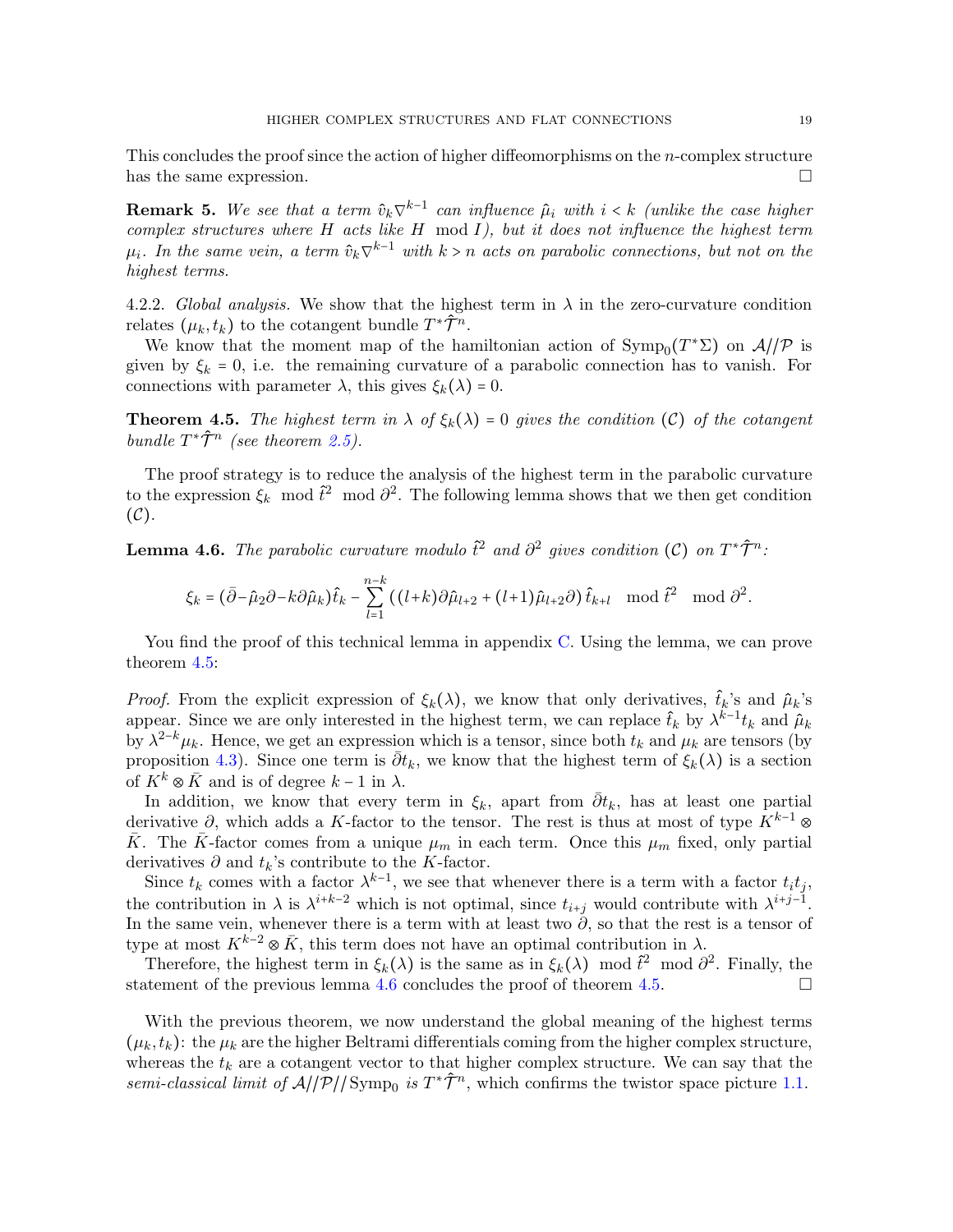**Remark 6.** We have seen in proposition [4.2](#page-15-0) that  $t_k = \text{tr} \Phi_1^{k-1} A_1$ . The previous theorem applied for trivial n-complex structure  $\mu_k = 0$   $\forall k$  gives  $\overline{\partial} t_k = 0$ . It can be checked directly that  $\overline{\partial}$  is  $\Phi_1^{k-1}A_1 = 0$  using the flatness of  $C(\lambda)$ .

The question remains how to determine the coefficients of lower degree in  $\hat{\mu}_k$  and  $\hat{t}_k$ . This will be discussed in the next section.

### 5. Conjectural geometric approach to Hitchin components

<span id="page-19-0"></span>In this section, we link our moduli space of higher complex structures  $\hat{\mathcal{T}}^n$  to Hitchin's component assuming a conjectural analog of the non-abelian Hodge correspondence in our setting: the existence and uniqueness of real twistor lines. For this, we impose a reality constraint and show that the monodromy of the zero-section is in  $PSL_n(\mathbb{R})$ .

5.1. Reality constraint. Take the setting of Section [4.1.](#page-14-2) The only difference is that now, we consider a higher complex structure I and its conjugated higher complex structure  $I' = \overline{I}$ from Subsection [2.4.](#page-7-0) We choose an isomorphism  $\chi$  between the two induced bundles V and  $W$ , and a hermitian structure  $h$  on  $V$ . Recall from Section [2.3](#page-6-1) that the bundles are equipped with a filtration, say  $F$  on  $V$  and  $G$  on  $W$ .

<span id="page-19-1"></span>**Remark 7.** Although it is not necessary, we believe that the isomorphism  $\chi$  has to be chosen such that the filtrations F and  $\chi(G)$  are transversal, inducing a direct sum decomposition of V into line bundles (a complete flag in each fiber). Further, we believe that the hermitian structure h has to be diagonal with respect to this line bundle decomposition.

Consider  $C(\lambda) = \lambda \Phi + A + \lambda^{-1} \Psi$  where  $\Phi$  and  $\Psi$  are given by I and I' respectively. We impose the reality condition

$$
-C(-1/\bar{\lambda})^{\ast_{h}}=C(\lambda)
$$

where the star denotes the hermitian conjugation. Notice that  $-1/\overline{\lambda}$  is the diametrically opposed point of  $\lambda$  in  $\mathbb{C}P^1$ . This condition is equivalent to

$$
\Psi = \Phi^{*_{h}} \text{ and } A = -A^{*_{h}}.
$$

The analog of the non-abelian Hodge correspondence in our setting can be formulated as follows: given a point in  $T^*\hat{\mathcal{T}}^n$  near the zero-section (a point in U), it induces a higher complex structure I and a bundle V. Find an isomorphism  $\chi$  and a hermitian structure h such that  $C(\lambda) = \lambda \Phi + A + \lambda^{-1} \Phi^{*h}$  is a flat connection where A is the Chern connection. Further, if the point is in the zero-section, show that the monodromy of  $C(\lambda)$  is in  $PSL_n(\mathbb{R})$ .

Admitting that the hermitian structure is nearly determined by the isomorphism  $\chi$  (see Remark [7\)](#page-19-1), we see that the most important ingredient is the isomorphism  $\chi$ .

For trivial higher complex structure ( $\Phi_2 = 0$ ), we are in the setting of Higgs bundles with a principal nilpotent Higgs field. In this case, we choose the same hermitian structure h.

In the sequel, we assume that Griffiths transversality holds for  $C(\lambda)$  for all  $\lambda$  in order to apply the methods from Section [4.](#page-13-0) This transversality condition is satisfied for  $T^*\hat{\mathcal{T}}^n$ , since the induced bundle V has a basis of the form  $(s, \Phi_1 s, ..., \Phi_1^{n-1} s)$  (see Subsection [2.3\)](#page-6-1). Since Griffiths transversality is an open condition,  $C(\lambda)$  satisfies this condition for  $\lambda$  near infinity.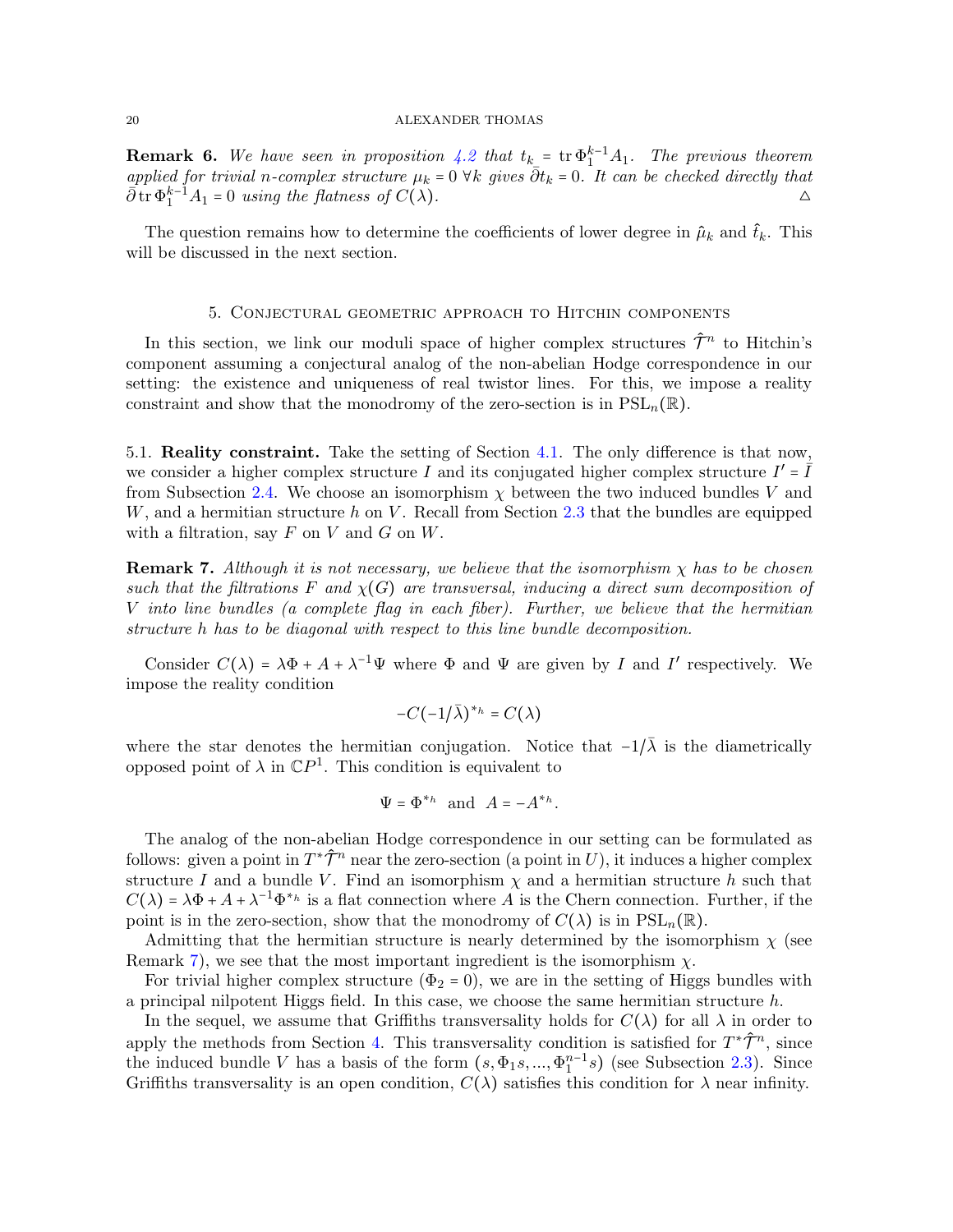<span id="page-20-0"></span>5.2. Standard form. We want to understand the differential equations implied by the flatness of  $C(\lambda) = \lambda \Phi + A + \lambda^{-1} \Phi^{*h}$ . For this we reduce it to a standard form on a local chart where we decompose  $\Phi = \Phi_1 dz + \Phi_2 d\overline{z}$ .

<span id="page-20-2"></span>**Lemma 5.1.** There is a unitary gauge such that  $\Phi_1$  becomes lower triangular with entries of coordinates  $(i + 1, i)$  given by positive real numbers of the form  $e^{\varphi_i}$  for all  $i = 1, ..., n - 1$ .

*Proof.* The gauge acts by conjugation on  $\Phi_1(z)$ . Since  $\Phi_1(z)$  is nilpotent, for every  $z \in \Sigma$ , there is an invertible matrix  $G(z) \in GL_n(\mathbb{C})$  such that  $G\overline{\Phi}_1 G^{-1}$  is strictly lower triangular. Since  $\Phi(z)$  varies smoothly with z, so does  $G(z)$ . We omit the dependence in z in the sequel of the proof.

We decompose G as  $G = TU$  where T is lower triangular (not strict) and U is unitary (Gram-Schmidt). Then the matrix  $U\Phi_1U^{-1} = T^{-1}(G\Phi_1G^{-1})T$  is already lower triangular. So we have conjugated  $\Phi_1$  to a lower triangular matrix via a unitary gauge.

Finally, we use a diagonal unitary gauge to change the arguments of the matrix elements with coordinates  $(i + 1, i)$  to zero. Since  $\Phi_1$  is principal nilpotent, all these elements are non-zero, so strictly positive real numbers which can be written as  $e^{\varphi_i}$  with  $\varphi_i \in \mathbb{R}$ .

Notice that the unitary gauge preserves the operation  $\ast$ , so the form  $\lambda \Phi + A + \lambda^{-1} \Phi^*$  is preserved. Now, we show that for  $\mu = 0$ , the matrix  $A_1$  is upper triangular. Notice the importance of  $\Phi_1$  being principal nilpotent.

<span id="page-20-3"></span>**Lemma 5.2.** For  $\Phi_2 = 0$  (trivial higher complex structure) and  $\Phi_1$  lower triangular, the flatness of  $C(\lambda)$  implies that  $A_1$  is upper triangular.

*Proof.* We write  $A_1 = A_l + A_u$  where  $A_l$  and  $A_u$  are respectively the strictly lower and the (not strictly) upper part of  $A_1$ . Thus we have  $A_2 = -A_l^* - A_u^*$ .

The flatness condition at the term  $\lambda$  gives

$$
0 = \overline{\partial} \Phi_1 + [\Phi_1, A_u^*] + [\Phi_1, A_l^*].
$$

Since the first two terms are lower triangular (the operation ∗ exchanges upper and lower triangular matrices), so is the third term  $[\Phi_1, A_l^*]$ .

A simple computation shows that a commutator between a principal nilpotent lower triangular matrix and a non-zero strictly upper triangular matrix can never be strictly lower triangular. Thus,  $A_l = 0$ .

<span id="page-20-1"></span>5.3. Case  $n = 2$  and  $n = 3$ . Let us study the examples of smallest rank, those with  $n = 2$  and  $n = 3$ . We work locally, so we can suppose that the *n*-complex structure is trivial, i.e.  $\mu_k = 0$ for  $k = 2, 3$ . We use the standard form from subsection [5.2.](#page-20-0)

For  $n = 2$ , write  $\Phi_1 = \begin{pmatrix} 0 & 0 \\ e^{\varphi} & 0 \end{pmatrix}$  $\begin{pmatrix} 0 & 0 \\ e^{\varphi} & 0 \end{pmatrix}$ ,  $A_1 = \begin{pmatrix} a_0 & a_1 \\ a_2 & -a_0 \end{pmatrix}$  and  $A_2 = -A_1^{\dagger}$ . So we have

$$
C(\lambda)=\begin{pmatrix} a_0 & a_1 \\ a_2+\lambda e^\varphi & -a_0 \end{pmatrix}dz + \begin{pmatrix} -\bar a_0 & -\bar a_2+\lambda^{-1}e^\varphi \\ -\bar a_1 & \bar a_0 \end{pmatrix}d\bar z.
$$

Notice that this is example [4.1](#page-14-3) with  $\mu_2 = 0$  and  $b_1 = e^{\varphi}$ . The flatness equation gives

$$
\left\{\begin{array}{rcl} a_2e^{\varphi}&=&0\\ \bar{\partial}\varphi&=&-2\bar{a}_0\\ \bar{\partial}a_1&=&2\bar{a}_0a_1\\ \partial\bar{a}_0+\bar{\partial}a_0&=&-a_1\bar{a}_1-e^{2\varphi}. \end{array}\right.
$$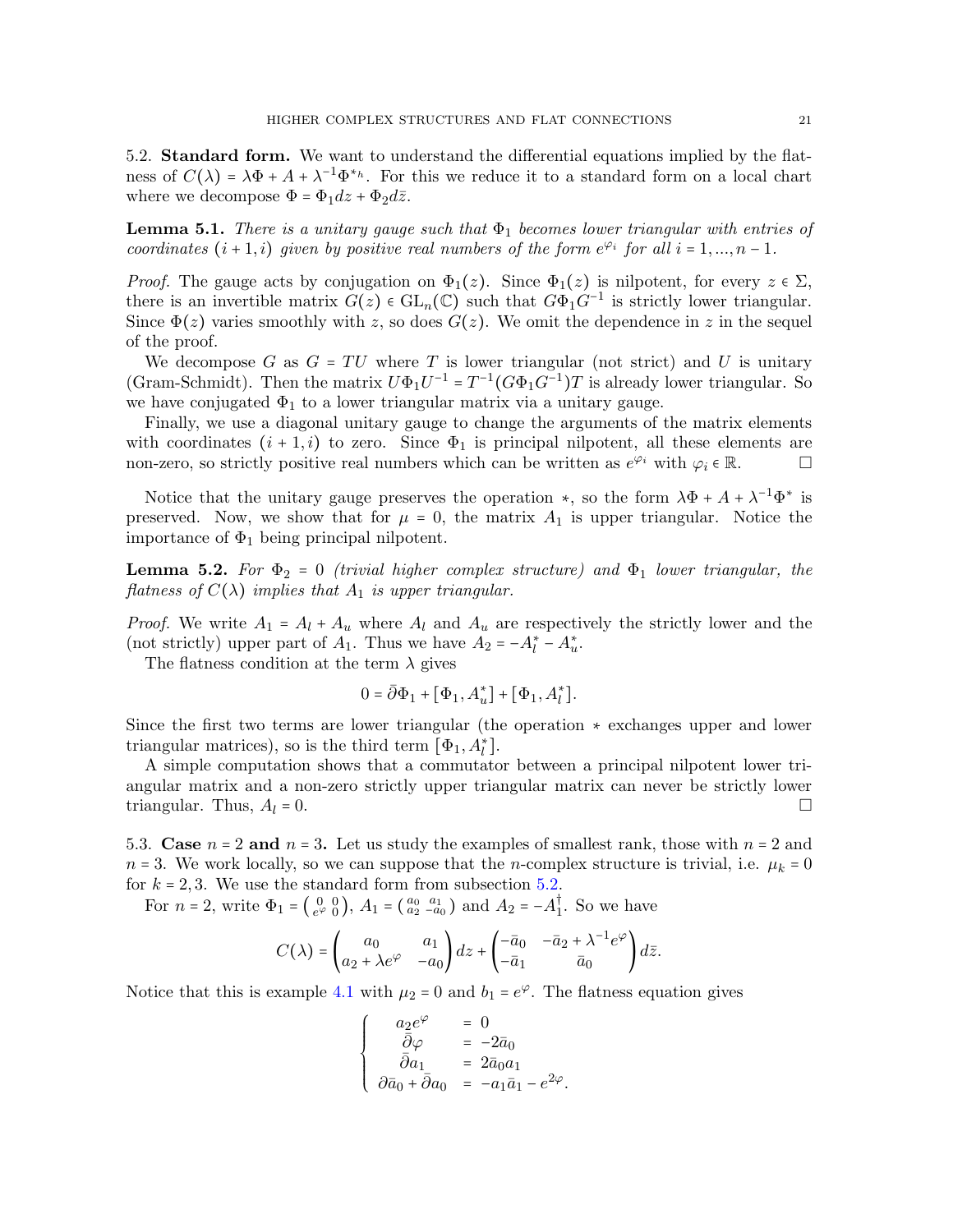The first equation gives  $a_2 = 0$ , the second  $a_0 = -\frac{\partial \varphi}{\partial z}$ , the third is automatic once we write  $a_1 = t_2 e^{-\varphi}$ , where  $t_2 = \text{tr } \Phi_1 A_1$  is the holomorphic quadratic differential. Finally, the last equation gives

$$
\partial \bar{\partial} \varphi = e^{2\varphi} + t_2 \bar{t}_2 e^{-2\varphi}
$$

which is the so-called cosh-**Gordon equation**, which is elliptic for small  $t_2$ . So we see that the flat connection is uniquely determined by  $\mu_2 = 0, t_2$  and a solution to the cosh-Gordon equation. More details for this case can be found in [\[Fo08\]](#page-30-4), in particular a link to minimal surface sections in  $\Sigma \times \mathbb{R}$ .

For 
$$
n = 3
$$
, take  $\Phi_1 = \begin{pmatrix} c_1 \\ b_2 \end{pmatrix}$ . As for  $n = 2$  the matrix  $A_1$  is upper triangular. Thus, we get\n
$$
C(\lambda) = \begin{pmatrix} a_0 & b_0 & c_0 \\ \lambda c_1 & a_1 & b_1 \\ \lambda b_2 & \lambda c_2 & a_2 \end{pmatrix} dz + \begin{pmatrix} -\bar{a}_0 & \lambda^{-1} \bar{c}_1 & \lambda^{-1} \bar{b}_2 \\ -\bar{b}_0 & -\bar{a}_1 & \lambda^{-1} \bar{c}_2 \\ -\bar{c}_0 & -\bar{b}_1 & -\bar{a}_2 \end{pmatrix} d\bar{z}.
$$

With a diagonal gauge, we can suppose  $c_1 = e^{\varphi_1}$ ,  $c_2 = e^{\varphi_2} \in \mathbb{R}_+$ . Further, the expressions for the holomorphic differentials are  $t_3 = \text{tr } \Phi_1^2 A_1 = c_0 c_1 c_2$  and  $t_2 = \text{tr } \Phi_1 A_1 = b_0 c_1 + b_1 c_2 + b_2 c_0$ , hence  $c_0 = t_3 e^{-\varphi_1 - \varphi_2}$  and  $b_1 = -e^{\varphi_1 - \varphi_2} b_0 - b_2 t_3 e^{-2\varphi_2 - \varphi_1}$ .

The flatness condition and the zero trace condition then give  $a_0 = -\frac{2}{3}$  $\frac{2}{3}\partial\varphi_1-\frac{1}{3}$  $\frac{1}{3}\partial\varphi_2, a_1 =$ 1  $\frac{1}{3}\partial\varphi_1-\frac{1}{3}$  $\frac{1}{3}\partial\varphi_2$  and  $a_2 = -a_0 - a_1$ .

Let us consider the case where  $t_2 = t_3 = 0$ . Then  $c_0 = 0$  and  $b_1 = -e^{\varphi_1 - \varphi_2} b_0$ . The remaining equations of the flatness are

$$
\left\{\begin{array}{rcl} \bar{\partial} b_2&=&b_2(\bar{\partial}\varphi_1+\bar{\partial}\varphi_2)-\bar{b}_0(e^{\varphi_2}+e^{2\varphi_1-\varphi_2})\\ -\bar{\partial} b_0&=&b_0\bar{\partial}\varphi_1+\bar{b}_2e^{\varphi_2}\\ 2\partial\bar{\partial}\varphi_1&=&2e^{2\varphi_1}-e^{2\varphi_2}+b_2\bar{b}_2+b_0\bar{b}_0(2-e^{2\varphi_1-2\varphi_2})\\ 2\partial\bar{\partial}\varphi_2&=&2e^{2\varphi_2}-e^{2\varphi_1}+b_2\bar{b}_2+b_0\bar{b}_0(-1+2e^{2\varphi_1-2\varphi_2}). \end{array}\right.
$$

For  $b_0 = b_2 = 0$  we get the **Toda integrable system** for  $\mathfrak{sl}_3$ . This is the same solution as the one obtained from the non-abelian Hodge correspondence applied to the principal nilpotent Higgs field. We see that we need some extra data in order to impose  $b_0 = b_2 = 0$ . The two variables  $b_0$  and  $b_2$  are solutions to a system of differential equations. Thus, we only need some initial conditions. Note that if the hermitian structure is diagonal, then A is diagonal as well implying  $b_0 = b_2 = 0$  (see Remark [7\)](#page-19-1).

For  $t_2 = 0$  and  $t_3 \neq 0$ , if we impose  $b_0 = b_1 = b_2 = 0$  and  $\varphi_1 = \varphi_2 = \varphi$ , the flatness becomes Titeica's equation

(5.1) 
$$
2\partial\bar{\partial}\varphi = e^{2\varphi} + t_3\bar{t}_3e^{-4\varphi}.
$$

From  $[LMc16]$ , we know that Titeica's equation is linked to affine spheres, minimal embeddings and Hitchin representations.

Before going to the general case, we push the similarity to Higgs bundles further by choosing a special gauge.

5.4. Higgs gauge. Up to now, we have seen the flat connection  $C(\lambda)$  in two gauges. The first, which we call *symmetric gauge*, is the form  $C(\lambda) = \lambda \Phi + A + \lambda^{-1} \Phi^*$  where  $A_2 = -A_1^*$  and the ∗-operator is the hermitian conjugate. The second, which we call parabolic gauge and which in the literature is sometimes called  $W$ -gauge or  $Drinfeld-Sokolov gauge$ , is the form described in equation [\(4.1\)](#page-14-4) where our parameters  $\tilde{t}_k(\lambda)$  and  $\tilde{\mu}_k(\lambda)$  appear. The existence of parabolic gauge (see subsection [B.1\)](#page-28-1) assures that one can go from the symmetric to the parabolic gauge. In Higgs theory, there is a third gauge used, which we call Higgs gauge,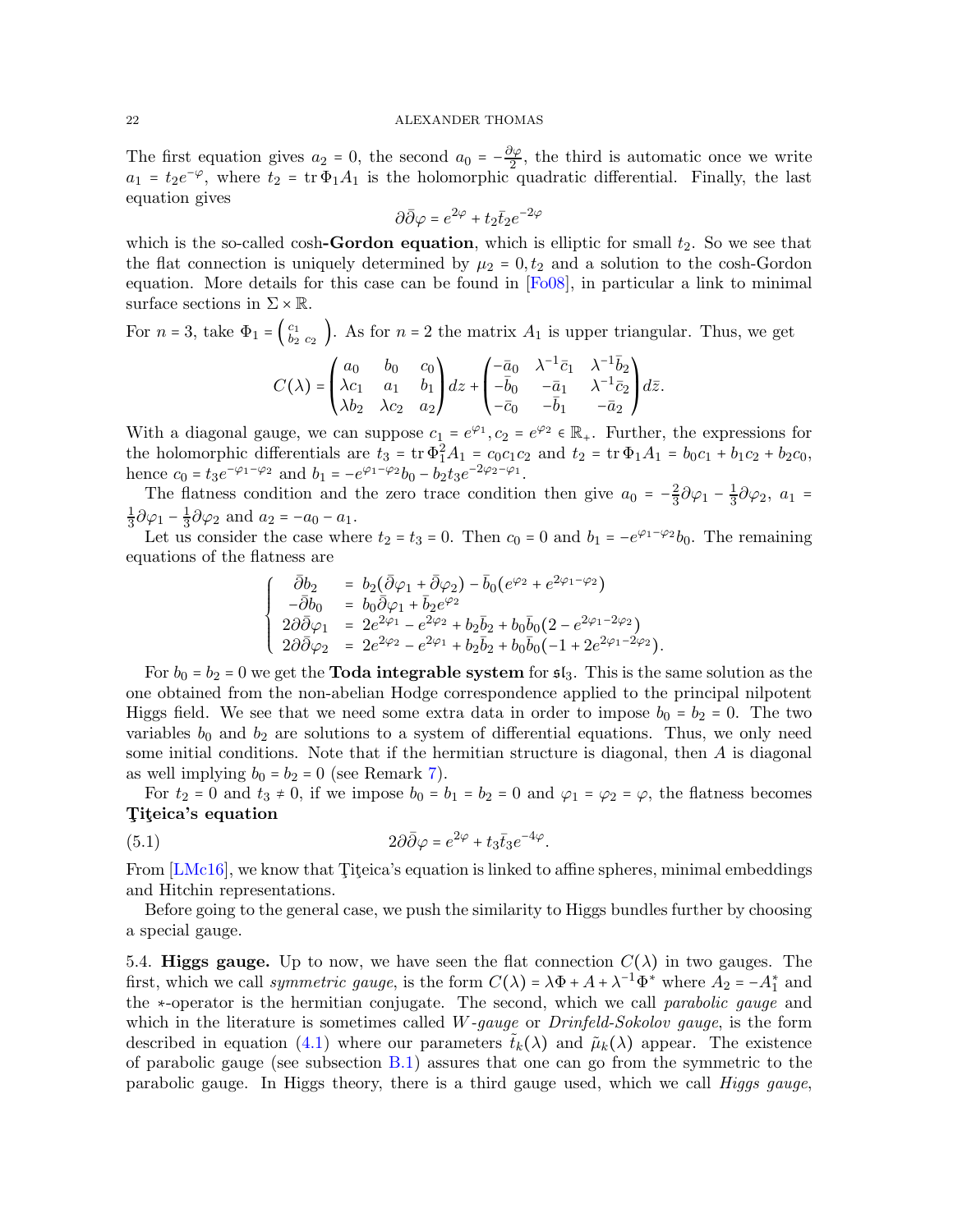characterized by  $A_2 = 0$  and by the fact that  $\Phi_1$  is a companion matrix. Here we show that for trivial higher complex structure, there exists the Higgs gauge in our setting.

We start with the existence of the Higgs gauge for trivial higher complex structure. We denote by  $\mathcal{E}_-$  the sum of the negative simple roots, i.e.  $\mathcal{E}_- = \begin{bmatrix} \end{bmatrix}$  $\begin{smallmatrix} 0\ 1\ 0 \end{smallmatrix}$  $\begin{matrix} 0 \\ 1 \end{matrix}$ .

**Proposition 5.3.** For  $\mu = 0$  and a flat connection  $\lambda \Phi + A + \lambda^{-1} \Phi^*$  in symmetric gauge, there is a gauge P which is lower triangular transforming  $\Phi_1$  to  $\mathcal{E}_-$  and  $A_2$  to 0.

Proof. The statement is equivalent to the following two equations:

$$
P\Phi_1 = \mathcal{E}_- P \text{ and } P A_2 - \overline{\partial} P = 0.
$$

The first matrix equation allows to express all entries  $p_{i,j}$  of P in terms of the last row  $(p_{n,k})_{1\leq k\leq n}$ .

We then put  $\Phi_1 = P^{-1}\mathcal{E}_P$  into the flatness equation  $0 = \bar{\partial}\Phi_1 + [A_2, \Phi_1]$ . After some manipulation, we get

$$
0 = [\mathcal{E}_{-}, (\bar{\partial}P)P^{-1} - PA_2P^{-1}].
$$

We know that the centralizer of  $\mathcal{E}_-$  are polynomials in  $\mathcal{E}_-$ . Hence we get

$$
\bar{\partial}P - PA_2 = \begin{pmatrix} 0 & & \\ w_2 & 0 & \\ \vdots & \ddots & \ddots \\ w_n & \cdots & w_2 & 0 \end{pmatrix} P.
$$

Looking at the n equations given by the last row, we can choose  $(p_{n,k})_{1\leq k\leq n}$  such that  $w_2$  = ... =  $w_n$  = 0. Therefore  $\overline{\partial}P = PA_2$ , i.e.  $A_2$  is transformed to 0.

In the Higgs gauge, our flat connection takes the following form:

**Proposition 5.4.** We suppose  $\mu = 0$ . The flat connection  $C(\lambda)$  in Higgs gauge is locally given by

$$
(\lambda \mathcal{E}_{-} + A)dz + \lambda^{-1} \mathcal{E}_{-}^{*} d\bar{z}
$$

where the  $\ast$ -operation is given by  $M^* = H M^{\dagger} H^{-1}$  for some hermitian matrix H. Further, we have  $\text{tr }\mathcal{E}_{-}^{k}A = t_{k+1}$  and  $A = -(\partial H)H^{-1}$ .

*Proof.* From the existence of Higgs gauge, we know that  $\Phi_1 = \mathcal{E}_-$  and  $A_2 = 0$ . Since  $\mu = 0$ , we also have  $\Phi_2 = 0$ . A direct computation shows that if P denotes the matrix from the Higgs gauge, the matrix  $\Phi_1^*$  transforms to  $PP^{\dagger} \mathcal{E}^{\dagger} (PP^{\dagger})^{-1}$ . So  $H = PP^{\dagger}$  which is indeed a hermitian matrix.

Since P is lower triangular,  $t_{k+1} = \text{tr } \Phi_1^k A_1$  transforms to  $t_{k+1} = \text{tr } \mathcal{E}_-^k A$ .

Finally, since  $A_2 = P^{-1} \overline{\partial} P$  and  $A_2 = -A_1^{\dagger}$ , we get  $A_1 = -(\partial P^{\dagger}) P^{\dagger -1}$  which transforms under P to  $\ddot{A} = -\partial (PP^{\dagger})(PP^{\dagger})^{-1} = -(\partial H)H^{-1}$ .

We see that  $C(\lambda)$  in the Higgs gauge becomes close to a Higgs bundle. But in our setting the holomorphic differentials are in  $A$ , and not in the Higgs field. We illustrate the similarity for  $n = 2$ .

**Example 5.5.** For  $n = 2$  and  $\mu = 0$ , we have seen in the previous subsection [5.3](#page-20-1) that in symmetric gauge, our connection reads

$$
C(\lambda)=\begin{pmatrix} -\frac{\partial\varphi}{2} & t_2e^{-\varphi} \\ \lambda e^{\varphi} & \frac{\partial\varphi}{2} \end{pmatrix}dz+\begin{pmatrix} \frac{\bar{\partial}\varphi}{2} & \lambda^{-1}e^{\varphi} \\ -\bar{t}_2e^{-\varphi} & -\frac{\bar{\partial}\varphi}{2} \end{pmatrix}d\bar{z}.
$$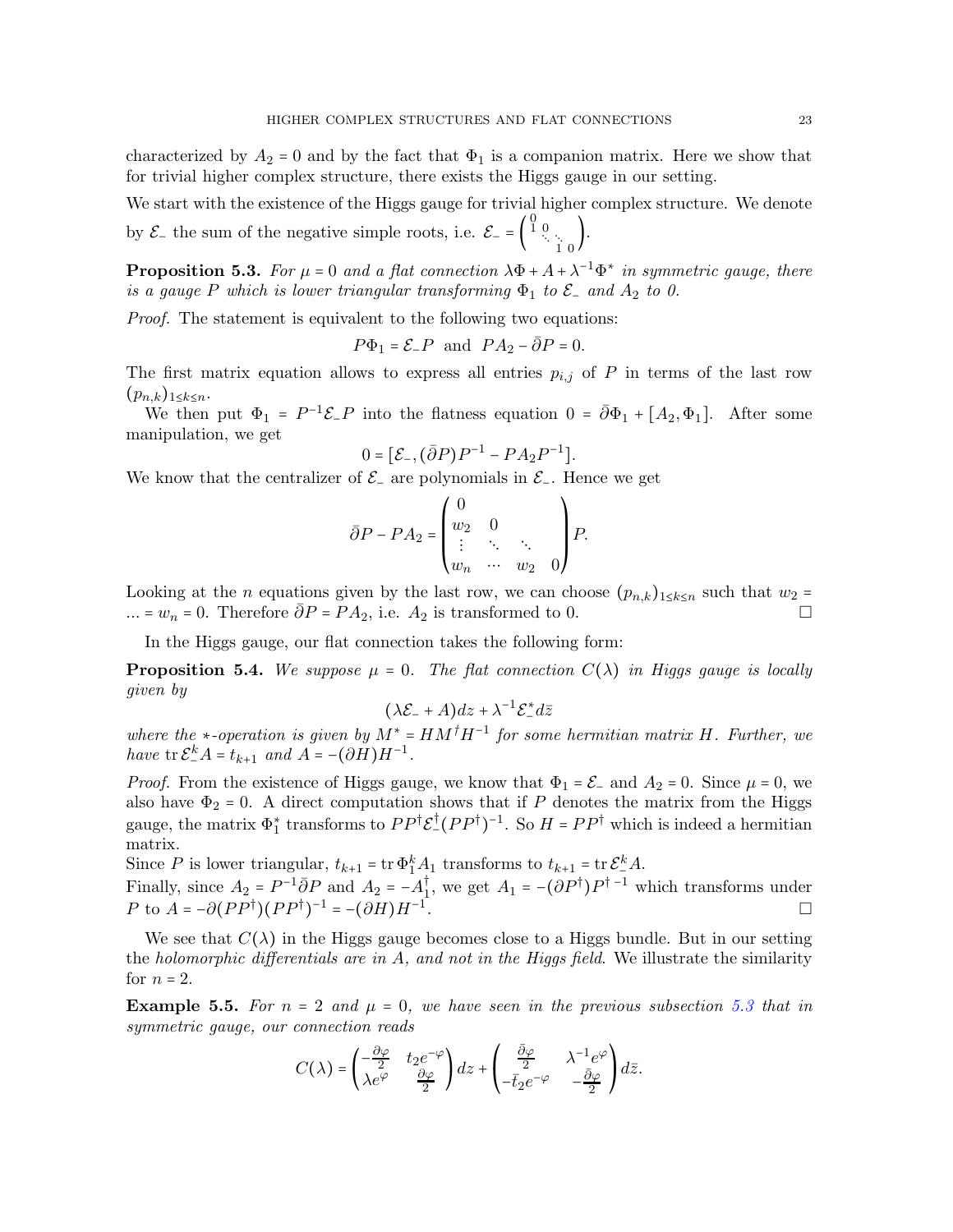The flatness condition is equivalent to the cosh-Gordon equation  $\partial \bar{\partial} \varphi = e^{2\varphi} + t_2 \bar{t}_2 e^{-2\varphi}$ . A direct computation gives the form in parabolic gauge:

$$
C(\lambda)=\begin{pmatrix}0&\hat{t}_2(\lambda)\\1&0\end{pmatrix}dz+\begin{pmatrix}-\frac{1}{2}\partial\hat{\mu}_2&-\frac{1}{2}\partial^2\hat{\mu}_2+\hat{t}_2\hat{\mu}_2\\ \hat{\mu}_2(\lambda)&\frac{1}{2}\partial\hat{\mu}_2\end{pmatrix}d\bar{z}
$$

where  $\hat{t}_2(\lambda) = \lambda t_2 + (\partial \varphi)^2 - \partial^2 \varphi$  and  $\hat{\mu}_2(\lambda) = -\lambda^{-1} \bar{t}_2 e^{-2\varphi}$ . In Higgs gauge, we get

$$
C(\lambda)=\begin{pmatrix}-\partial\varphi-t_2p_2e^{-\varphi/2}&t_2\\ \lambda-a_1&\partial\varphi+t_2p_2e^{-\varphi/2}\end{pmatrix}dz+\begin{pmatrix}-\lambda^{-1}p_2e^{3\varphi/2}&\lambda^{-1}e^{2\varphi}\\ -\lambda^{-1}p_2^2e^{\varphi}&\lambda^{-1}p_2e^{3\varphi/2}\end{pmatrix}d\bar{z}
$$

where  $a_1 = (\partial p_2 + \frac{3}{2})$  $\frac{3}{2}p_2\partial\varphi+t_2p_2^2e^{-\varphi/2}$  ) $e^{-\varphi/2}$  and  $p_2$  comes from the matrix of the Higgs gauge and satisfies  $\bar{\partial}p_2 = -\bar{t}_2e^{-3\varphi/2} + p_2\frac{\bar{\partial}\varphi}{2}$ .

Finally, we can compare to the non-abelian Hodge correspondence which gives

$$
C(\lambda) = \begin{pmatrix} -\partial \varphi & 0 \\ \lambda & \partial \varphi \end{pmatrix} dz + \begin{pmatrix} 0 & \lambda^{-1} e^{2\varphi} \\ 0 & 0 \end{pmatrix} d\overline{z}.
$$

The flatness condition is equivalent to Liouville's equation  $\partial \bar{\partial} \varphi = e^{2\varphi}$ . Notice that we get this connection in our setting in the Higgs gauge for  $t_2 = 0$  (then  $p_2 = 0$ ).

For non-trivial *n*-complex structure  $\mu \neq 0$ , there is no Higgs gauge. Even for  $n = 2$ , one can check that there is no P satisfying  $P\Phi_1 = \mathcal{E}_-P$  and  $PA_2 - \overline{\partial}P = 0$ .

<span id="page-23-0"></span>5.5. General case. Set  $t = (t_2, ..., t_n)$  and  $\mu = (\mu_2, ..., \mu_n)$ . To examine the existence of an analog to the non-abelian Hodge correspondence, we discuss the cases when  $t = 0$  or  $\mu = 0$ .

**Case**  $t = 0$  and  $\mu = 0$ . For the trivial structure we find the following result, generalizing the observations for  $n = 2$  and  $n = 3$  from the previous subsection [5.3.](#page-20-1)

<span id="page-23-1"></span>**Proposition 5.6.** For  $\Phi_2 = 0$  and  $t = 0$ , the flat connection  $C(\lambda)$  is uniquely determined up to some finite initial data. There is a choice of initial data such that the flatness equations are equivalent to the Toda integrable system. In particular  $C(\lambda)$  is the same as the connection given by the non-abelian Hodge correspondence applied to a principal nilpotent Higgs field.

*Proof.* Using lemmas [5.1](#page-20-2) and [5.2,](#page-20-3) we can write  $C_1(\lambda)$  in the following form:

$$
C_1(\lambda) = a_0 + a_1 T + \dots + a_n T^n
$$

where  $a_i$  are diagonal matrices and T is given by

$$
(5.2) \t\t T = \begin{pmatrix} 1 & & \\ & \ddots & \\ \lambda & & 1 \end{pmatrix}.
$$

We denote by  $a_{i,j}$  the j-th entry of the diagonal matrix  $a_i$  and  $a'_i$  the shifted matrix with  $a'_{i,j} = a_{i,j+1}$ . We write  $a^{(k)}$  for the shift applied k times. Notice that  $aT = Ta^{(n-1)}$ . We can then write

$$
C_2(\lambda) = a_0^* + T^{-1}a_1^* + \dots + T^{-n}a_n^*
$$

where  $a_{i,j}^* = \pm \bar{a}_{i,j}$ , the sign depends on whether the coefficient comes with a  $\lambda$  or not in  $C_2(\lambda)$ .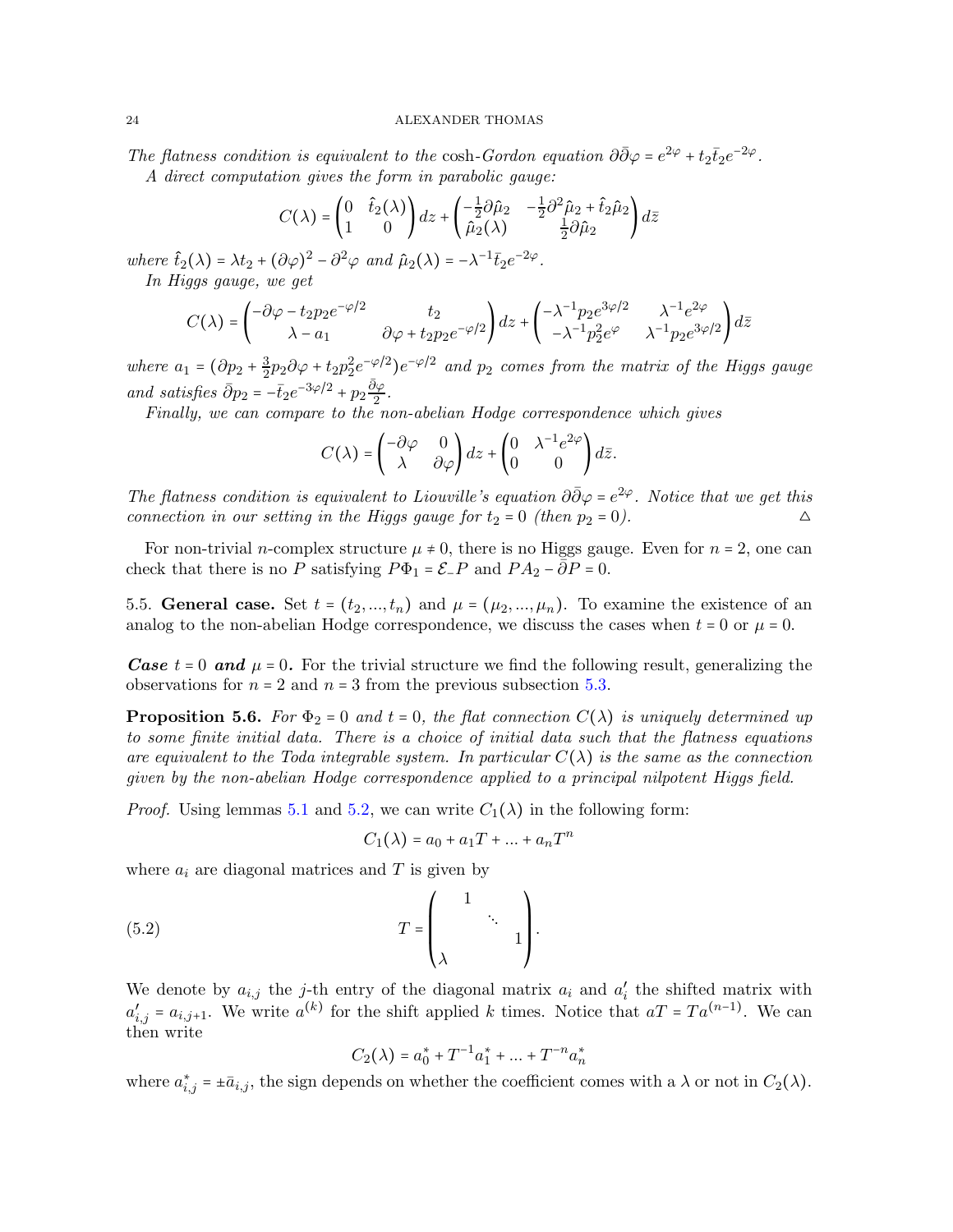By the standard form (lemma [5.1\)](#page-20-2) we can further impose  $a_{n,i} = e^{\varphi_i}$  for  $i = 1, ..., n-1$  and  $a_{n,0} = 0$  since  $0 = t_n = \prod_i a_{n,i}$ . One of the flatness equations gives  $\bar{\partial} a_n = a_n (a_0^{(n-1)} - a_0)$ . Together with the condition that the trace is 0, we can compute  $a_0$ . We get

<span id="page-24-0"></span>(5.3) 
$$
a_{0,i} = \sum_{k=1}^{i-1} \frac{k}{n} \partial \varphi_k - \sum_{k=i}^{n-1} \frac{n-k}{k} \partial \varphi_k.
$$

The other equations give a system of differential equations in  $a_1, ..., a_{n-1}$  which is quadratic. It allows the solution  $a_i = 0$  for all  $i = 1, ..., n - 1$ . In that case, using a diagonal gauge diag(1,  $\lambda$ , ...,  $\lambda^{n-1}$ ) the connection  $C(\lambda)$  becomes

<span id="page-24-1"></span>(5.4) 
$$
C(\lambda) = \begin{pmatrix} * & & & \\ e^{\varphi_1} & * & & \\ & \ddots & * & \\ & & e^{\varphi_{n-1}} & * \end{pmatrix} dz + \begin{pmatrix} * & e^{\varphi_1} & & & \\ & * & \ddots & \\ & & * & e^{\varphi_{n-1}} \\ & & & * \end{pmatrix} d\overline{z}
$$

where on the diagonals are the  $a_{0,i}$  and  $-\bar{a}_{0,i}$  given by equation [\(5.3\)](#page-24-0). This is precisely the form of the Toda system. It is known that the Hitchin equations for a principal nilpotent Higgs field are the Toda equations for  $\mathfrak{sl}_n$  (see [\[AF95\]](#page-30-5), proposition 3.1).

Notice that in particular the gauge class of the connection  $C(\lambda)$  is independent of  $\lambda \in \mathbb{C}^*$ (i.e. we have a variation of Hodge structure). This is an intrinsic property which might be used to fix the initial data.

Putting [\(5.4\)](#page-24-1) in parabolic gauge, we get the following explicit formula for our coordinates  $t(\lambda)$  and  $\tilde{\mu}(\lambda)$  (see also proposition 3.1 and 4.4 in [\[AF95\]](#page-30-5)):

**Proposition 5.7.** For  $\mu = 0$  and  $t = 0$ , one can choose initial conditions such that  $\tilde{\mu}_k(\lambda) = 0$ and  $\tilde{t}_k(\lambda) = w_k$  for all k, where the  $w_k$  are given by  $\det(\partial - A_1) = \prod_i (\partial - a_{0,i}) = \partial^n + w_2 \partial^{n-2} +$  $... + w_n$  (a "Miura transform"). Furthermore,  $A_1$  is diagonal given by equation [\(5.3\)](#page-24-0) and the parabolic gauge is upper triangular.

**Case**  $t = 0$ . For a point in the zero-section  $\hat{\mathcal{T}}^n \in T^* \hat{\mathcal{T}}^n$ , we want that the monodromy of the flat connection  $C(\lambda)$  is in  $PSL_n(\mathbb{R})$ . We can prove this claim under the assumption that the flat connection  $C(\lambda)$  is uniquely determined by the point in  $\hat{\mathcal{T}}^n$ .

<span id="page-24-2"></span>**Proposition 5.8.** Assuming Conjecture [5.9,](#page-26-2) the flat connection  $C(\lambda)$  associated to a point in  $\hat{\mathcal{T}}^n \subset T^* \hat{\mathcal{T}}^n$  has monodromy in  $PSL_n(\mathbb{R})$ .

The proof imitates the Hitchin's strategy in [\[Hi92\]](#page-31-0) using a specific involution associated to the split real form.

*Proof.* In [\[Hi92,](#page-31-0) Section 6 and 7], Hitchin constructs a Lie algebra involution  $\sigma$  such that  $\tau = \sigma \rho$  is an anti-involution corresponding to the split real form (where  $\rho$  denotes the antiinvolution corresponding to the compact real form).

We use a gauge where  $\Phi_1 = \sum_{i=1}^{n-1} f_i$ , where  $f_i = E_{i+1,i}$  in the standard basis of matrices. The involution  $\sigma$  satisfies  $\sigma(f_i) = -f_i \,\forall i$ . Thus  $\sigma(\Phi_1) = -\Phi_1$ .

Let us prove that  $\sigma(\Phi_2) = -\Phi_2$ . For  $\mathfrak{sl}_n \subset M_n(\mathbb{C})$  the involution  $\sigma$  verifies  $\sigma(AB) =$  $-\sigma(B)\sigma(A)$  for all matrices A and B. Hence  $\sigma(\Phi_1^k) = -\Phi_1^k$ . Since  $\Phi_2$  is a polynomial in  $\Phi_1$ without constant term, we get  $\sigma(\Phi_2) = -\Phi_2$ .

Consider a pair  $(\Phi, A)$  associated to a point in the zero-section  $\hat{\mathcal{T}}^n \subset T^* \hat{\mathcal{T}}^n$  satisfying all the conditions from Conjecture [5.9.](#page-26-2) Then  $(-\Phi, A)$  is also a valid pair (associated to another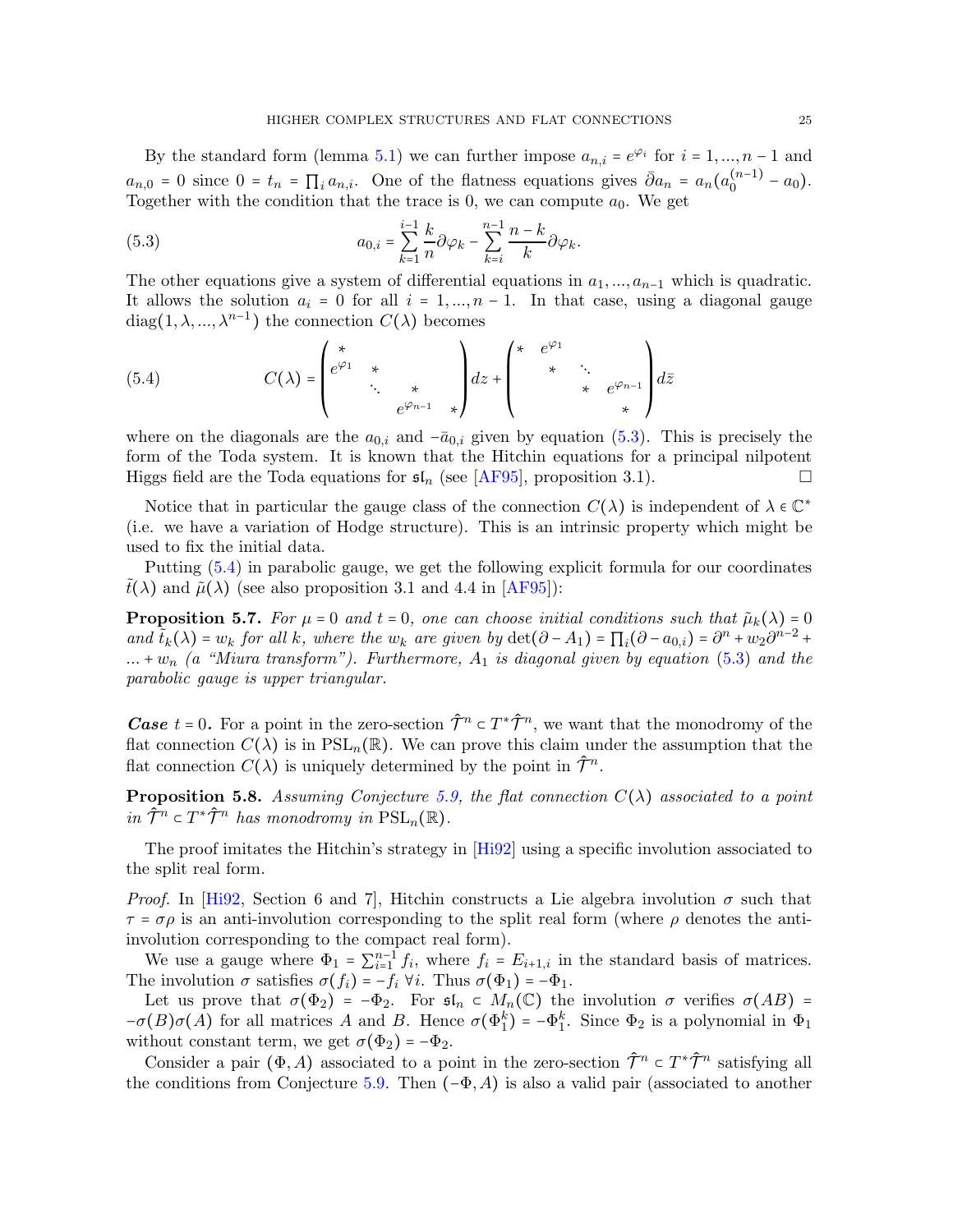point in  $\hat{\mathcal{T}}^n$ ). Since  $\sigma$  is a Lie algebra involution,  $(\sigma(\Phi), \sigma(A)) = (-\Phi, \sigma(A))$  is also a valid pair. By uniqueness in Conjecture [5.9,](#page-26-2) we get  $\sigma(A) = A$ .

Finally, the same computations as in [\[Hi92,](#page-31-0) Section 7], show that  $\tau(A) = A$  and  $\tau(\Phi + \Phi^*) =$  $\Phi^*$  +  $\Phi$ . Therefore the monodromy of  $C(\lambda)$  has to be in the fixed point set of  $\tau$ , so in  $PSL_n(\mathbb{R}).$ 

**Case**  $\mu$  = 0. For trivial *n*-complex structure, the standard form from lemmas [5.1](#page-20-2) and [5.2](#page-20-3) allow to consider  $C(\lambda)$  as an affine connection with special properties. We denote by  $\mathcal{L}(\mathfrak{sl}_n)$  the loop algebra of  $\mathfrak{sl}_n$ . It is defined by  $\mathcal{L}(\mathfrak{sl}_n) = \mathfrak{sl}_n \otimes \mathbb{C}[\lambda, \lambda^{-1}]$ , the space of Laurent polynomials with matrix coefficients. There is another way to think of elements of  $\mathcal{L}(\mathfrak{sl}_n)$ : as an infinite periodic matrix  $(M_{i,j})_{i,j\in\mathbb{Z}}$  with  $M_{i,j} = M_{i+n,j+n}$  and finite width (i.e.  $M_{i,j} = 0$  for all  $|i+j|$  big enough). The isomorphism is given as follows: to  $\sum_{i=-N}^{N} N_i \lambda^i$  we associate  $M_{i,j} = (N_{k_j-k_i})_{r_i,r_j}$ where  $i = k_i n + r_i$  and  $j = k_j n + r_j$  are the Euclidean divisions of i and j by n (so  $0 \le r_i, r_j < n$ ), see also figure [5.1.](#page-25-0)



<span id="page-25-0"></span>FIGURE 5.1. Affine matrix as infinite periodic matrix

In the second viewpoint, a connection  $\lambda \Phi + A + \lambda^{-1} \Phi^*$  with  $\Phi_1$  lower triangular,  $\Phi_2 = 0$  and thus  $A_1$  upper triangular, is precisely an *infinite matrix with period n and width n* (shown in figure [5.1](#page-25-0) by dashed lines). The (1,0)-part  $C_1(\lambda)$  is upper triangular ( $\Phi_1$  is lower triangular but  $\lambda \Phi_1$  is upper triangular in the infinite matrix) and the  $(0, 1)$ -part  $C_2(\lambda)$  is lower triangular.

Thus, the flatness of  $C(\lambda)$  is a *generalized Toda system*, replacing the tridiagonal property by "width equal to periodicity". For  $t_i = 0$   $\forall i$  we have seen in the proof of Proposition [5.6](#page-23-1) that we get exactly the Toda integrable system. For  $t_i = 0$  for  $i = 2, ..., n - 1$  but  $t_n \neq 0$ , we get the affine Toda system for  $\mathcal{L}(\mathfrak{sl}_n)$ .

**Remark 8.** In order to describe h-connections, we can include parameters into  $\mathcal{L}(\mathfrak{sl}_n)$  by considering its central extension  $\widehat{\mathfrak{sl}}_n$  or central coextension.

Since for  $t = 0$  we get an elliptic system, the system stays elliptic for at least small  $t \neq 0$ , since ellipticity is an open condition (Cauchy-Kowalewskaya theorem). So the generalized Toda system can be solved for small t.

The study of this generalized Toda system is subject of future research.

**General case.** For  $\mu \neq 0$  and  $t \neq 0$ , the system is still elliptic at least for small t, since it is for  $t = 0$ . We should get a generalized Toda system with differentials  $t_k$  satisfying the higher holomorphicity condition  $(C)$ .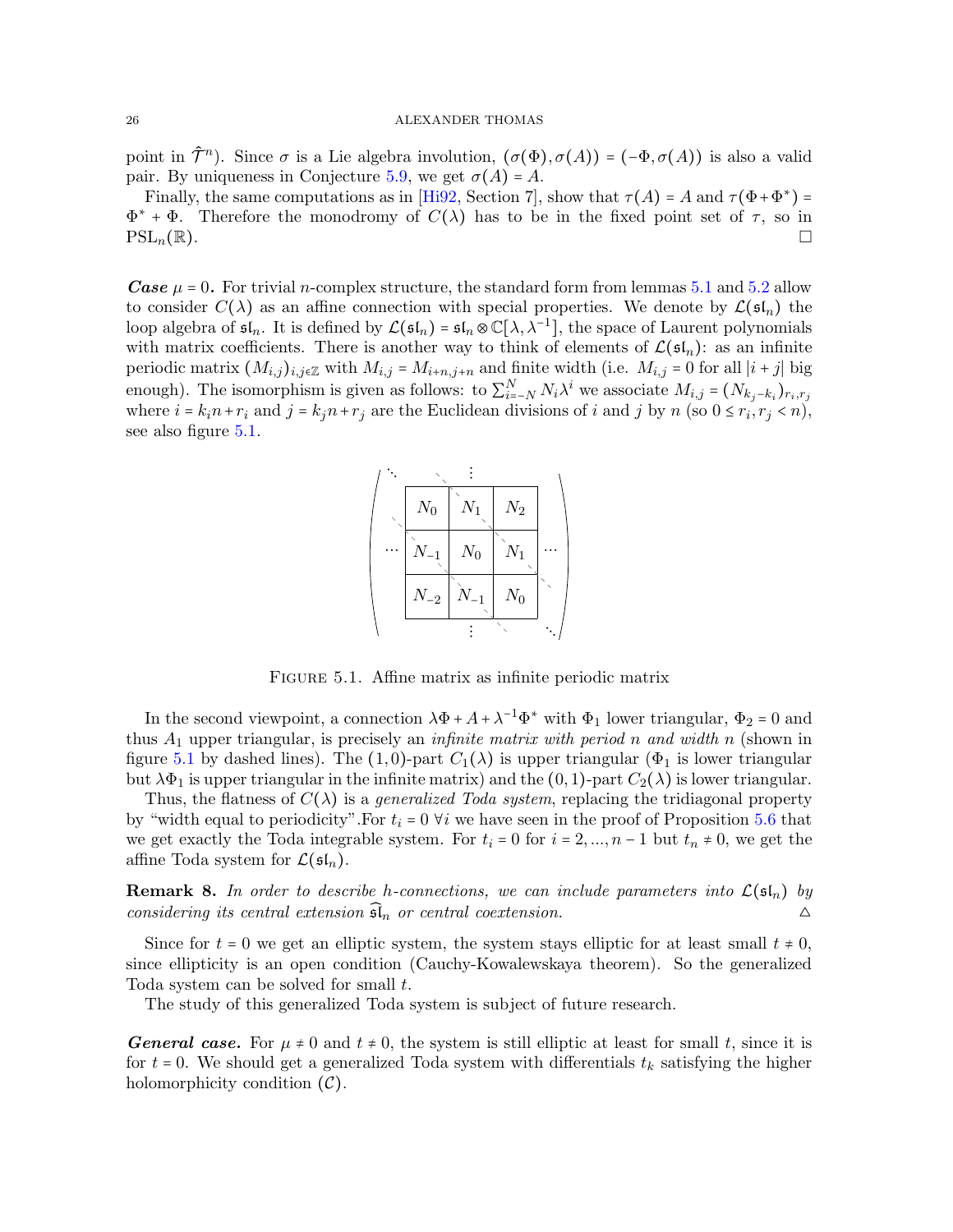We conjecture that the connection  $C(\lambda) = \lambda \Phi + A + \lambda^{-1} \Phi^*$  is uniquely determined by  $\mu$  and t. To be more precise:

<span id="page-26-2"></span>**Conjecture 5.9.** Given an element near the zero-section  $[(\mu_k, t_k)] \in U \subset T^* \hat{\mathcal{T}}^n$ , there is a unique (up to unitary gauge) flat connection  $C(\lambda) = \lambda \Phi + A + \lambda^{-1} \Phi^*$  satisfying

- (1)  $\Phi$  is induced by the higher complex structure  $[(\mu_2, ..., \mu_n)],$
- (2)  $C(\lambda)$  satisfies the reality condition:  $-C(-1/\overline{\lambda})^* = C(\lambda)$ ,
- (3)  $t_k = \text{tr } \Phi_1^{k-1} A_1$ .

Assuming this conjecture, we get the desired link to Hitchin's component:

<span id="page-26-0"></span>**Theorem 5.10.** If conjecture [5.9](#page-26-2) holds true, there is a canonical diffeomorphism between our moduli space  $\hat{\mathcal{T}}^n$  and Hitchin's component  $\mathcal{T}^n$ .

*Proof.* With conjecture [5.9](#page-26-2) we get a canonical way to associate a flat connection  $C(\lambda = 1)$ to a point in  $T^*\hat{\mathcal{T}}^n$ . By proposition [5.8](#page-24-2) the monodromy of  $C(\lambda)$  for  $t = 0$  is in  $PSL_n(\mathbb{R})$ . Following Hitchin's argument from theorem 7.5 in [\[Hi92\]](#page-31-0), we prove that the zero-section in  $T^*\hat{\mathcal{T}}^n$  where  $t = 0$  describes a connected component of  $\text{Rep}(\pi_1(\Sigma), \text{PSL}_n(\mathbb{R}))$ .

Since  $\hat{\mathcal{T}}^n$  is closed in  $T^*\hat{\mathcal{T}}^n$ , the image of the map  $s: \hat{\mathcal{T}}^n \to \text{Rep}(\pi_1(\Sigma), \text{PSL}_n(\mathbb{R}))$  is a closed submanifold. Furthermore both spaces have the same dimension by theorem [2.4.](#page-4-1) Therefore the image of s is an open and closed submanifold, i.e. a connected component.

Finally, for  $\mu = 0$  we get the same connection  $C(\lambda)$  as by the non-abelian Hodge correspondence of the principal nilpotent Higgs field. So the component described by  $\hat{\mathcal{T}}^n$  and Hitchin's component  $\mathcal{T}^n$ coincide. □

Notice that the map between  $\mathcal{T}^n$  and  $\hat{\mathcal{T}}^n$  is something like an exponential map. For  $n=2$ Hitchin's description of Teichmüller space is exactly via the exponential map identifying a fiber of the cotangent bundle  $T^*_{\mu} \mathcal{T}^2$  to  $\mathcal{T}^2$ .

Corollary 5.11. Hitchin's component has a natural complex structure. Further, there is a natural action of the mapping class group on it, preserving the complex structure.

The first statement follows from theorem [2.4](#page-4-1) since we explicitly know the cotangent space at a point. The second simply follows by the description of Hitchin's component as moduli space of some geometric structure on the surface. Labourie describes this action in [\[La08\]](#page-31-7) and shows that it is properly discontinuous using cross ratios.

#### Appendix A. Punctual Hilbert schemes revisited

<span id="page-26-1"></span>In this appendix, we review some aspects of the punctual Hilbert scheme of the plane. Main references are Nakajima's book [\[Na99\]](#page-31-3) and Haiman's paper [\[Ha98\]](#page-31-8).

A.1. Definition. Consider *n* points in the plane  $\mathbb{C}^2$  as an algebraic variety, i.e. defined by some ideal I in  $\mathbb{C}[x, y]$ . Its function space  $\mathbb{C}[x, y]/I$  is of dimension n, since a function on n points is defined by its n values. So the ideal  $I$  is of codimension n. The space of all such ideals, or in more algebraic language, the space of all zero-subschemes of the plane of given length, is the punctual Hilbert scheme:

**Definition A.1.** The **punctual Hilbert scheme**  $\text{Hilb}^n(\mathbb{C}^2)$  of length n of the plane is the set of ideals of  $\mathbb{C}[x,y]$  of codimension n:

Hilb<sup>n</sup>(
$$
\mathbb{C}^2
$$
) = {*I ideal of*  $\mathbb{C}[x, y] | \dim(\mathbb{C}[x, y]/I) = n$  }.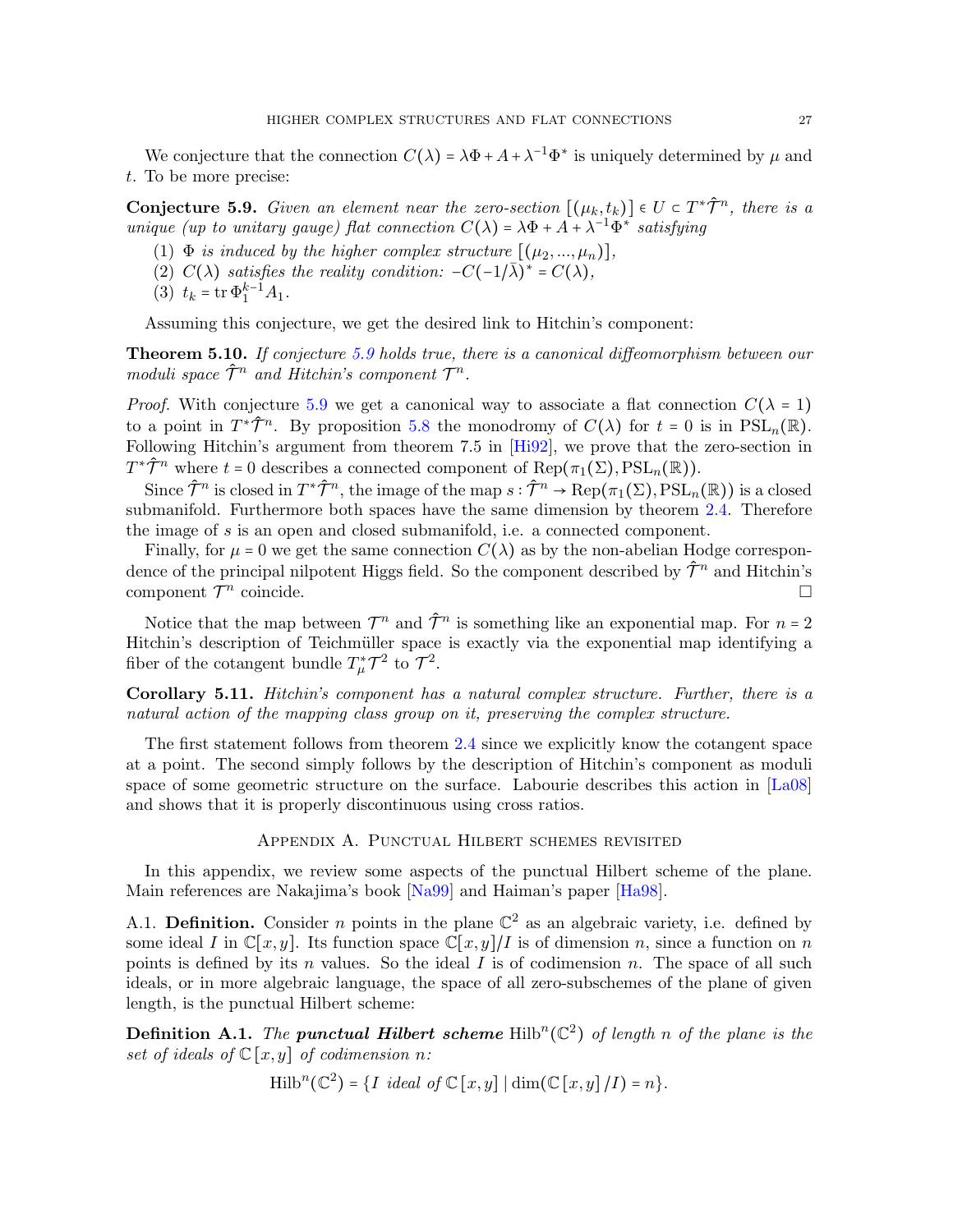The subspace of  $\mathrm{Hilb}^n(\mathbb{C}^2)$  consisting of all ideals supported at the origin, i.e. whose associated algebraic variety is  $(0,0)$ , is called the zero-fiber of the punctual Hilbert scheme and is denoted by  $\text{Hilb}_0^n(\mathbb{C}^2)$ .

A theorem of Grothendieck and Fogarty asserts that  $\text{Hilb}^n(\mathbb{C}^2)$  is a smooth and irreducible variety of dimension 2n (see [\[Fo68\]](#page-30-6)). The zero-fiber  $\text{Hilb}_{0}^{n}(\mathbb{C}^{2})$  is an irreducible variety of dimension  $n - 1$ , but it is in general not smooth.

A generic element of  $\text{Hilb}^n(\mathbb{C}^2)$ , geometrically given by *n* distinct points, is given by

$$
I = \left\langle -x^n + t_1 x^{n-1} + \dots + t_n, -y + \mu_1 + \mu_2 x + \dots + \mu_n x^{n-1} \right\rangle.
$$

The second term can be seen as the Lagrange interpolation polynomial of the n points.

A generic element of the zero-fiber is given by

$$
I = \langle x^n, -y + \mu_2 x + \dots + \mu_n x^{n-1} \rangle.
$$

In particular, we see that for  $n = 2$ , we get projective space:

$$
\operatorname{Hilb}^2_0(\mathbb{C}^2) \cong \mathbb{P}(\mathbb{C}^2) = \mathbb{C}P^1.
$$

Given an ideal  $I$  of codimension  $n$ , we can associate its support, the algebraic variety defined by  $I$ , which is a collection of  $n$  points (counted with multiplicity). The order of the points does not matter, so there is a map, called the **Chow map**, from  $Hilb^{n}(\mathbb{C}^{2})$  to  $\text{Sym}^n(\mathbb{C}^2) = (\mathbb{C}^2)^n / \mathcal{S}_n$ , the configuration space of n points  $(\mathcal{S}_n$  denotes the symmetric group). A theorem of Fogarty asserts that the punctual Hilbert scheme is a *minimal resolution of the* configuration space.

<span id="page-27-0"></span>A.2. **Matrix viewpoint.** To an ideal I of codimension n, we can associate two matrices: the multiplication operators  $M_x$  and  $M_y$ , acting on the quotient  $\mathbb{C}[x,y]/I$  by multiplication by x and y respectively. To be more precise, we can associate a conjugacy class of the pair:  $[(M_x,M_y)].$ 

The two matrices  $M_x$  and  $M_y$  commute and they admit a cyclic vector, the image of  $1 \in \mathbb{C}[x, y]$  in the quotient (i.e. 1 under the action of both  $M_x$  and  $M_y$  generate the whole quotient).

**Proposition A.2.** There is a bijection between the Hilbert scheme and conjugacy classes of certain commuting matrices:

 $\text{Hilb}^n(\mathbb{C}^2) \cong \{(A, B) \in \mathfrak{gl}_n^2 \mid [A, B] = 0, (A, B) \text{ admits a cyclic vector}\}/GL_n$ 

The inverse construction goes as follows: to a conjugacy class  $[(A, B)]$ , associate the ideal  $I = \{P \in \mathbb{C}[x,y] \mid P(A,B) = 0\}$ , which is well-defined and of codimension n (using the fact that  $(A, B)$  admits a cyclic vector). For more details see [\[Na99\]](#page-31-3).

The zero-fiber of the Hilbert scheme corresponds to nilpotent commuting matrices.

A.3. Reduced Hilbert scheme. We wish to define a subspace of  $\mathrm{Hilb}^n(\mathbb{C}^2)$  corresponding to matrices in  $\mathfrak{sl}_n$  in the matrix viewpoint. A generic point should be a pair of points in the Cartan subalgebra h of  $\mathfrak{sl}_n$  modulo order. This corresponds to n points in the plane with barycenter 0.

**Definition A.3.** The **reduced Hilbert scheme**  $\text{Hilb}^n_{red}(\mathbb{C}^2)$  is the space of all elements of  $\text{Hilb}^n(\mathbb{C}^2)$  whose image under the Chow map (n points with multiplicity modulo order) has barycenter 0.

With this definition, we get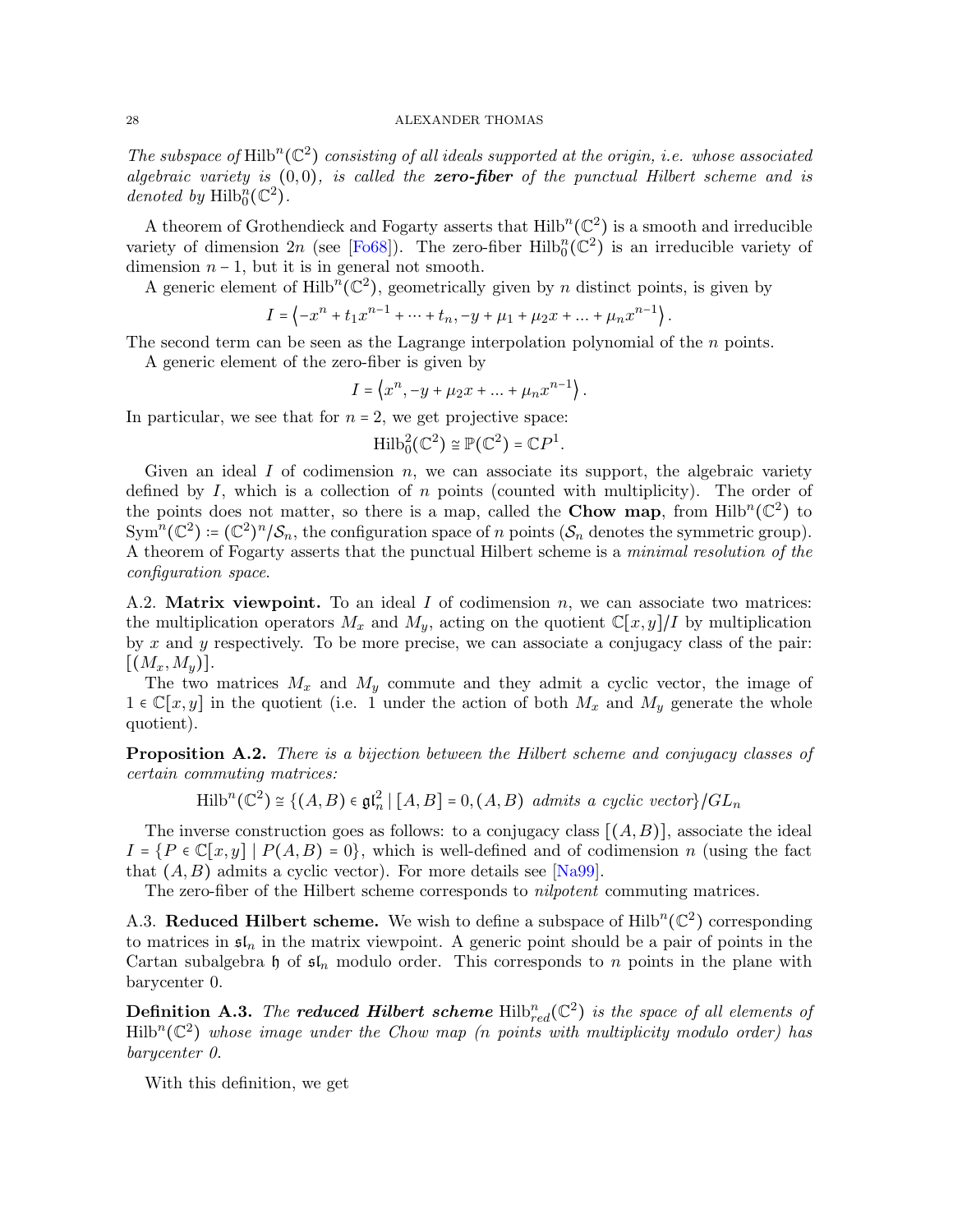## Proposition A.4.

 $\text{Hilb}_{red}^n(\mathbb{C}^2) \cong \{(A, B) \in \mathfrak{sl}_n^2 \mid [A, B] = 0, (A, B) \text{ admits a cyclic vector}\}/SL_n.$ 

<span id="page-28-0"></span>Finally, it can be proven that the reduced Hilbert scheme is symplectic and that the zerofiber Hilb $_0^n(\mathbb{C}^2)$  is a Lagrangian subspace of Hilb $_{red}^n(\mathbb{C}^2)$ .

Appendix B. Existence of parabolic gauge

In this rather technical appendix, we prove the existence of a parabolic gauge (see subsection [3.2.1\)](#page-9-1).

<span id="page-28-1"></span>**Proposition B.1.** For a generic connection  $A = A_1 + A_2$ , there is a gauge  $P \in C^{\infty}(\Sigma, SL(n, \mathbb{C}))$ with last row zero except for the last entry (parabolic gauge) such that  $A_1$  is locally transformed into a companion matrix.

*Proof.* We begin by setting up notations. The matrix  $P$  we look for, is of the following form:

$$
P = \left(\begin{array}{cccc} p_{11} & \dots & p_{1,n-1} & p_{1n} \\ \vdots & & \vdots & \vdots \\ p_{n-1,1} & \dots & p_{n-1,n-1} & p_{n-1,n} \\ 0 & 0 & 0 & p_{nn} \end{array}\right) = \left(\begin{array}{cccc} L_1 & p_{1n} \\ \vdots & & \vdots \\ L_{n-1} & p_{n-1,n} \\ 0 & p_{nn} \end{array}\right)
$$

where  $L_k$  denotes the  $k^{\text{th}}$  line in the matrix without the last entry (i.e. a row vector of length  $n-1$ ). Denote the entries of  $A_1$  by  $a_{ij}$ . We adopt Einstein's summation convention in this section (automatic summation over repeated indices).

We want that P transforms  $A_1$  into a companion matrix under gauge transform  $PA_1P^{-1}$  +  $P\partial(P^{-1})$ . Since P is of determinant 1,  $A_1$  stays traceless. Using  $\overrightarrow{P}\partial P^{-1} = -\partial PP^{-1}$ , we get

<span id="page-28-2"></span>(B.1) 
$$
PA_1 - \partial P = \begin{pmatrix} 1 & * \\ 1 & * \\ * & * \\ 1 & 0 \end{pmatrix} P = \begin{pmatrix} 0 & * \\ L_1 & * \\ \vdots & \vdots \\ L_{n-1} & * \end{pmatrix}.
$$

This gives  $n^2 - n$  equations by the first  $n - 1$  columns.

Our strategy is the following: we express  $p_{ij}$  for  $1 \le i \le n-1$  and  $1 \le j \le n-1$  in terms of  $a_{ij}$  (the "constants") and the  $(p_{kn})_{k=1,\dots,n}$  (and their derivatives). Then we get an expression of  $p_{nn}$  in terms of  $a_{ij}$ . Finally we compute  $p_{kn}$  for  $k = 1, ..., n - 1$ .

The matrix equation  $(B.1)$  above gives

(B.2) 
$$
\sum_{k=1}^{n} p_{ik} a_{kj} - \partial p_{ij} = p_{i-1,j}
$$

 $\forall 1 \leq i \leq n$  and  $\forall 1 \leq j \leq n-1$  where we have put  $p_{0j} = 0$ .

Setting  $i = n$  (and  $j < n$ ), we get  $p_{n-1,j} = a_{nj}p_{nn}$ , i.e.  $L_{n-1}$  is  $p_{nn}$  times the last row of A<sub>1</sub>. Setting  $i = n - 1$  (and  $j < n$ ), we get  $p_{n-2,j} = p_{n-1,k} a_{kj} - \partial p_{n-1,j} = p_{nn} (a_{nk} a_{kj} - \partial a_{nj})$  $a_{nj}\partial p_{nn} + p_{n-1,n}a_{nj}.$ 

By continuing, we see that for  $2 \le i \le n$ , we get our first goal: the equations [\(B.2\)](#page-28-3) express the  $p_{ij}$  for  $1 \le i \le n-1$  and  $1 \le j \le n-1$  in terms of  $a_{ij}$  and the  $(p_{kn})_{k=1,\ldots,n}$ .

To achieve our second goal, we prove the following:

**Lemma B.2.** Denote by  $P_0$  the square-submatrix of the  $p_{ij}$  for  $1 \le i \le n-1$  and  $1 \le j \le n-1$ . We then have

<span id="page-28-3"></span>
$$
\det(P_0)=Ap_{nn}^{n-1}
$$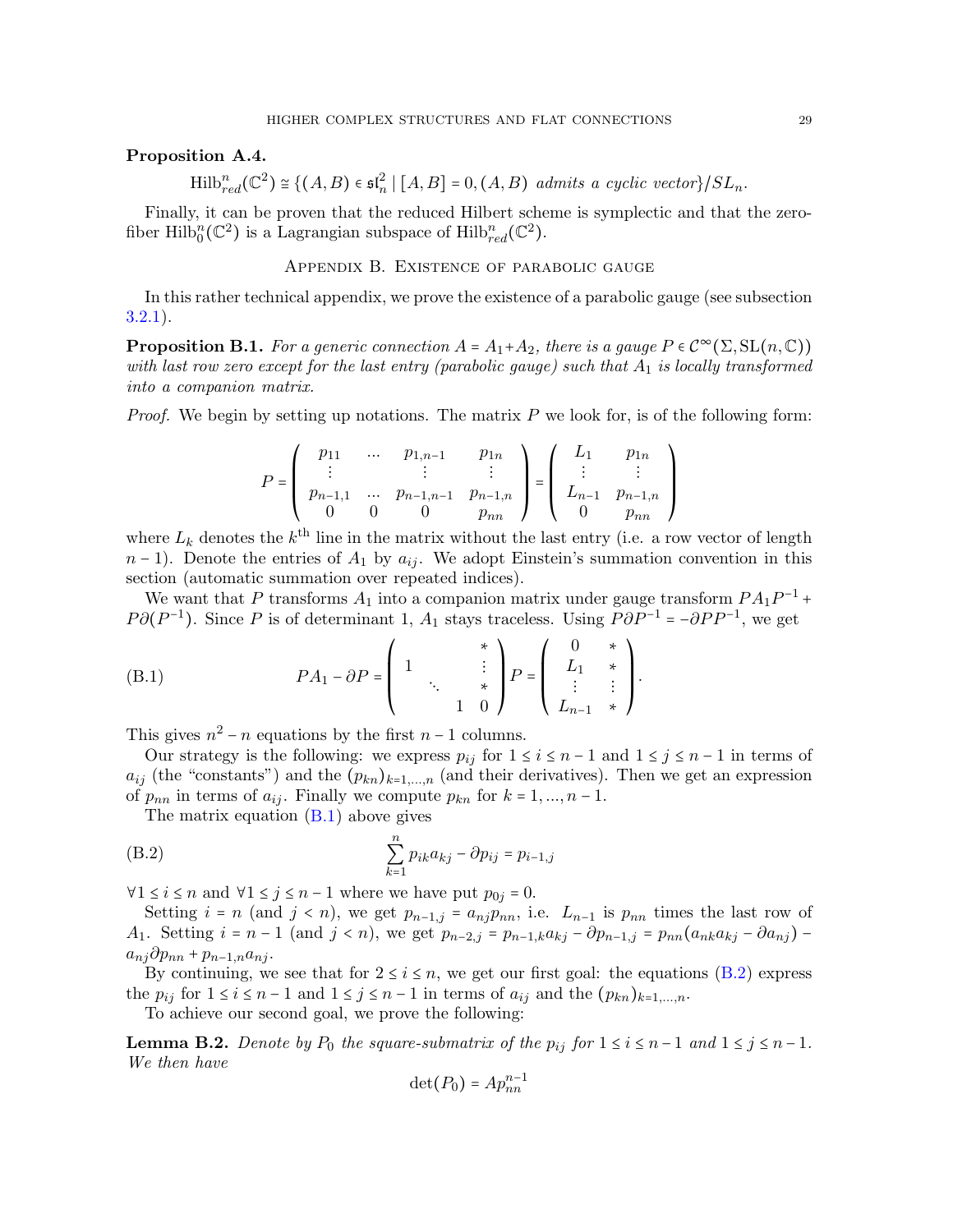where A is some constant only depending on the  $a_{ij}$ .

*Proof.* We interpret the equation for  $PA_1 - \partial P$  as a condition on the covariant derivative  $\nabla = (-\partial + A_1)$  on P, acting from the right. The factor  $p_{nn}$  is interpreted as a scalar denoted by f. Put  $a = (a_{n1}, a_{n2}, ..., a_{n,n-1})$  the last row of  $A_1$  which we consider as a row vector. We already noticed that  $L_{n-1} = fa$ . In what follows we write  $\nabla a$  for  $-\partial a + aA_1$ . The other equations of  $(B.2)$  now successively give

$$
L_{n-2} = \nabla(fa) + p_{n-1,n}a
$$
  
\n
$$
L_{n-3} = \nabla L_{n-2} + p_{n-2,n}a = \nabla(\nabla(fa) + p_{n-1,n}a) + p_{n-2,n}a
$$
  
\n(B.3) 
$$
L_{n-k} = \nabla L_{n-k+1} + p_{n-k+1,n}a
$$

<span id="page-29-1"></span>Thus, we can write  $L_{n-k} = \sum_{l=0}^{k-1} \alpha_{l,k} \nabla^l a$  with  $\alpha_{k-1,k} = f$ . The other  $\alpha_{l,k}$  are functions of  $a_{ij}$ and the  $(p_{kn})_{k=1,...,n-1}$ .

With this expression for  $L_{n-k}$ , we see that  $P_0$  in the basis  $(\nabla^{n-2}a, ..., \nabla a, a)$  is uppertriangular with  $f$  on the diagonal. Hence, its determinant is

$$
\det(P_0) = f^{n-1} \det(\nabla^{n-2} a, ..., \nabla a, a) = p_{nn}^{n-1} A.
$$

**Corollary B.3.** Since  $1 = \det P = p_{nn} \det P_0$ , we get

$$
p_{nn} = A^{-\frac{1}{n}}.
$$

We see in particular the condition under which the parabolic gauge exists: we need that  $A = \det(\nabla^{n-2}a, ..., \nabla a, a) \neq 0.$ 

To finish, take equations  $(B.3)$  for  $i = 1$  which give

(B.4) 
$$
0 = \nabla L_1 + p_{1,n} a = f \nabla^{n-1} a + \sum_{l=0}^{n-2} \alpha_{l,n} \nabla^l a
$$

with  $\alpha_{l,n} = p_{l+1,n}$ + terms with  $p_{k,n}$  with  $k > l+1$ . Then, we express  $\nabla^{n-1}a$  in the basis  $(a, \nabla a, ..., \nabla^{n-2} a)$ :  $\nabla^{n-1} a = \beta_0 a + \beta_1 \nabla a + ... + \beta_{n-2} \nabla^{n-2} a$  (thus the  $\beta_k$  depend only on the  $a_{ij}$ ). By the freedom of  $(a, \nabla a, ..., \nabla^{n-2}a)$ , we get out of  $(B.4)$ 

<span id="page-29-2"></span>
$$
\alpha_{l,n} + f\beta_l = 0.
$$

Therefore, we can successively express  $p_{1n}, p_{2n}, ...$  up to  $p_{n-1,n}$  in terms of  $a_{ij}$  and  $p_{nn}$  (which we already expressed in terms of the  $a_{ij}$ .

<span id="page-29-0"></span>This proves the existence of the parabolic gauge.  $\Box$ 

## Appendix C. Proof of lemma [4.6](#page-18-1)

**Lemma.** The parabolic curvature modulo  $\hat{t}^2$  and  $\partial^2$  gives condition (C) on  $T^*\hat{\mathcal{T}}^n$ :

$$
\xi_k = (\bar{\partial} - \hat{\mu}_2 \partial - k \partial \hat{\mu}_k) \hat{t}_k - \sum_{l=1}^{n-k} \left( (l+k) \partial \hat{\mu}_{l+2} + (l+1) \hat{\mu}_{l+2} \partial \right) \hat{t}_{k+l} \mod \hat{t}^2 \mod \partial^2.
$$

Proof. The proof is a combination of several formulas:

(1) Proposition [3.1](#page-10-3) together with the expression of the differential operators (see [\(3.5\)](#page-11-1)) give

$$
\left[\partial^n - \hat{t}_2 \partial^{n-2} - \dots - \hat{t}_n, -\bar{\partial} + \hat{\alpha}_{nn} + \hat{\alpha}_{n,n-1} \partial + \dots + \hat{\alpha}_{n,1} \partial^{n-1}\right] = \sum_{k=2}^n \xi_k \partial^{n-k} \mod \hat{I}
$$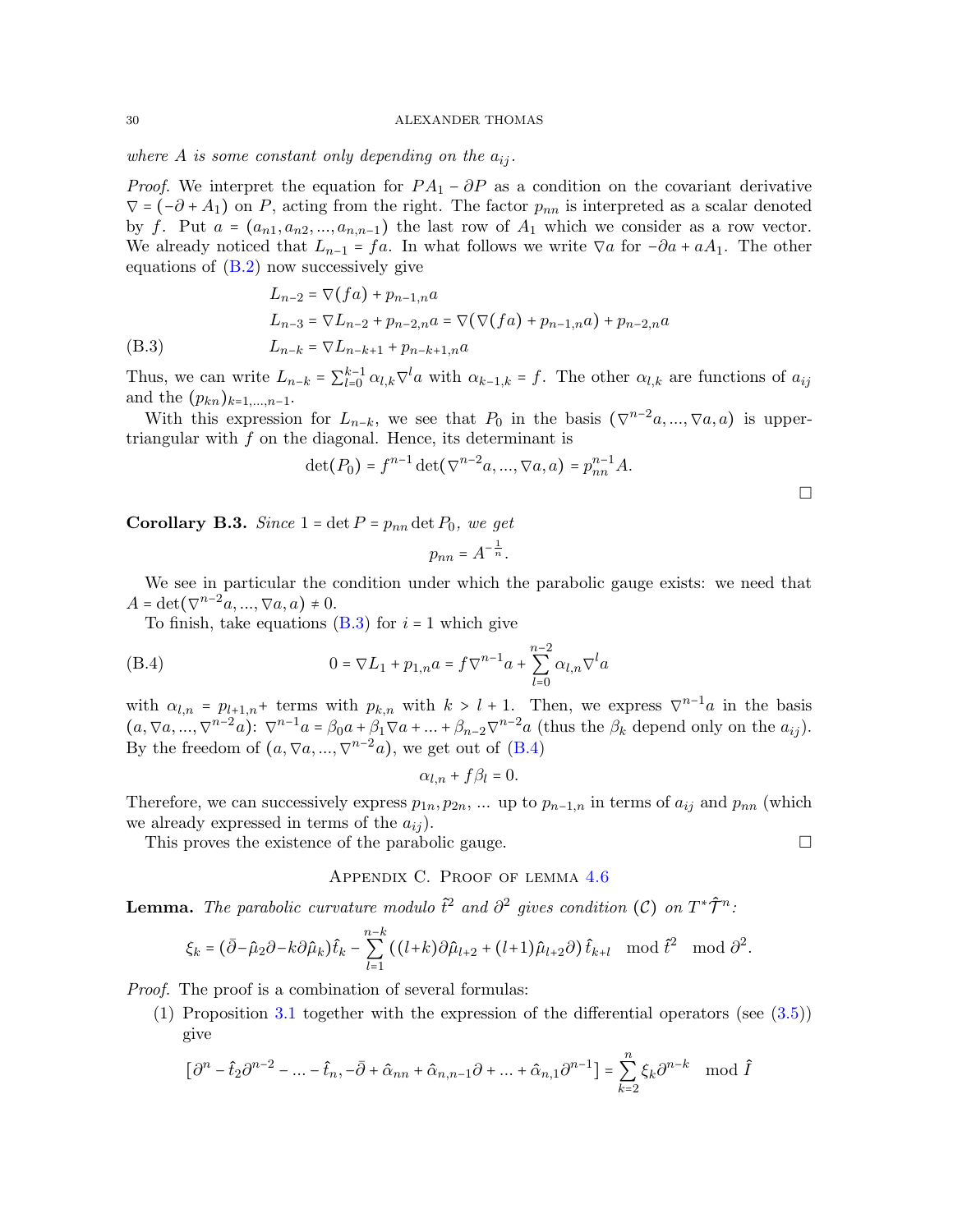where  $\hat{\alpha}_{ij}$  are the entries of the matrix  $A_2$ .

(2) Link between Poisson bracket and commutator:

$$
\begin{aligned} &\{p^n-\hat{t}_2p^{n-2}-\ldots-\hat{t}_n,-\bar{p}+\hat{\mu}_1+\hat{\mu}_2p+\ldots+\hat{\mu}_np^{n-1}\}\\ &=\lim_{h\to 0}\frac{1}{h}\big[h^n\partial^n-\hat{t}_2h^{n-2}\partial^{n-2}-\ldots-\hat{t}_n,-h\bar{\partial}+\hat{\mu}_1+\hat{\mu}_2h\partial+\ldots+\hat{\mu}_nh^{n-1}\partial^{n-1}\big]\big|_{h\partial\mapsto p}. \end{aligned}
$$

(3) Link between mod  $\partial^2$  and brackets: for h-connections  $D_1(h)$  and  $D_2(h)$ , we have

$$
\lim_{h \to 0} \frac{1}{h} [D_1(h), D_2(h)] = \frac{1}{h} [D_1(h), D_2(h)] \mod \partial^2.
$$

(4) The following formula from proposition 5 in [\[FT19\]](#page-30-0) linking the Poisson bracket to condition  $(C)$ :

$$
\{p^{n} - \hat{t}_2 p^{n-2} - \dots - \hat{t}_n, -\bar{p} + \hat{\mu}_1 + \hat{\mu}_2 p + \dots + \hat{\mu}_n p^{n-1}\}\
$$
  
= 
$$
\sum_{k=2}^n \left( (\bar{\partial} - \hat{\mu}_2 \partial - k \partial \hat{\mu}_k) \hat{t}_k - \sum_{l=1}^{n-k} \left( (l+k) \partial \hat{\mu}_{l+2} + (l+1) \hat{\mu}_{l+2} \partial \right) \hat{t}_{k+l} \right) p^{n-k} \mod \hat{t}^2, I.
$$

Now, we are ready to conclude. By a direct computation, we can see that modulo  $\hat{t}^2$ ,  $\hat{\partial}^2$ we can replace  $\hat{\alpha}_{n,n+1-l}$  by  $\hat{\mu}_l$  in point 2. Define  $\hat{D}_1(h) = h^n \partial^n - \hat{t}_2 h^{n-2} \partial^{n-2} - \dots - \hat{t}_n$  and  $D_2(h) = -h\overline{\partial} + \hat{\mu}_1 + \hat{\mu}_2h\overline{\partial} + \dots + \hat{\mu}_nh^{n-1}\overline{\partial}^{n-1}$ . Then using 1. to 4. and computing modulo  $\hat{t}^2$ and  $\hat{\partial}^2$ , we get:

$$
\sum_{k=2}^{n} \xi_k p^{n-k} = \sum_{k=2}^{n} \xi_k (h\partial)^{n-k} \Big|_{h\partial \mapsto p}
$$
  
\n
$$
= \left(\frac{1}{h} [D_1(h), D_2(h)]\right) \Big|_{h\partial \mapsto p} \mod \hat{I}
$$
  
\n
$$
= \lim_{h \to 0} \frac{1}{h} [D_1(h), D_2(h)] \Big|_{h\partial \mapsto p} \mod \hat{I}
$$
  
\n
$$
= \{p^n - \hat{t}_2 p^{n-2} - \dots - \hat{t}_n, -\bar{p} + \hat{\mu}_1 + \hat{\mu}_2 p + \dots + \hat{\mu}_n p^{n-1}\} \mod I
$$
  
\n
$$
= \sum_{k=2}^{n} \left( (\bar{\partial} - \hat{\mu}_2 \partial - k \partial \hat{\mu}_k) \hat{t}_k - \sum_{l=1}^{n-k} \left( (l+k) \partial \hat{\mu}_{l+2} + (l+1) \hat{\mu}_{l+2} \partial \right) \hat{t}_{k+l} \right) p^{n-k}
$$

Comparing coefficients, we get the lemma.

#### **REFERENCES**

- <span id="page-30-5"></span>[AF95] Ettore Aldrovandi and Gregorio Falqui: Geometry of Higgs and Toda Fields on Riemann Surfaces, J.Geom.Phys. 17 (1995) p. 25 - 48, [arxiv:9312093](https://arxiv.org/abs/hep-th/9312093)
- <span id="page-30-3"></span>[AB83] Michael F. Atiyah and Raoul Bott: The Yang-Mills equations over Riemann surfaces, Philos. Trans. Roy. Soc. London Ser. A, 308 (1983), p. 523 - 615, [PDF](http://www.math.toronto.edu/mgualt/Morse%20Theory/Atiyah-Bott.pdf)
- <span id="page-30-2"></span>[BFK91] A. Bilal, Vladimir V. Fock and I.I. Kogan: On the origins of W-algebras, Nuc. Phys. B, Vol. 359, Issues 2 - 3 (1991), p. 635 - 672, [CERN:199104167](http://cds.cern.ch/record/217043/files/199104167.pdf)
- <span id="page-30-1"></span>[Fe01] Birte Feix: *Hyperkähler metrics on cotangent bundles*, J. reine und angewandte Mathematik, Vol. 532 (2001), p. 33
- <span id="page-30-4"></span>[Fo08] Vladimir V. Fock: Cosh-Gordon equation and quasi-Fuchsian groups, 2008, [arxiv:0811.3356](https://arxiv.org/abs/0811.3356)
- <span id="page-30-0"></span>[FT19] Vladimir V. Fock and Alexander Thomas: Higher complex structures, IMRN doi.org/10.1093/imrn/rnz283 (Nov. 2019), [arxiv:1812.11199](https://arxiv.org/abs/1812.11199)
- <span id="page-30-6"></span>[Fo68] John Fogarty: Algebraic families on an algebraic surface, Amer. J. Math. Vol. 90 No. 2 (1968), p. 511 - 521